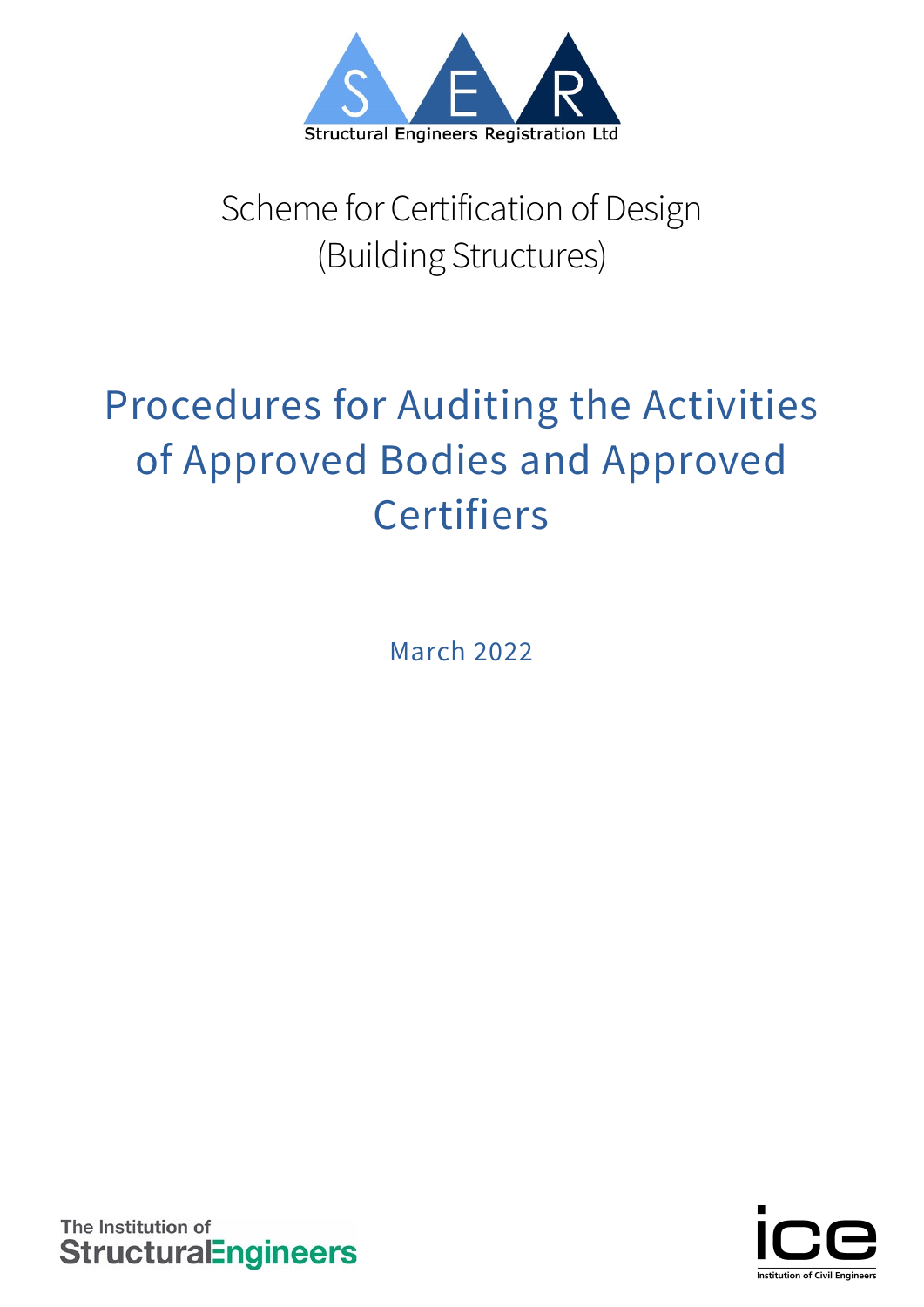# <span id="page-1-0"></span>Contents

| 1.0  |  |
|------|--|
| 2.0  |  |
| 2.1  |  |
| 2.2  |  |
| 3.0  |  |
| 3.1  |  |
| 3.2  |  |
| 3.3  |  |
| 3.4  |  |
| 3.5  |  |
| 3.6  |  |
| 3.7  |  |
| 3.8  |  |
| 3.9  |  |
| 3.10 |  |
| 4.0  |  |
| 4.1  |  |
| 4.2  |  |
| 4.3  |  |
| 4.4  |  |
| 4.5  |  |
| 4.6  |  |
| 4.7  |  |
| 4.8  |  |
| 5.0  |  |
| 5.1  |  |
| 5.2  |  |
| 5.3  |  |
| 5.4  |  |
| 6.0  |  |
| 6.1  |  |
| 6.2  |  |

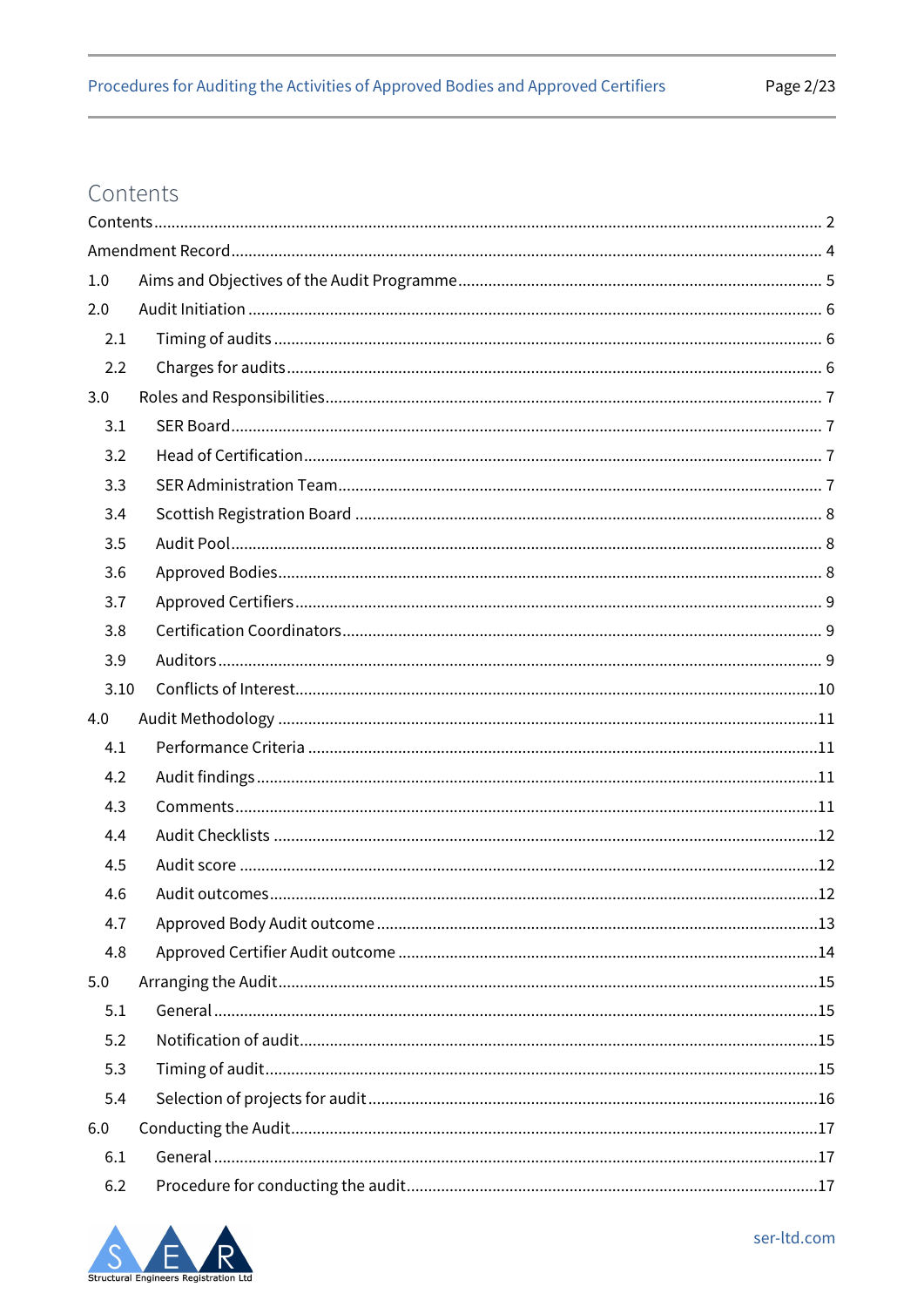# Procedures for Auditing the Activities of Approved Bodies and Approved Certifiers

| 6.3  |                                                                                                                                                                                                                                                                                                    |        |
|------|----------------------------------------------------------------------------------------------------------------------------------------------------------------------------------------------------------------------------------------------------------------------------------------------------|--------|
| 6.4  |                                                                                                                                                                                                                                                                                                    |        |
| 6.5  |                                                                                                                                                                                                                                                                                                    |        |
| 7.0  |                                                                                                                                                                                                                                                                                                    |        |
| 7.1  |                                                                                                                                                                                                                                                                                                    |        |
| 7.2  |                                                                                                                                                                                                                                                                                                    |        |
| 7.3  |                                                                                                                                                                                                                                                                                                    |        |
| 8.0  |                                                                                                                                                                                                                                                                                                    |        |
| 8.1  |                                                                                                                                                                                                                                                                                                    |        |
| 8.2  |                                                                                                                                                                                                                                                                                                    |        |
| 8.3  |                                                                                                                                                                                                                                                                                                    |        |
| 8.4  |                                                                                                                                                                                                                                                                                                    |        |
| 8.5  |                                                                                                                                                                                                                                                                                                    |        |
| 8.6  |                                                                                                                                                                                                                                                                                                    |        |
| 9.0  |                                                                                                                                                                                                                                                                                                    |        |
| 10.0 |                                                                                                                                                                                                                                                                                                    |        |
|      |                                                                                                                                                                                                                                                                                                    |        |
|      | $\mathbf{A}$ and the $\mathbf{A}$ denotes $\mathbf{A}$ and $\mathbf{A}$ and $\mathbf{A}$ are $\mathbf{A}$ and $\mathbf{A}$ and $\mathbf{A}$ are $\mathbf{A}$ and $\mathbf{A}$ and $\mathbf{A}$ are $\mathbf{A}$ and $\mathbf{A}$ are $\mathbf{A}$ and $\mathbf{A}$ are $\mathbf{A}$ and $\mathbf{$ | $\sim$ |

| Appendix A: | Audit Rules Criteria for the Assessment of Approved Bodies |  |
|-------------|------------------------------------------------------------|--|
| Appendix B: | Audit Rules Criteria for the Assessment of Projects        |  |

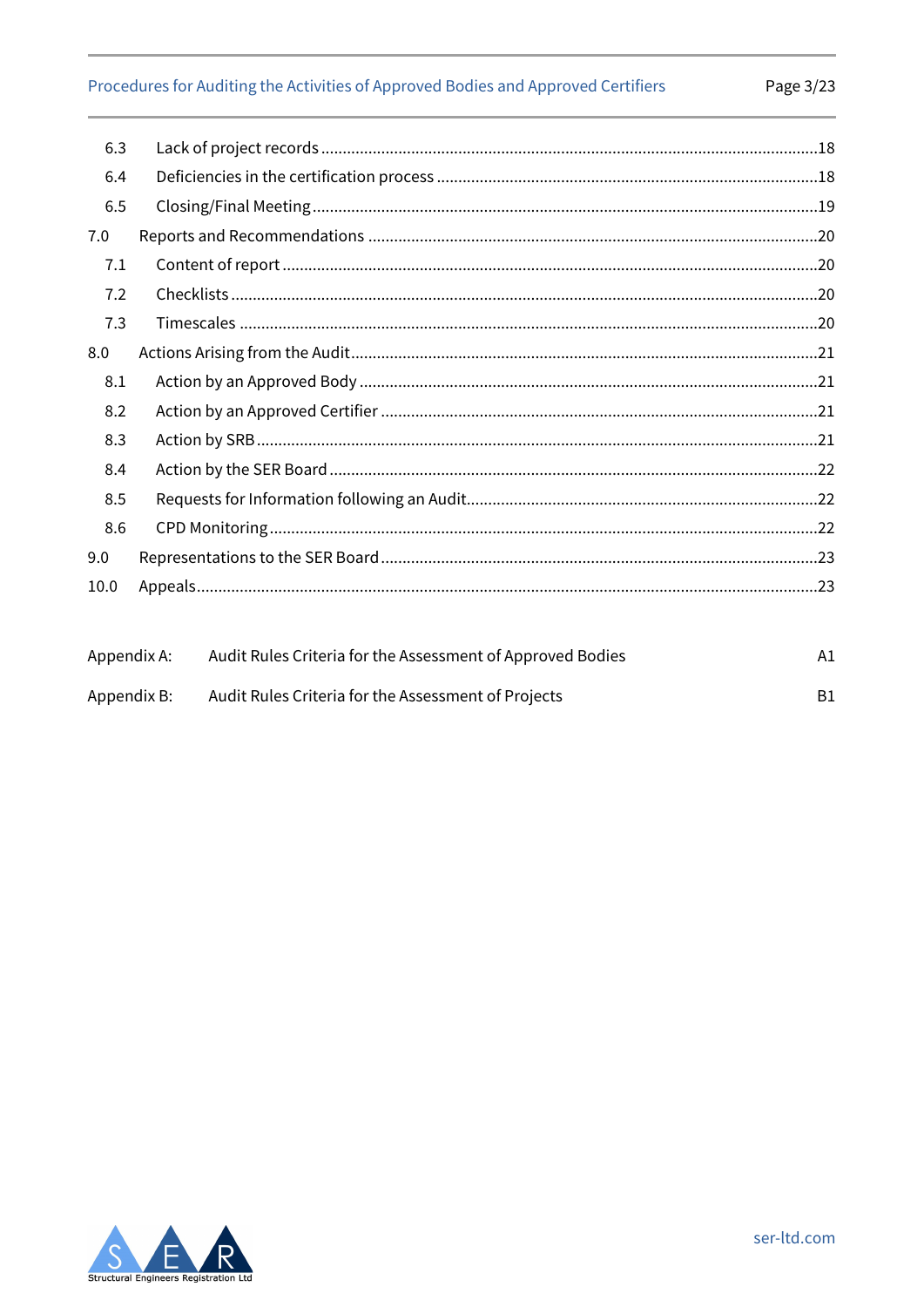# <span id="page-3-0"></span>Amendment Record

| <b>Current Version</b> | <b>Approved for issue</b> | <b>Comments</b>                               |
|------------------------|---------------------------|-----------------------------------------------|
| February 2008          | General release           | Incorporates further minor amendments         |
| November 2011          | General release           | Incorporates further amendments and additions |
| October 2016           | General release           | Major review and revision                     |
| <b>March 2022</b>      | General release           | Major review and revision                     |

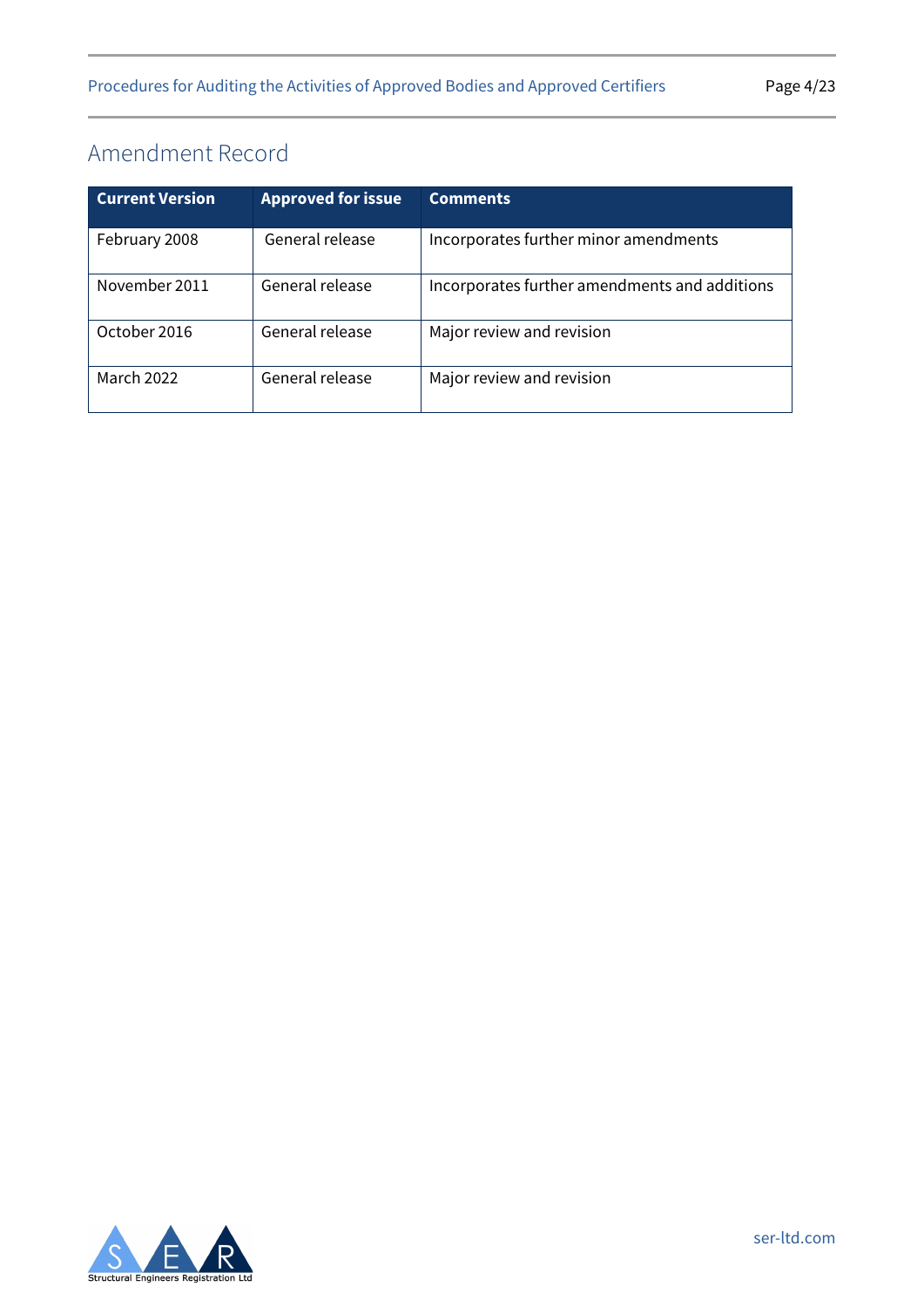# <span id="page-4-0"></span>1.0 Aims and Objectives of the Audit Programme

The audit programme has been established by Structural Engineers Registration Ltd. (SER) in order to audit the manner in which Approved Bodies and Approved Certifiers who have been accepted as members of the Scheme undertake their duties and discharge their responsibilities. Audits will be conducted for the following purposes:

- a) To ensure that members of the Scheme uphold the standards of the scheme and adhere to its requirements
- b) To ensure that standards of performance are consistent amongst members of the Scheme
- c) To ensure that the requirements of the Building Standards (Scotland) Regulations are understood by members of the Scheme and are being applied in the certification of projects
- d) To identify areas where there are inconsistencies in interpretation in order to recognise the need for training or guidance
- e) To identify procedures which members of the Scheme find difficult to apply
- f) To establish public confidence in the robustness of the Certification Scheme as a means of protecting public safety
- g) To fulfil an undertaking to Scottish Ministers to provide an audited scheme

Audits are aimed at assessing the performance, arrangements, and procedures of members of the scheme (Approved Bodies and Approved Certifiers) and are not intended for the purpose of checking structural designs or specification for individual building projects.

While the audit will not go out of its way to seek design errors, if it is clear that the requirements of Standards 1.1 or 1.2 are not being met then action will be taken as described in section *[6.4](#page-17-1)  [Deficiencies in the certification process.](#page-17-1)*

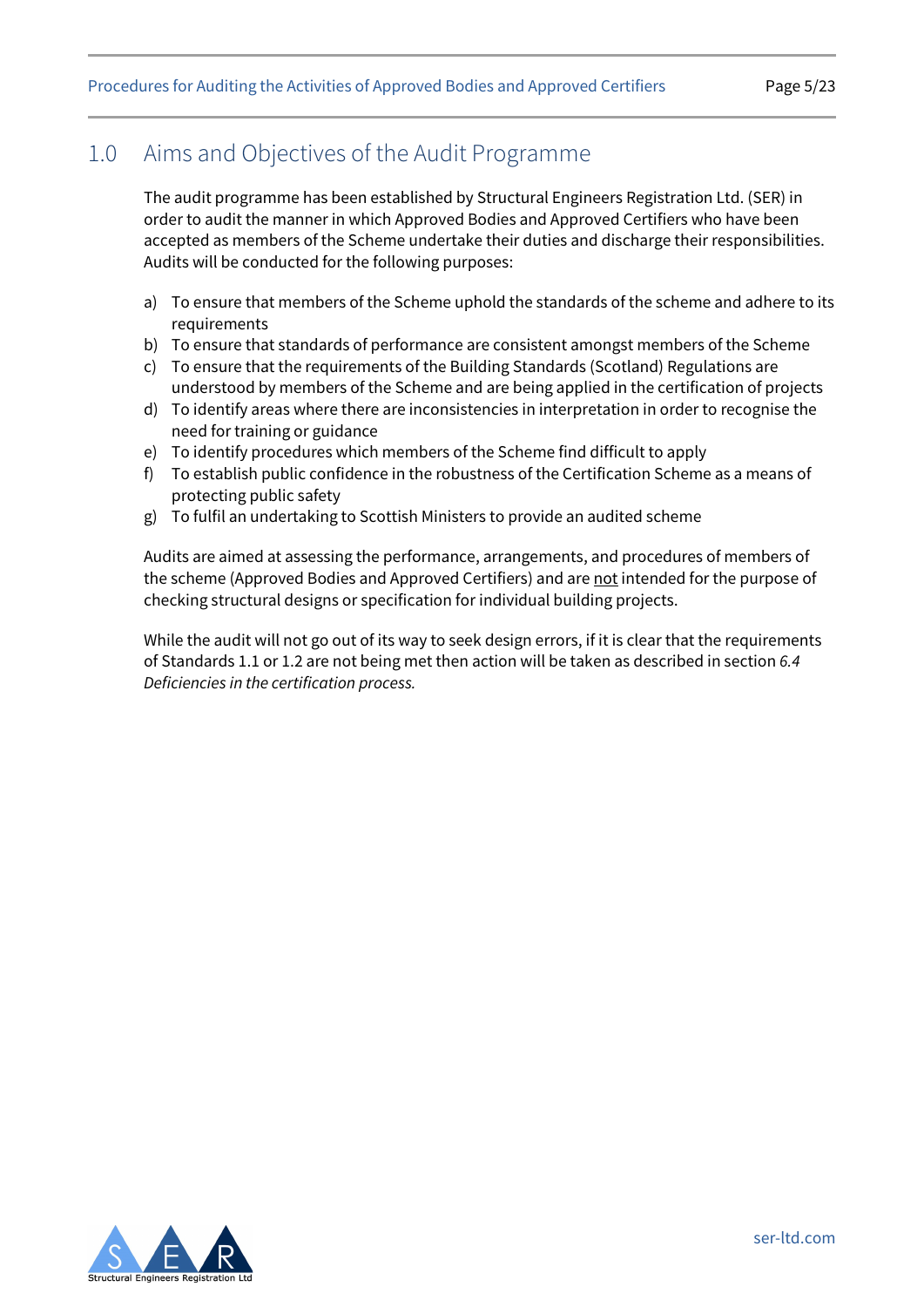## <span id="page-5-0"></span>2.0 Audit Initiation

#### <span id="page-5-1"></span>2.1 Timing of audits

SER may initiate an audit of an Approved Body or an Approved Certifier at any time. The timing will depend on several factors, including:

- a) Outcome of previous audit
- b) Number of certificates signed since the previous audit, or since joining the scheme
- c) Risk classifications of projects certified since the previous audit, or since joining the scheme
- d) Period without an audit since joining the scheme

Approved Bodies will be audited at the same time as the audit of any Approved Certifier generating certificates for them.

Where an Approved Certifier certifies for, or has certified for, more than one Approved Body then they will be audited at each of those Bodies.

An audit may also be initiated:

- a) Following a decision by the SER Board to investigate, for example, the discovery of, or complaints of, poor practice
- b) At the request of the Scottish government's Building Standards Division

Therefore, the actual period between audits may vary significantly from that stated in the outcome notification from the previous audit.

### <span id="page-5-2"></span>2.2 Charges for audits

There will be charges for certain audits as set out below. The charge, which is agreed with the Building Standards Division of the Scottish Government (BSD), is a contribution towards the cost of conducting the audit. The details of the charge will be set out in the audit notification.

- a) There will NOT be a charge for a first audit or for any audit where the previous audit outcome notification for the Approved Body or for any Approved Certifier states a maximum of 2 years or more.
- b) A charge will be payable by the Approved Body where the interval stated in the previous two audit outcome notifications for either the Approved Body or for any Approved Certifier is 1 year or less.
- c) A charge will be payable by the Approved Body for any audit for either the Approved Body or for any Approved Certifier following mentoring and suspension.
- d) A charge will be payable by the Approved Body for the first audit of any Approved Body and/or Approved Certifier who has been allowed to re-join the Scheme having previously been removed from it for poor performance.

If the Approved Body fails to pay the charge at least 10 working days prior to the agreed date for the audit, without having provided good for reason for the non-payment, the matter will be brought to the attention of the SER Board who will consider what action should be taken, including the suspension of the Approved Body from the scheme until the payment is made.

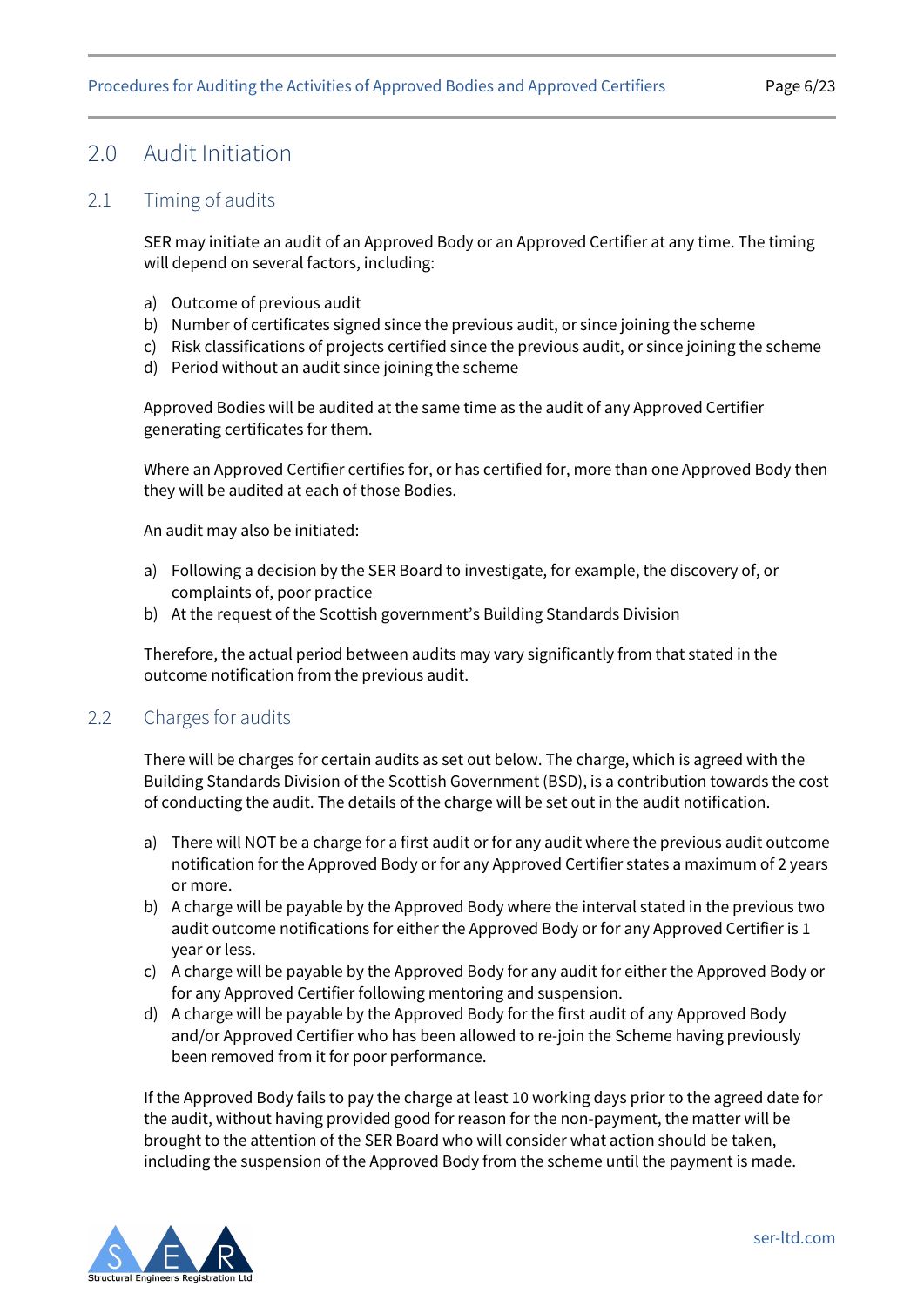## <span id="page-6-0"></span>3.0 Roles and Responsibilities

#### <span id="page-6-1"></span>3.1 SER Board

The SER Board is responsible for overseeing the general conduct of the audit process. The Board will:

- a) Select and appoint individuals to the Scottish Registration Board (SRB) and the pool of Auditors
- b) Make arrangements for the training of Auditors
- c) Agree audit programmes
- d) From time to time, arrange for a Director of SER to attend an audit to observe whether or not the audit is being carried out in accordance with these procedures
- e) Consider the recommendations of the SRB following their consideration of findings of an audit and decide on any action, including suspension or withdrawal of membership of the Scheme, that may be necessary arising out of the audit
- f) Consider reports from the Chairman of the SRB regarding general issues or trends identified by the audit process that require to be addressed by technical guidance to members, or alterations to the Scheme

## <span id="page-6-2"></span>3.2 Head of Certification

The Head of Certification is responsible for the overall management of the audit programme. The Head of Certification will:

- a) Prepare audit programmes for consideration by the SER Board
- b) Select Approved Bodies and Approved Certifiers for audit in line with the principles set down by the SER Board
- c) Assign Auditors from the SRB and the pool of Auditors to conduct individual audits
- d) Advise the Approved Body if a Director of SER is to attend the audit
- e) Present the recommendations of the SRB for consideration by the Board of SER
- f) Advise Approved Bodies and Approved Certifiers of the outcomes of their audits and findings by SER arising from the audit
- g) Administer the mentoring, suspension, and termination processes
- h) Administer the representations and appeals processes

### <span id="page-6-3"></span>3.3 SER Administration Team

The SER Administration Team are responsible to the Board of SER for the administration of the audit process. They will:

- a) Issue notifications to Approved Bodies and Approved Certifiers advising them of the projects and Certifiers that have been selected for audit
- b) Monitor the audit implementation and initiate action against Approved Bodies (or Approved Certifiers) that have failed to arrange audits within the prescribed timescale
- c) Provide advice and information to Approved Bodies and Approved Certifiers concerning the audit process
- d) Provide audit teams with information held by SER necessary to conduct the audit
- e) Collate Auditors' reports and recommendations for consideration by the SRB

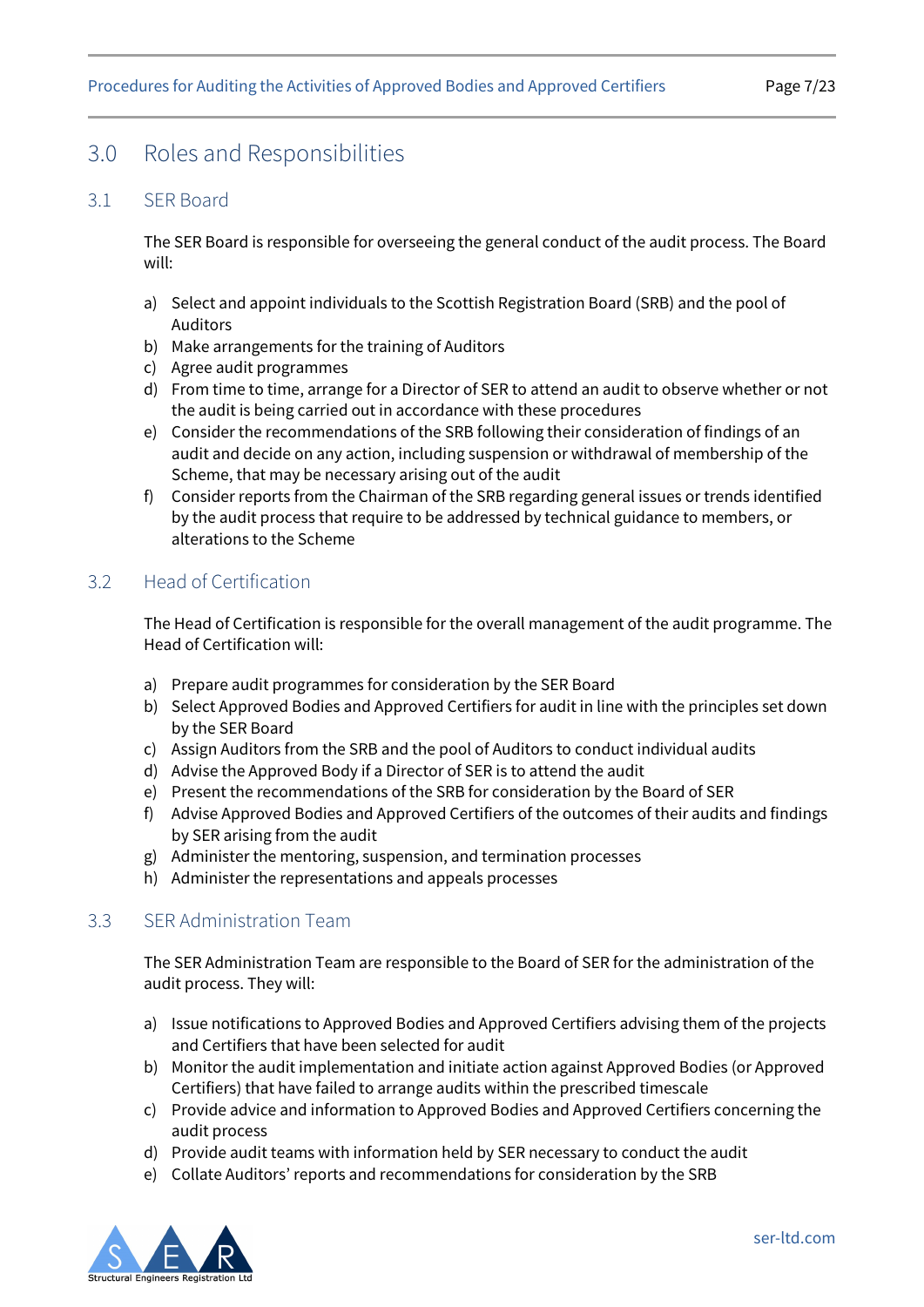- f) Collate corrective action responses from audited Approved Bodies and Approved Certifiers and present these for consideration by the SRB
- g) Record the recommendations of the SRB
- h) Maintain the IT systems necessary to administer the scheme

### <span id="page-7-0"></span>3.4 Scottish Registration Board

The Scottish Registration Board (SRB) is responsible to the Board of SER for the technical conduct of the audits. The SRB will:

- a) Supply audit teams from a pool of Auditors appointed by the Board of SER
- b) Review, discuss and agree or amend audit reports, to maximise consistency of the audit process, and make recommendations regarding any corrective action arising from the audits
- c) Make recommendations regarding general issues or trends identified by the audit process that require to be addressed by technical guidance to members or alterations to the Scheme

#### <span id="page-7-1"></span>3.5 Audit Pool

The Audit Pool members assist SRB members with the conduct of audits.

#### <span id="page-7-2"></span>3.6 Approved Bodies

Approved Bodies are responsible for the administrative arrangements necessary for conducting the audit. This includes the presentation of suitable records and project information as requested in the audit notification in a suitable format to permit the audit to take place and notifying each of their Approved Certifiers who is involved in the audit. They are also responsible for all of their internal costs and for the costs associated with the attendance of their Approved Certifiers; however, there are generally no audit fees or costs payable to SER (except as described in Section 2.2).

Approved Bodies are required to:

- a) Ensure, wherever possible, the availability of their Certification Coordinator(s) and all Approved Certifiers who are to be audited
- b) Where the audit is to be carried out on location, provide a work area within their premises suitable for the audit team to carry out the audit
- c) Ensure that all information, including certification and project records, warrant plans and files necessary to carry out the audit, is readily available to the audit team.
- d) Where the audit is carried out on location, records of building warrant plans and summaries of ground investigation and existing building condition assessment reports are required to be made available in hard copy.
- e) Where required, make the information required for conducting the audit available digitally on an agreed sharing platform e.g. cloud services or a secure shared area on a private server
- f) Ensure the Health & Safety of the audit team while they are working within the premises of the Approved Body
- g) Ensure that all auditee responses to the audit report are completed within ten working days of the report being uploaded by the Auditors
- h) Identify and implement Corrective Actions arising from non-conformances identified by the audit

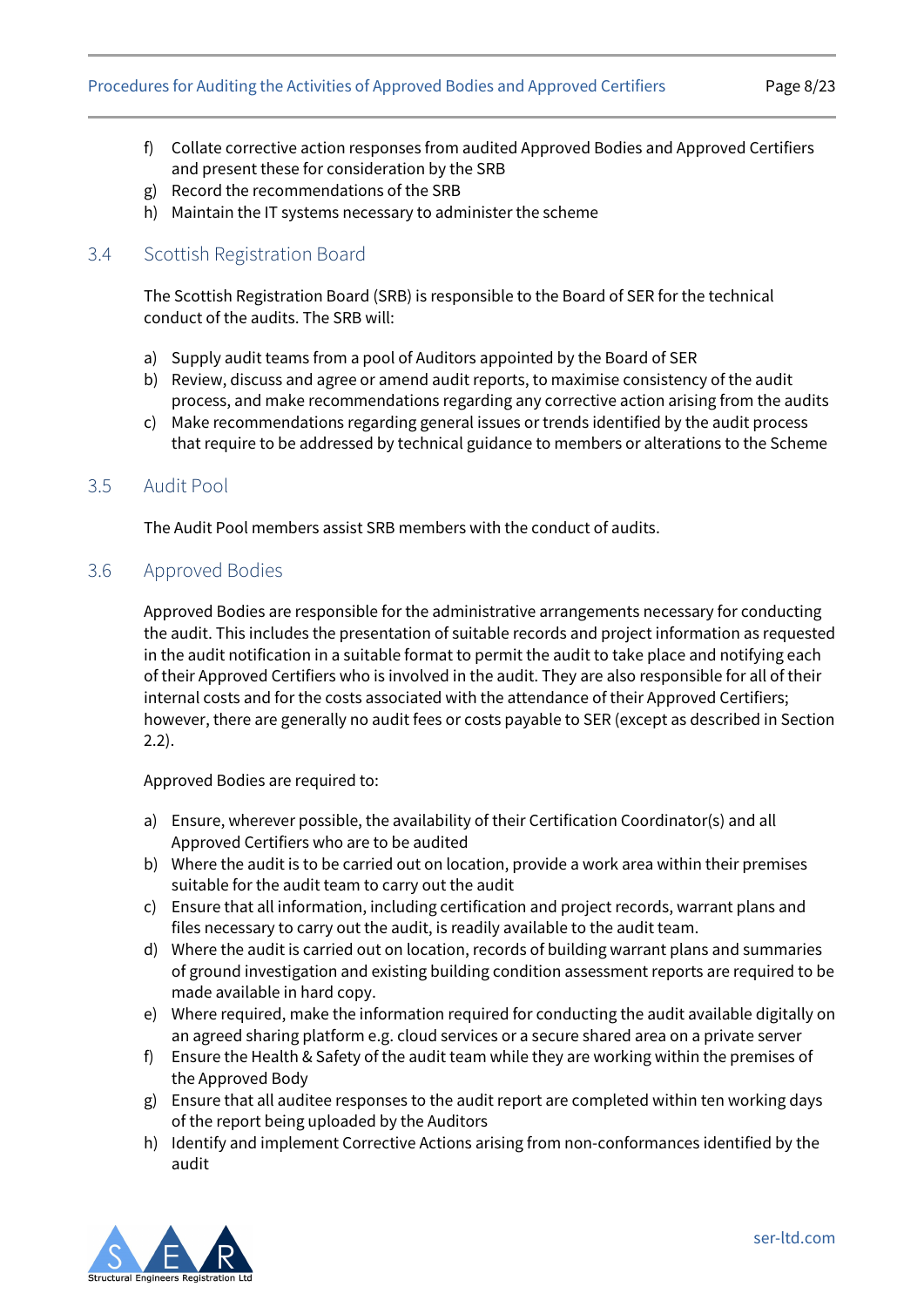## <span id="page-8-0"></span>3.7 Approved Certifiers

Approved Certifiers must make themselves available to the audit team at a time and place agreed between SER and the Approved Body that employs them (or employed them at the time when the project being audited was certified). It is recognised that this may not always be possible where, for example, an Approved Certifier may have changed employer.

SER will endeavour, where it is reasonable to do so, to arrange audits covering projects certified during a current employment. Where this is not possible SER will encourage Approved Bodies who are members of the Scheme to accommodate these arrangements by allowing their Approved Certifiers the necessary time to attend the offices of a previous employer.

If the Approved Certifier cannot make themselves available, then the audit will take place in their absence and the reasons will be recorded in the audit report. In these circumstances Approved Certifiers may nominate an individual to witness the audit on their behalf. Approved Certifiers must however realise that not being available to assist Auditors may place them at a disadvantage and adversely affect the findings and outcome of the audit.

Approved Certifiers are also required to complete their auditee responses, including their proposed corrective actions where appropriate, within ten working days of the audit report being uploaded by the Auditors.

Approved Certifiers should be aware that if they produce certificates for more than one Approved Body then they are likely to be audited at each of the bodies where they have produced certificates.

### <span id="page-8-1"></span>3.8 Certification Coordinators

Certification Coordinators provide the principal point of contact between SER and the Approved Body. They will be contacted regarding the administrative arrangements for the audit. The Certification Coordinator, or a named substitute, must be available to attend the audit on behalf of the Approved Body.

#### <span id="page-8-2"></span>3.9 Auditors

Auditors are responsible for gathering information in relation to conformance using a standard set of pre-determined criteria. Audits are generally carried out by two Auditors. Auditors are assigned via the database by SER Administration. An Auditor must decline an assignment in any circumstances where there is likely to be a conflict of interest or a perceived conflict of interest (see section *[3.10 Conflicts of Interest](#page-9-0)* below). They also have the opportunity to decline the assignment for any other reason, e.g. they are unavailable.

Auditors are required to exercise a degree of judgement as to whether or not the performance criteria have been met using the guidance set out in this document. They are not responsible for checking structural designs and should not seek to find errors in the design, although in reviewing design documents for compliance with the scheme requirements errors may become apparent and should be dealt with in accordance with the procedures in section *[6.4: Deficiencies](#page-17-1)  [in the certification process](#page-17-1)* of this document.

All information relating to projects audited which may have been downloaded by Auditors in the course of the auditing will be deleted once the audit has been concluded.

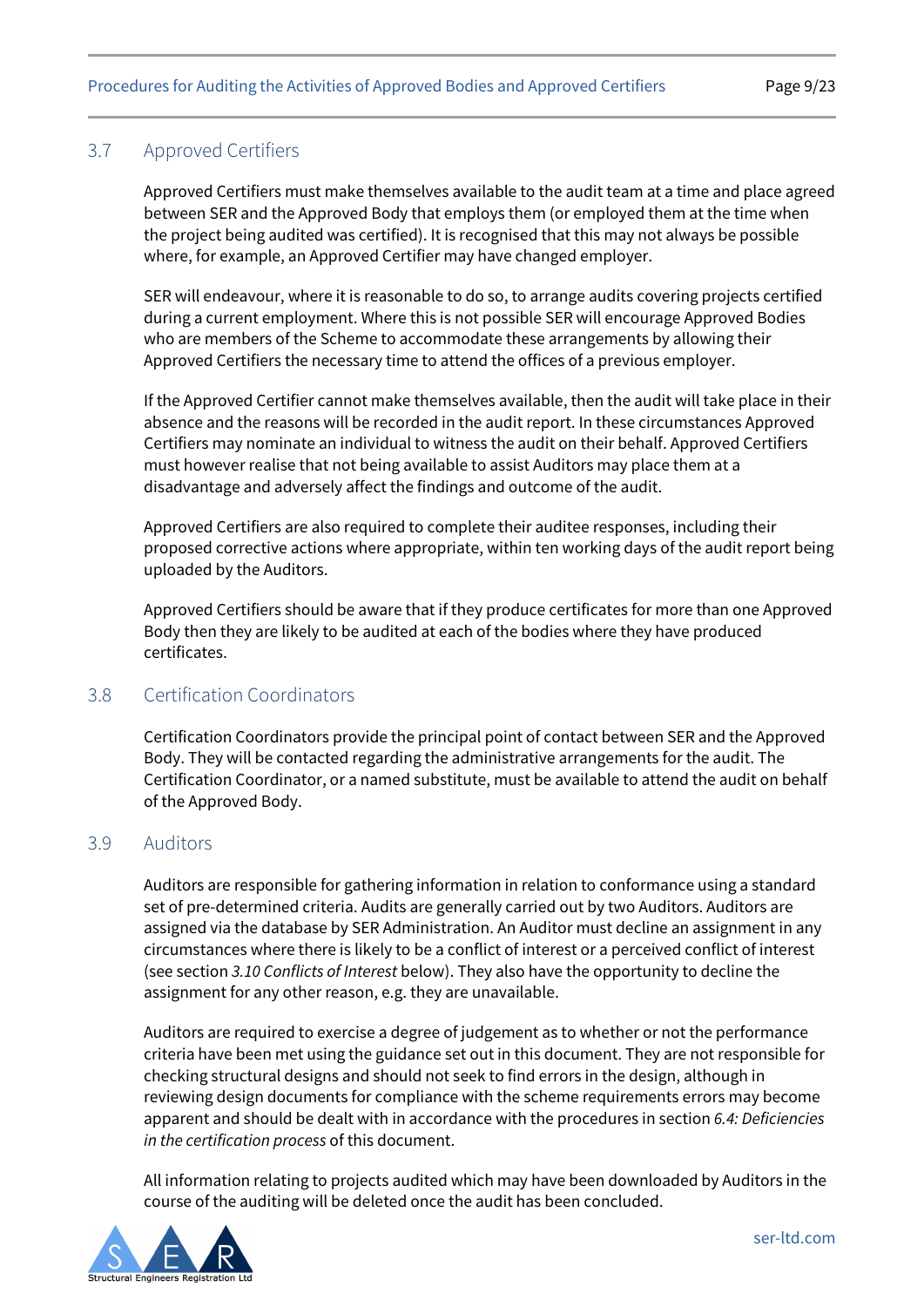#### Procedures for Auditing the Activities of Approved Bodies and Approved Certifiers Page 10/23

- 
- 3.9.1 The **Lead Auditor** will be a member of the SRB and will be nominated by SER Administration. The Lead Auditor is responsible for managing the conduct of the audit and will:
	- a) Select the projects for audit
	- b) Confirm administrative arrangements with the Certification Coordinator of the Approved Body in advance of the audit
	- c) Input the date of the audit on the SER IT system
	- d) Chair the opening meeting
	- e) Collate data gathered by members of the audit team
	- f) Prepare audit reports and explain the need for auditees to submit meaningful auditee responses within ten working days of the audit report being uploaded by the Auditors
	- g) Chair the closing meeting
	- h) Upload audit data on the SER IT system
	- i) Make recommendations to the SRB
- 3.9.2 The **Second Auditor** may be another member of the SRB or they may be a member of the Audit Pool. In exceptional circumstances the Second Auditor may deputise for the Lead in any of the above responsibilities.

#### <span id="page-9-0"></span>3.10 Conflicts of Interest

- 3.10.1 An individual who is a member of the SRB and Audit Pool must decline to undertake an audit where they could be deemed to have, or it is perceived that they could have a conflict of interest. These include, but are not limited to, the following circumstances:
	- a) Potential Auditor is a close friend of the Approved Certifier to be audited
	- b) Potential Auditor is employed by or is a Director or Partner of the Approved Body to be audited
	- c) Potential Auditor was employed by or was a Director or Partner of the Approved Body to be audited
	- d) Potential Auditor was employed by or was a Director or Partner of a firm that employed the Approved Certifier to be audited and the latter left that firm under conflicting circumstances
	- e) Potential Auditor is employed by or is a Director or Partner of a firm that could be considered to be a direct competitor of the Approved Body to be audited
	- f) There are past events involving both the potential Auditor and the Approved Certifier to be audited that could affect the objectivity of the Auditor in relation to the audit.
	- g) There are past events involving both the potential Auditor and the Approved Body to be audited that could affect the objectivity of the Auditor in relation to the audit.

If an Auditor is unsure as to whether something is a conflict of interest, they must contact the SER Admin Team for advice.

3.10.2 If an Approved Body or Approved Certifier considers that there may be a conflict of interest with an assigned Auditor, they should contact SER Admin immediately on receiving notice of the assignment with their concerns.

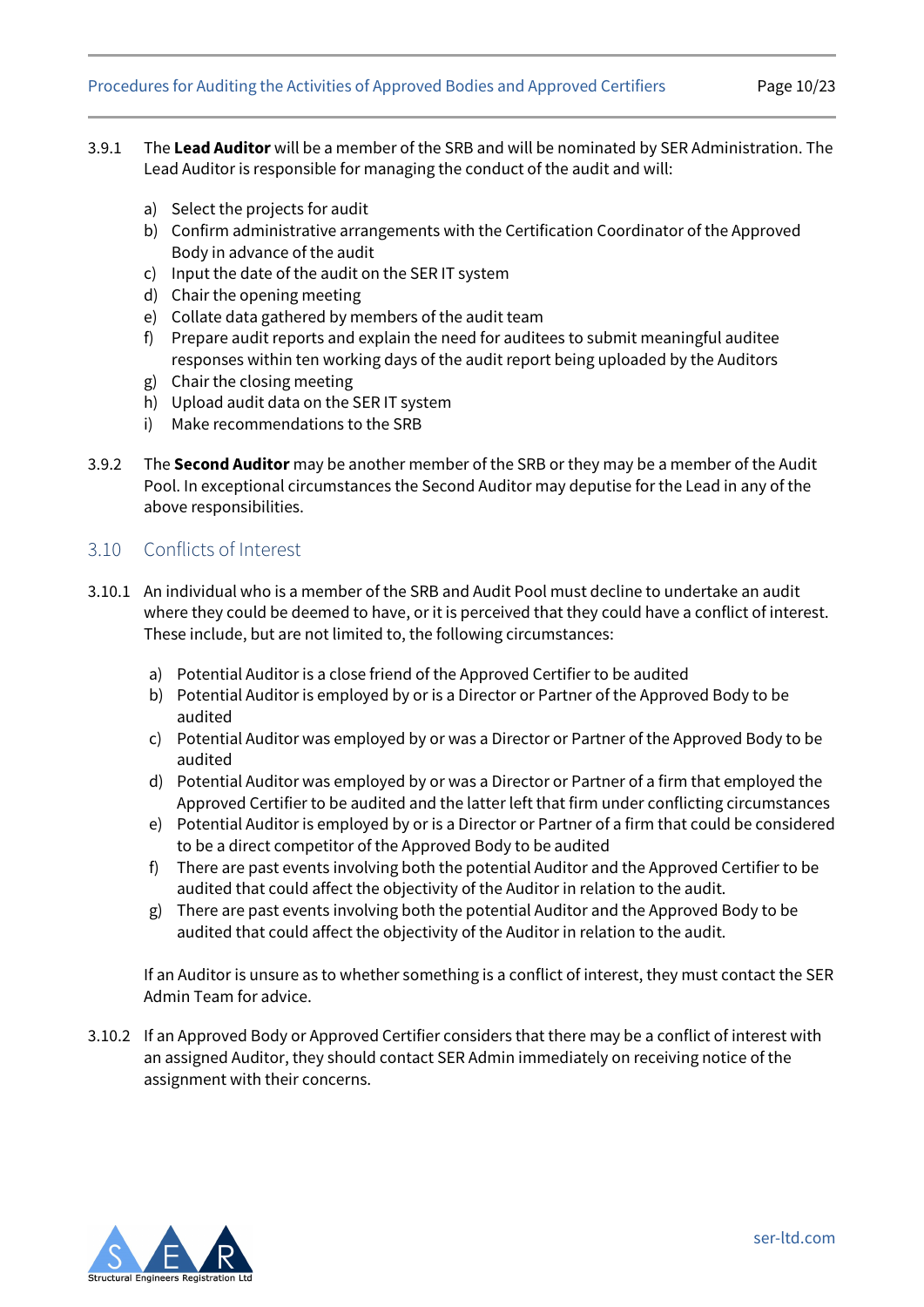## <span id="page-10-0"></span>4.0 Audit Methodology

The audit procedures described in this document are based on the recommendations contained within *BS EN ISO 19011:2018 Guidelines for auditing management systems*.

## <span id="page-10-1"></span>4.1 Performance Criteria

Performance Criteria are lists of requirements against which the performance of the Approved Body and the Approved Certifier will be assessed and which, if met, should give confidence that the requirements of the Scheme and legislation are being met. Appendices A and B list these criteria and give some background information explaining the importance of the item and a description of the evidence which should be presented by the auditee at audit to demonstrate that the performance criteria have been met. Where the Auditors consider that the evidence presented is insufficient to demonstrate that any one of the performance criteria has been met a finding shall be recorded.

## <span id="page-10-2"></span>4.2 Audit findings

There are two types of audit findings, **Major Non-conformances** and **Improvement Issues**.

| <b>Major Non-</b><br>These are serious failures to meet any particular performance criteria.<br><b>conformances</b><br>Examples of findings that would be considered to be Major Non-<br>conformances are listed in Appendices A and B.<br>(MNC)<br>A Major Non-Conformance carries a score of 3 |                                                                                                                                                                                                                                                |
|--------------------------------------------------------------------------------------------------------------------------------------------------------------------------------------------------------------------------------------------------------------------------------------------------|------------------------------------------------------------------------------------------------------------------------------------------------------------------------------------------------------------------------------------------------|
| <b>Improvement</b><br><b>Issues</b><br>(II)                                                                                                                                                                                                                                                      | These are less serious failures to fully meet any particular performance<br>criteria. Examples of findings that would be considered to be Improvement<br>Issues are listed in Appendices A and B.<br>An Improvement Issue carries a score of 1 |

Audit findings will be determined by the assessment of evidence presented by the Approved Body or Approved Certifier to demonstrate compliance with the published performance criteria. Audit teams are required to undertake the audits in a systematic and consistent manner using a standard reporting methodology. A failure to meet the required standard will result in one of the above findings being recorded.

Where a Major Non-conformance or Improvement Issue is noted the Approved Body or Approved Certifier is required to alter or improve their procedures in any future certification work. The number and type of any non-conformances identified by the audit process will influence any action taken by the Board arising from the audit, including the timescale to the next audit.

### <span id="page-10-3"></span>4.3 Comments

A Comment will be recorded where the Auditors have taken the view that the performance criteria has not been fully met however the matter is not sufficiently serious to attract one of the above findings.

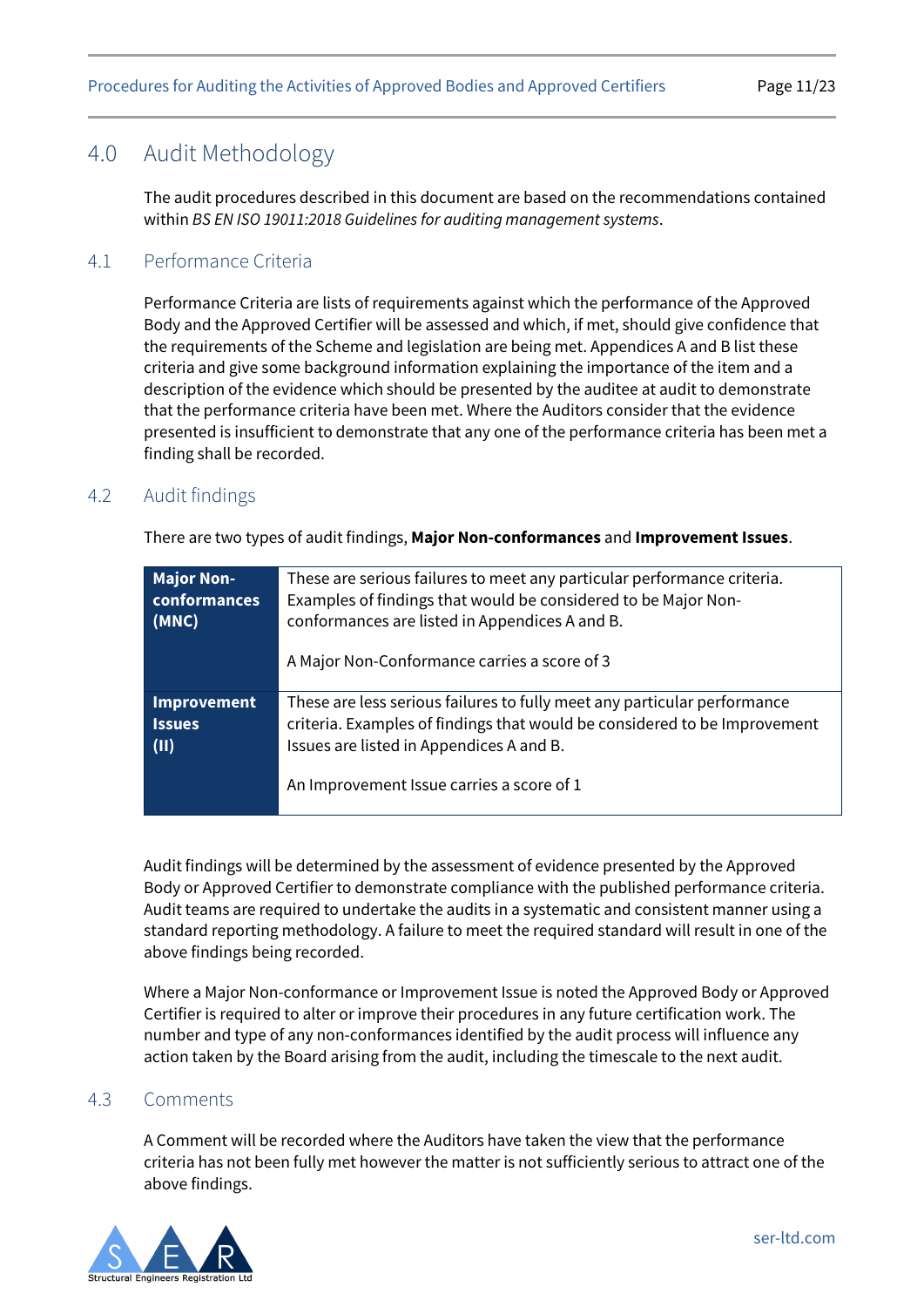A Comment will also be recorded where the Auditors wish to confirm advice given during the Audit.

Comments are intended to assist the auditee improve some aspect of their procedures but do not constitute a significant departure from acceptable practice.

Comments do not attract scores.

#### <span id="page-11-0"></span>4.4 Audit Checklists

Audit checklists require Auditors to record information in a standard format against each of the audit sub-classifications in the audit criteria list. Auditors should use these checklists to record:

- a) Whether the item was audited and/or, in the case of projects, whether the item applied
- b) Whether the item fully complied with the requirements of the audit criteria
- c) Whether any findings were identified and whether these were Major Non-conformances, Improvement Issues or Comments
- d) Details of any findings

In the case of an audit of an Approved Certifier the above information should be recorded separately for each project audited:

#### <span id="page-11-1"></span>4.5 Audit score

In the case of an audit of an Approved Body , the audit score will be based on the sum of the scores calculated from the number of findings.

In the case of an audit of an Approved Certifier the sum of the scores will be calculated separately for each project audited and the mean of the scores and the maximum score will be determined.

#### <span id="page-11-2"></span>4.6 Audit outcomes

Audit outcomes are notified to Approved Bodies and Approved Certifiers as one of the following:

- Re-audit within 5 years
- Re-audit within 4 years
- Re-audit within 3 years
- Re-audit within 2 years
- Re-audit within 1 years
- Account requires mentoring
- Account to be suspended
- Account to be terminated

In addition, the Approved Body and/or Approved Certifier will be notified of any corrective actions required.

Note that the actual period between audits may vary significantly from that stated in the outcome notification from the previous audit. See section *[2.1 Timing of audits](#page-5-1)* for details.

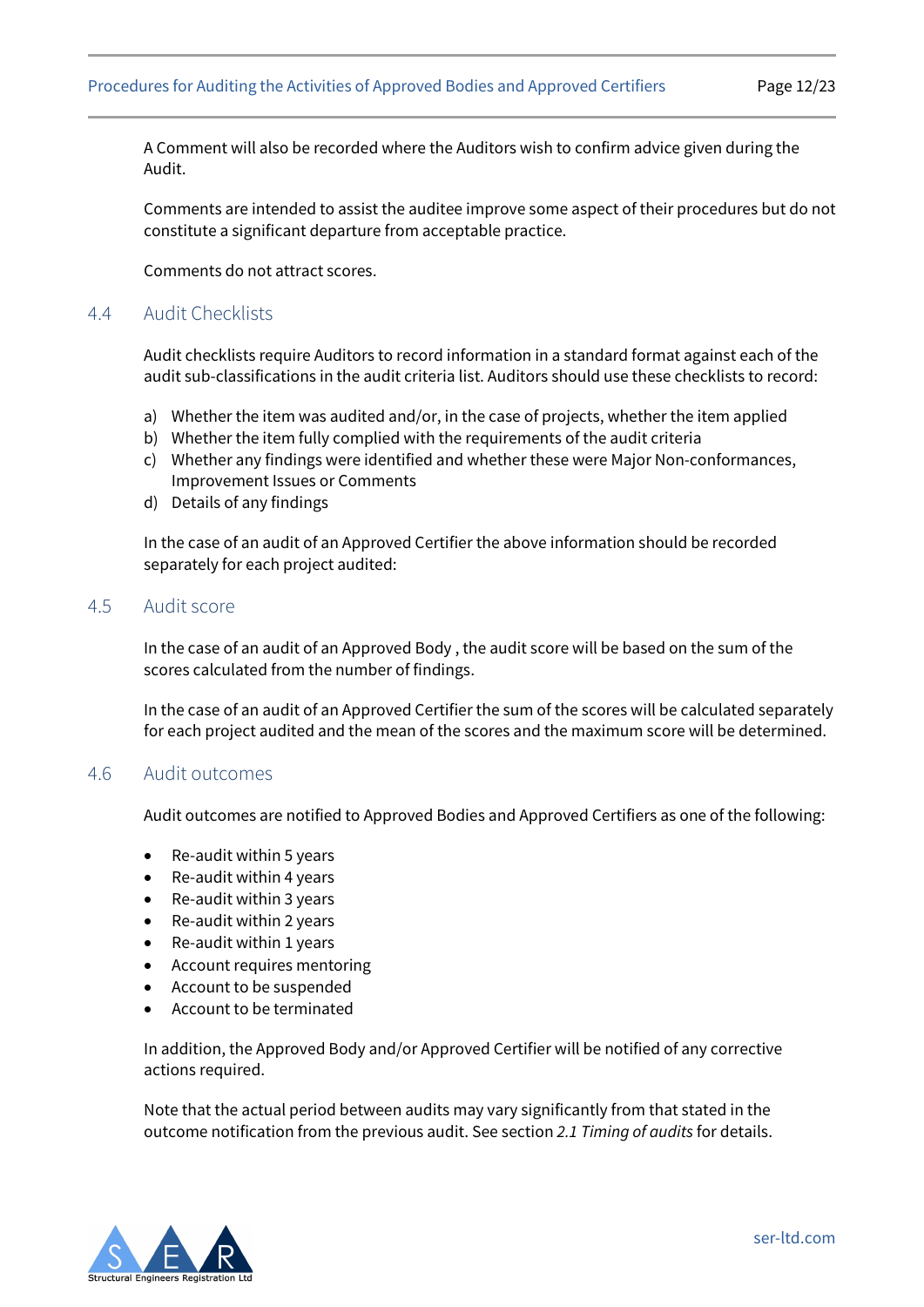## <span id="page-12-0"></span>4.7 Approved Body Audit outcome

- 4.7.1 The outcome of an Approved Body Audit will be determined following a review by the SRB of the following:
	- a) The initial audit score
	- b) The severity of the audit findings (i.e. proportion of MNC's and II's)
	- c) A review of the Approved Body's proposals for corrective actions
	- d) Previous audit history
	- e) Repeat findings from previous audits including whether any corrective actions from a previous audit have been satisfactorily implemented
	- f) Results of the audits of Approved Certifiers certifying for the Approved Body conducted at the same time
	- g) Any reason which results in a lack of confidence that Standards 1.1 and 1.2 are being met
	- h) Previous poor outcomes. These are defined as:
		- Grades C, D, D1, D2 or E
		- Re-audit with 1 year, Account requires mentoring or Account to be suspended
		- Further monitoring (from a Monitoring review)

Where the Approved Body has previously received one instance of any of these outcomes, an outcome of Account requires mentoring will also be considered; where an Approved Body has previously received two instances of any of these outcomes, an outcome of Account to be suspended will also be considered. A further instance of any of these outcomes following previous suspension may lead to an outcome of withdrawal ("termination") of membership.

- i) If the Approved Body has shown a disregard for the legislative and scheme requirements, an outcome of Account to be suspended will also be considered.
- 4.7.2 Following their review, the SRB recommend a decision to the SER Board, which reviews and confirms the outcome. The outcome of the Approved Body Audit will be one of the following:
	- a) No corrective actions required, next audit to coincide with next Approved Certifier audit
	- b) The Approved Body to implement corrective action(s) and period to next audit specified in outcome notification
	- c) The Approved Body requires mentoring (see the SER *Procedures for mentoring and suspension with mentoring* for details of this process)
	- d) The Approved Body will be suspended (see the SER *Procedures for mentoring and suspension with mentoring* for details of this process)
	- e) The Approved Body's membership of the Scheme will be withdrawn("terminated")
- 4.7.3 In addition, Approved Body outcome emails may also include notification that there are concerns that the requirements of Standards 1.1 and 1.2 are not being met, and any actions required in respect of this. See section *8.5 [Requests for Information following an Audit](#page-21-1)* for details of this process.

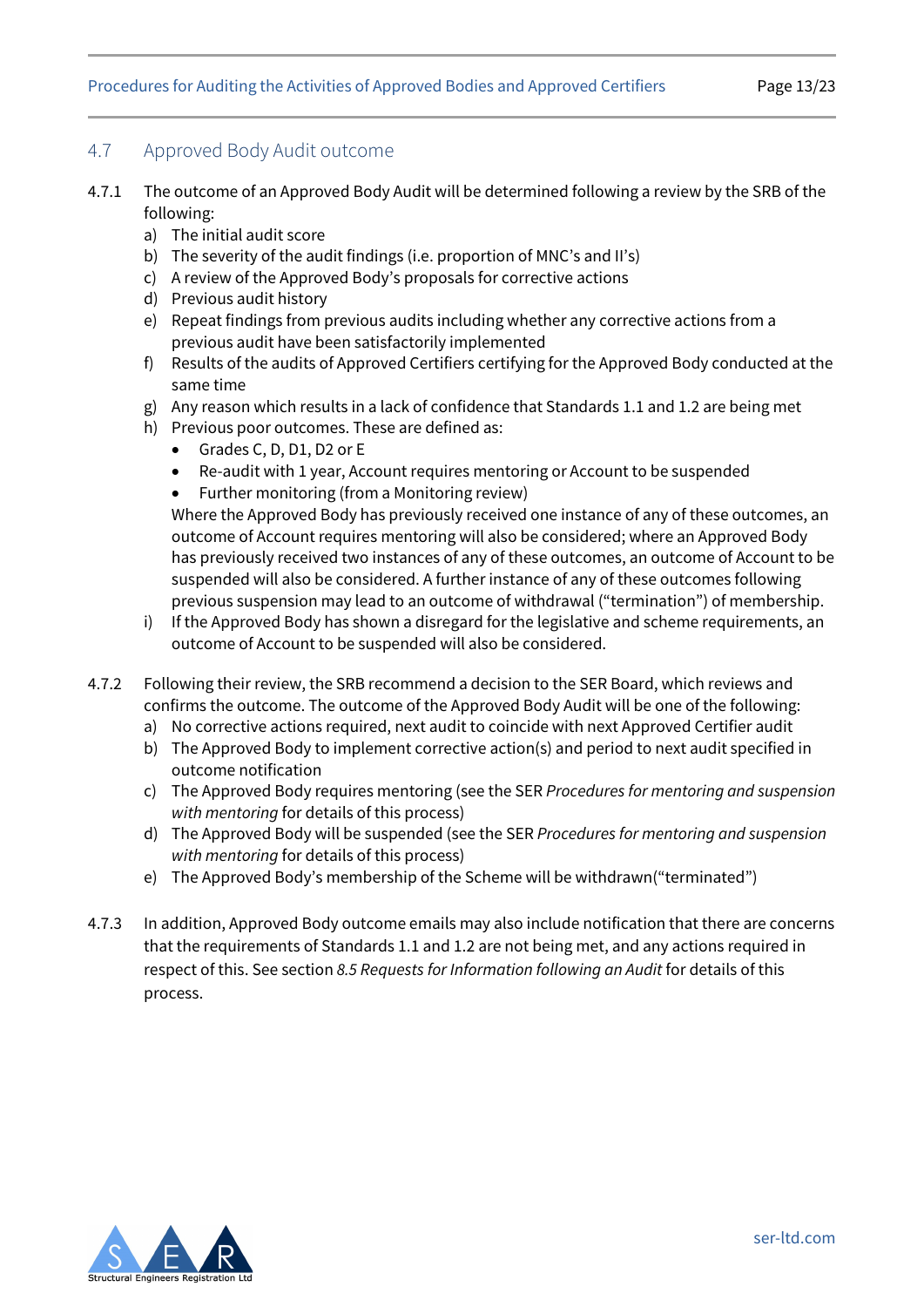## <span id="page-13-0"></span>4.8 Approved Certifier Audit outcome

- 4.8.1 The outcome of an Approved Certifier Audit will be determined following a review by the SRB of the following:
	- a) The individual scores for each project, together with the mean and the maximum scores
	- b) The proportion of auditable items that resulted in audit findings
	- c) The severity of the audit findings (i.e. proportion of MNC's and II's)
	- d) The types of projects audited
	- e) A review of the Approved Certifier's proposals for future corrective actions
	- f) Previous audit history
	- g) Repeat findings from previous audits including whether or not any corrective actions from an earlier audit have been satisfactorily implemented
	- h) An assessment of CPD undertaken over the last three years
	- i) Any reason which results in a lack of confidence that Standards 1.1 and 1.2 are being met
	- j) Previous poor outcomes. These are defined as:
		- Grades C, D, D1, D2 or E
		- Re-audit with 1 year, Account requires mentoring or Account to be suspended
		- Further monitoring (from a Monitoring review)

Where the Approved Certifier has previously received one instance of any of these outcomes, an outcome of Account requires mentoring will also be considered; where an Approved Certifier has previously received two instances of any of these outcomes, an outcome of Account to be suspended will also be considered. A further instance of any of these outcomes following previous suspension may lead to an outcome of withdrawal ("termination") of membership.

- k) If the Approved Certifier has shown a disregard for the legislative and scheme requirements, an outcome of Account to be suspended will also be considered.
- 4.8.2 Following their review, the SRB recommend a decision to the SER Board, which reviews and confirms the outcome. The outcome of the Approved Certifier Audit will be one of the following:
	- a) No corrective actions required; the likely period to the next audit is specified in the audit outcome notification
	- b) The Approved Certifier is to implement any corrective action(s) and period to next audit specified in outcome notification
	- c) The Approved Certifier requires mentoring (see the SER *Procedures for mentoring and suspension with mentoring* for details of this process)
	- d) The Approved Certifier will be suspended (see the SER *Procedures for mentoring and suspension with mentoring* for details of this process)
	- e) The Approved Certifier's membership of the Scheme will be withdrawn ("terminated").
- 4.8.3 In addition, where the assessment of the Approved Certifier's Continuing Professional Development (CPD) shows that the scheme requirements have not been met, monitoring of CPD for a period of up to 3 years may be imposed. See section *[8.6 CPD Monitoring](#page-21-2)* for details of this process.

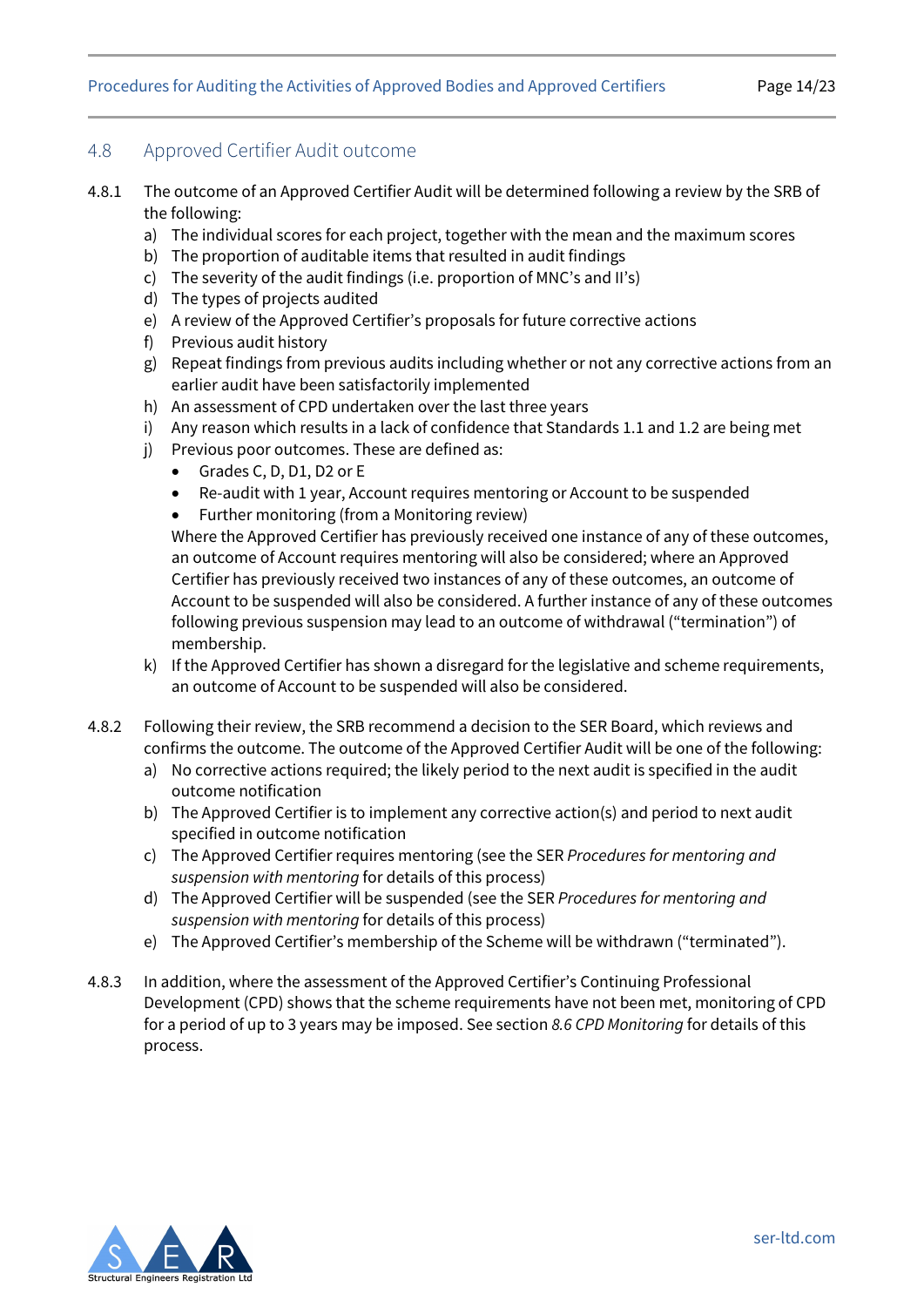## <span id="page-14-0"></span>5.0 Arranging the Audit

### <span id="page-14-1"></span>5.1 General

The general procedure for arranging the audit programme is as follows. See section *[3.0 Roles and](#page-6-0)  [Responsibilities](#page-6-0)* for more detail on roles and responsibilities.

In advance of the audit the administration team will supply the audit team with the contact details of the Approved Body and the Approved Certifiers who are to be audited. The information required to conduct the audit will be accessible to the audit team via the website.

## <span id="page-14-2"></span>5.2 Notification of audit

- 5.2.1 The SER Administration Team will contact the Certification Coordinator at the Approved Body via the website and notify them that an audit is required to be undertaken, the composition of the audit team, the Approved Certifiers to be audited and whether or not there is a charge to be paid for the audit. (See section *2.2 [Charges for audits](#page-5-2)* for details of charges)
- 5.2.2 The Lead Auditor will contact the Certification Coordinator and agree:
	- a) Whether or not the audit is to be conducted on location, remotely or as a hybrid audit.
	- b) The location of the audit, if not undertaken remotely
	- c) Date for the initial meeting
	- d) The platform to be used for remote meetings, e.g. Zoom, Teams, etc

#### <span id="page-14-3"></span>5.3 Timing of audit

- 5.3.1 The audit should normally be undertaken within a maximum of eight weeks of the Approved Body receiving notification, except in circumstances where the Approved Certifier might be unavailable, such as:
	- a) Maternity/paternity/adoption/shared parental leave
	- b) Parental leave
	- c) Bereavement/compassionate leave
	- d) Extended leave due to ill health
	- e) Jury service or other civic duties
	- f) Sabbatical/extended leave

If the period away from certification duties is less than a calendar month, the audit may be postponed until the Approved Certifier returns; if it is likely to be more than a calendar month, the audit will be cancelled and rearranged when the Approved Certifier returns to certification duties.

5.3.2 Failure of the Approved Body to agree a date within the above timeframe may be brought to the attention of the SER Board, who will consider what action should be taken, including the possible suspension of the Body and its Approved Certifiers from the Scheme until an audit has been conducted.

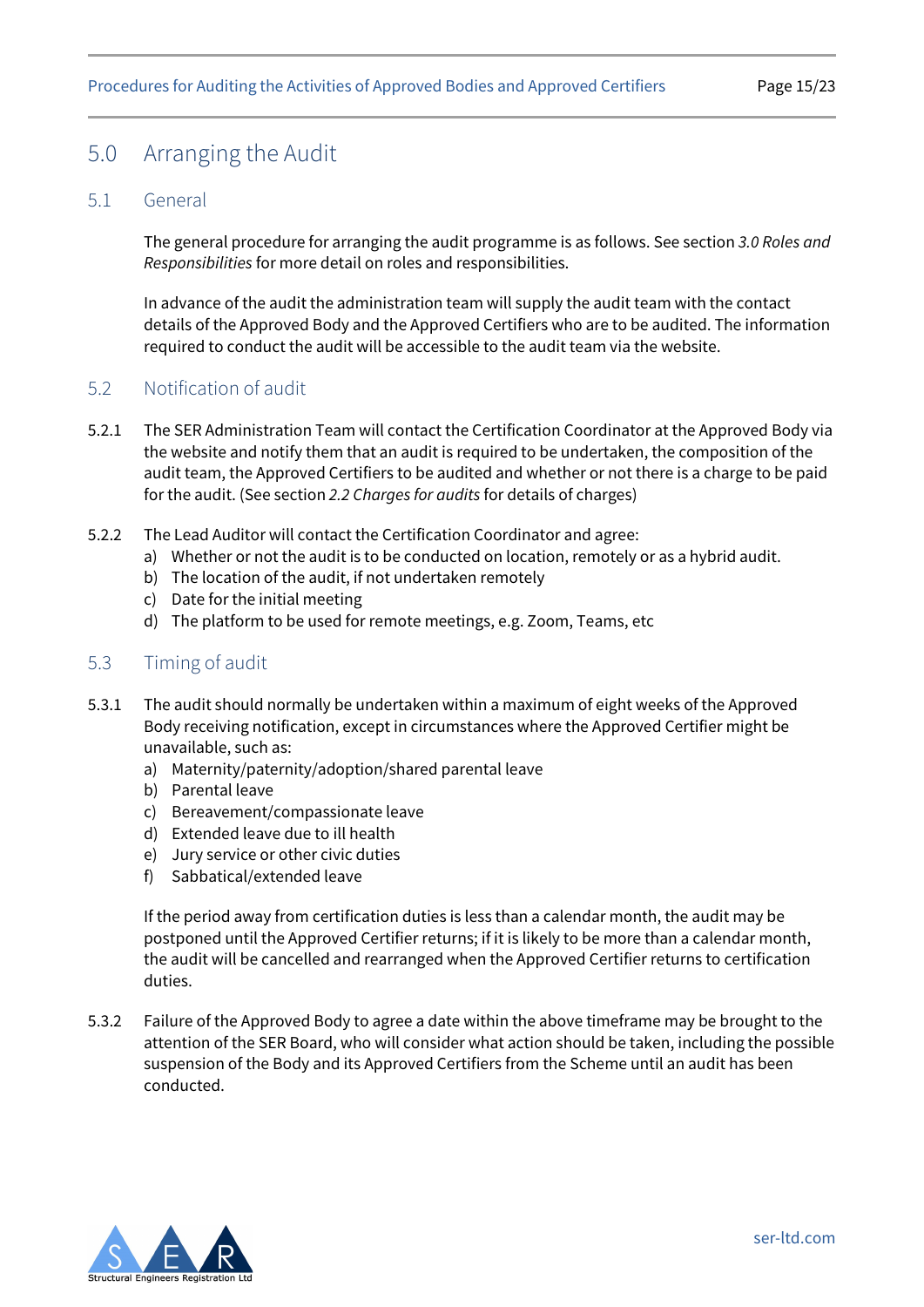### <span id="page-15-0"></span>5.4 Selection of projects for audit

- 5.4.1 The Lead Auditor will select the projects to be audited from a list of projects certified for the Approved Body since the date of the last audit outcome notification (or, in the case of a first audit, since membership of the Scheme was granted).
- 5.4.2 The number of projects selected for possible audit will be determined by the Lead Auditor who will take into consideration the number, types, values, and risk classifications of projects certified and the declared experience of the Approved Certifier.

If the Approved Certifier has certified a significant number of projects since their last audit or since joining the scheme, it is likely that more projects will initially be selected for audit.

5.4.3 A maximum of five projects from those selected for possible audit will be audited for each Approved Certifier.

The difference between the number of projects selected for possible audit and that audited helps with situations where, on inspection at an audit, it is apparent that a project is not suitable for auditing for reasons that were not apparent when the choice of projects was made. This contingency helps to prevent an audit not being able to be completed because an insufficient number of suitable projects have been notified to the auditee in advance of the audit.

5.4.4 The certification activities associated with all of the certificates (stages and amendments) issued on each project will be audited, except where earlier stages or amendments were reviewed as part of a previous audit, in which case the associated certification and project records will be examined for information only.

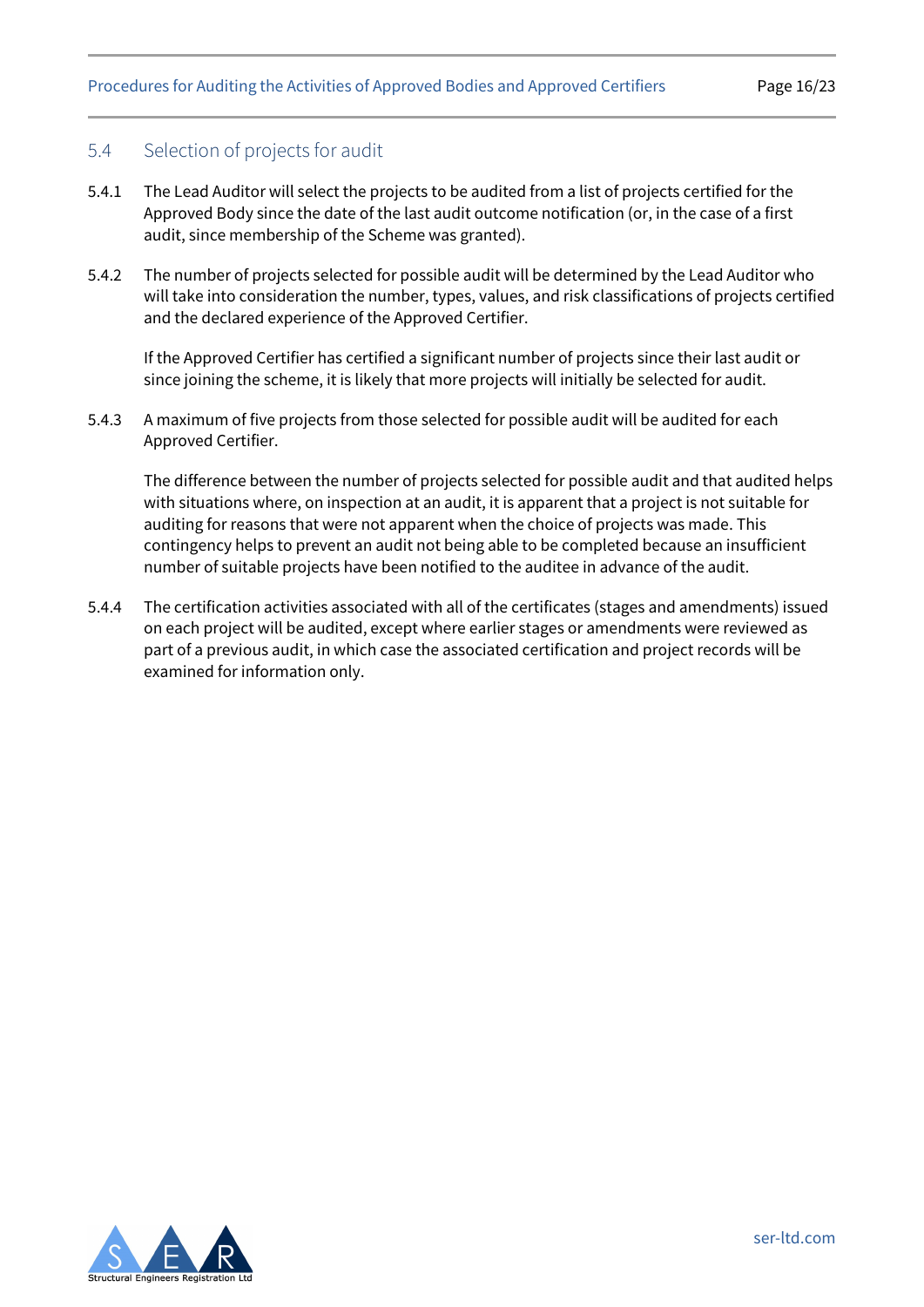## <span id="page-16-0"></span>6.0 Conducting the Audit

#### <span id="page-16-1"></span>6.1 General

- 6.1.1 It is the responsibility of the Lead Auditor to conduct the audit. Normally, the Lead Auditor will chair the opening and closing meetings with the auditee, upload the audit findings, oversee the preparation of the audit report, and present it to a subsequent meeting of the SRB.
- 6.1.2 Audits may be conducted remotely or in-person, or via a combination of the two methods. In general, the format will be agreed between the Auditor and the Approved Body and Approved Certifier(s) to be audited. There may be circumstances where SER considers that the audit should be conducted either remotely or in-person, in which case the Approved Body and Approved Certifier(s) will be informed of this at the time of the audit assignment.
- 6.1.3 Observers may be present at the audit with approval from the Auditors and Auditees. An Auditee may from time to time wish to invite a colleague to join the audit. They should not influence or interfere with the conduct of the audit. If this cannot be assured, the Lead Auditor may deny observers from being present during certain audit activities.

## <span id="page-16-2"></span>6.2 Procedure for conducting the audit

- 6.2.1 The Lead Auditor will arrange an initial meeting with the Certification Coordinator and the Approved Certifier(s) who are to be audited. This will be conducted remotely and will confirm arrangements for the audit including whether it is to be conducted fully remotely, as a hybrid or in person, as well as an explanation of the objectives of the audit, the scope, and the criteria. It is likely that the following points will be covered at this meeting as appropriate:
	- a) Introduction of the participants and an explanation of roles
	- b) Explanation of the objectives of the audit, the scope, and the criteria
	- c) The method and procedures to be employed including an explanation of how performance will be measured and recorded
	- d) An explanation of how non-conformances are determined and their importance to establishing the audit outcome of the Approved Body or Approved Certifier
	- e) Whether or not the Approved Certifiers wish to be present during their project audit
	- f) Agree on the attendance of any observers at the audit
	- g) The platform to be used for the sharing of data, e.g. cloud services or a secure shared area on a private server
	- h) The information that is to be made available on the sharing platform and that which is to be provided at the audit, including any information that should be provided as hard copy
	- i) Confirmation that the resources and facilities required by the audit team are available
	- j) Confirmation of work safety and security measures relevant to the audit team
	- k) Arrangements for breaks/refreshments
	- l) Timescale for the audit especially the latest practicable finishing time
	- m) Arrangements for the closing meeting
	- n) Date(s) for subsequent meetings
- 6.2.2 The Approved Body and Approved Certifier(s) will be advised of the projects selected for possible audit at least ten working days prior to the audit date as stated on the SER Website.

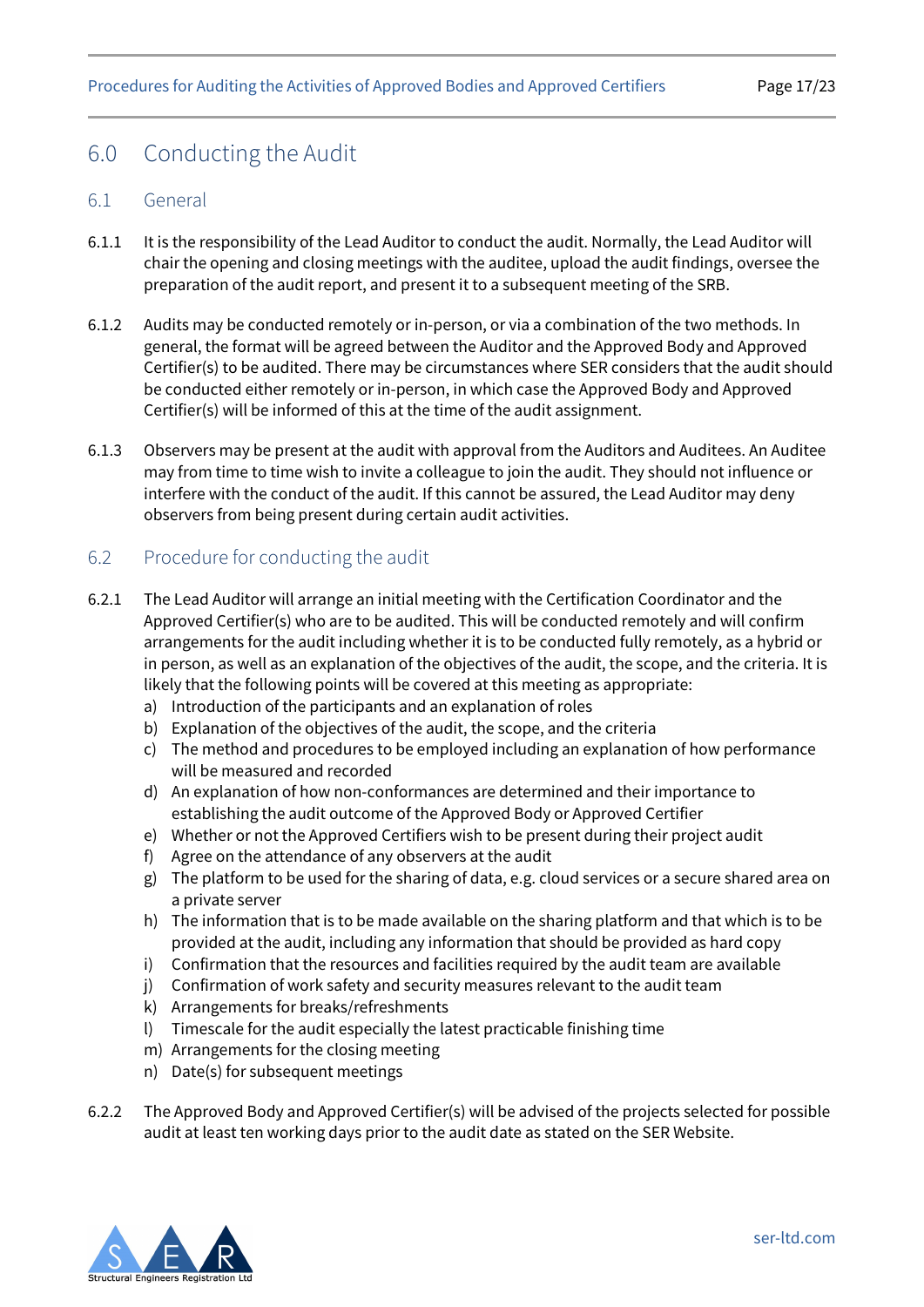#### Procedures for Auditing the Activities of Approved Bodies and Approved Certifiers Page 18/23

- 6.2.3 At least five working days prior to the audit date stated on the SER website, the Approved Body shall ensure that initial records for each of the projects selected for possible audit are uploaded to the agreed sharing platform. The initial upload should include as a minimum:
	- a) a scoping and planning document
	- b) any drawings relied upon for the purposes of certification as indicated on the certificates
	- c) any records indicating how compliance with the standards was established
- 6.2.4 The Approved Body and Approved Certifiers will be advised of the projects to be audited on the morning of the audit date as stated on the SER website. The Approved Body must then ensure that on that date the full certification and project records for those projects selected for audit are made available to the Auditors in the format agreed at the initial meeting. Sufficient information must be provided to enable a meaningful assessment of the projects to be audited.
- 6.2.5 The Auditors will examine the certification and project records that have been provided to them, either on location or via the agreed sharing platform, and will determine whether or not the certification performance criteria have been met and whether or not there are findings which are to be recorded in the audit report. Auditees will be given the opportunity to answer any queries and discuss potential findings.
- 6.2.6 On completion of the review of the records by the Auditors, each Approved Certifier will be invited to review and agree any findings and to discuss the reasons for those findings and any corrective actions which will form part of their responses. See section *[6.5 Closing/Final Meeting.](#page-18-0)*

## <span id="page-17-0"></span>6.3 Lack of project records

- 6.3.1 Where, on the day of the audit, there is a significant lack of records for a particular project, the matter will be recorded within the audit report for the Approved Body, along with any explanation given by the Approved Body. This will be taken into account when determining the outcome of the audit. Depending on the size and nature of the project and the explanation given for the lack of records this may result in a recommendation for suspension of the Approved Body from the scheme.
- 6.3.2 Where records for any particular project are incomplete the audit should proceed with appropriate findings raised against the Approved Body and the Approved Certifier. Where there is a credible explanation for this it should be recorded in the audit report, and it will be taken into account when determining the audit outcome.
- 6.3.3 Where no explanation is given for a lack of records relating to the design and/or detailing of any particular element, the Approved Body may be required to provide a report and design information for the element(s) concerned, to demonstrate that the building complies with Standards 1.1 and 1.2 of the Building Regulations or outlining the measures that will be taken to see that the building complies with these Standards.

### <span id="page-17-1"></span>6.4 Deficiencies in the certification process

6.4.1 The purpose of the audit is not to check the design, but to ensure that there are certification procedures in place and being followed that give confidence that the design meets the standards required by the building regulations.

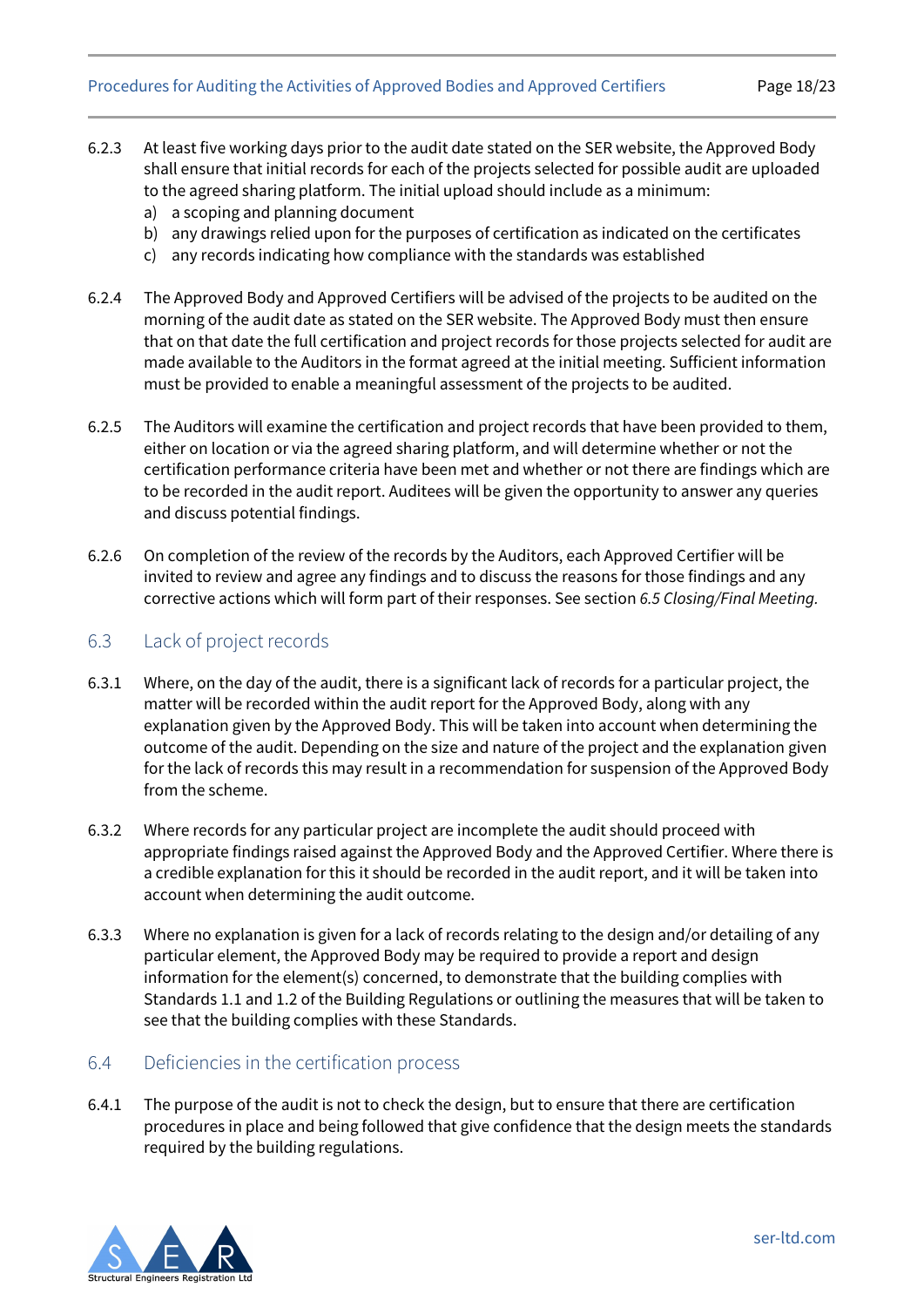- 6.4.2 It is possible that, while inspecting the project records, the Auditors will find errors or omissions that suggest deficiencies in the certification process, which may indicate that the requirements of Standards 1.1 and 1.2 are not being met.
- 6.4.3 In normal circumstances the Auditors will bring these errors or omissions to the attention of the Approved Body and the Approved Certifier at the closing or final meeting. However, there may be circumstances where the Auditors decide following the closing meeting that there are errors or omissions to be addressed.
- 6.4.4 All errors and omissions found will be recorded in the General Comment section of the audit report for the Approved Body. Deficiencies in certification procedures will be recorded in the report for the Approved Certifier in the normal way. The Approved Body should then record in their auditee responses what action they propose to take to demonstrate that the requirements of Standards 1.1 and 1.2 are being met.
- 6.4.5 In some situations, the SRB may determine that there are matters of concern that have not been recorded within the Audit Report and these will be raised with the Approved Body by SER Admin following the audit. See section *[8.5 Requests for Information following an Audit](#page-21-1)* for details of this process.

## <span id="page-18-0"></span>6.5 Closing/Final Meeting

A closing or final meeting should be held to present the audit findings and conclusions in such a manner that they are understood and acknowledged by the auditee. Matters to be covered during this meeting include:

- a) Any circumstances encountered during the audit that may decrease reliance on the audit findings.
- b) The nature of any findings found by the audit team and whether or not they are agreed by the auditee.
- c) That the findings may change in either category or severity as a result of review by the Auditors following the day of the audit, or of review of the audit report by the SRB or the SER Board (see (e) below).
- d) The Lead Auditor should advise the auditees that they will be notified when the audit report is available on the SER website and that it is important that they should provide details of the corrective actions to be implemented when making their responses. Any responses to findings raised should be comprehensive, indicating a clear understanding of the issues raised and offering a clear proposal for ensuring that the issues do not recur. Where the auditee disagrees with a non-conformance, they should set out why they disagree with the finding, bearing in mind that it is the auditee's responsibility to demonstrate compliance with the performance criteria. See sections *[8.1 Action by an Approved Body](#page-20-1)* and *[8.2 Action by an](#page-20-2)  [Approved Certifier](#page-20-2)* for further information on this process. Auditees should be advised that evidence made available to the Auditors after the day of the audit will not normally invalidate a non-conformance.
- e) The Lead Auditor should advise the auditees of SRB's role in reviewing the audit report, and the auditees' proposals for corrective actions, and that this, together with a review by the SER Board will determine the final outcome of the audit.
- f) Any design related issues that were noted by the audit team while conducting the project audits should be discussed with the Approved Certifier and the Certification Coordinator.

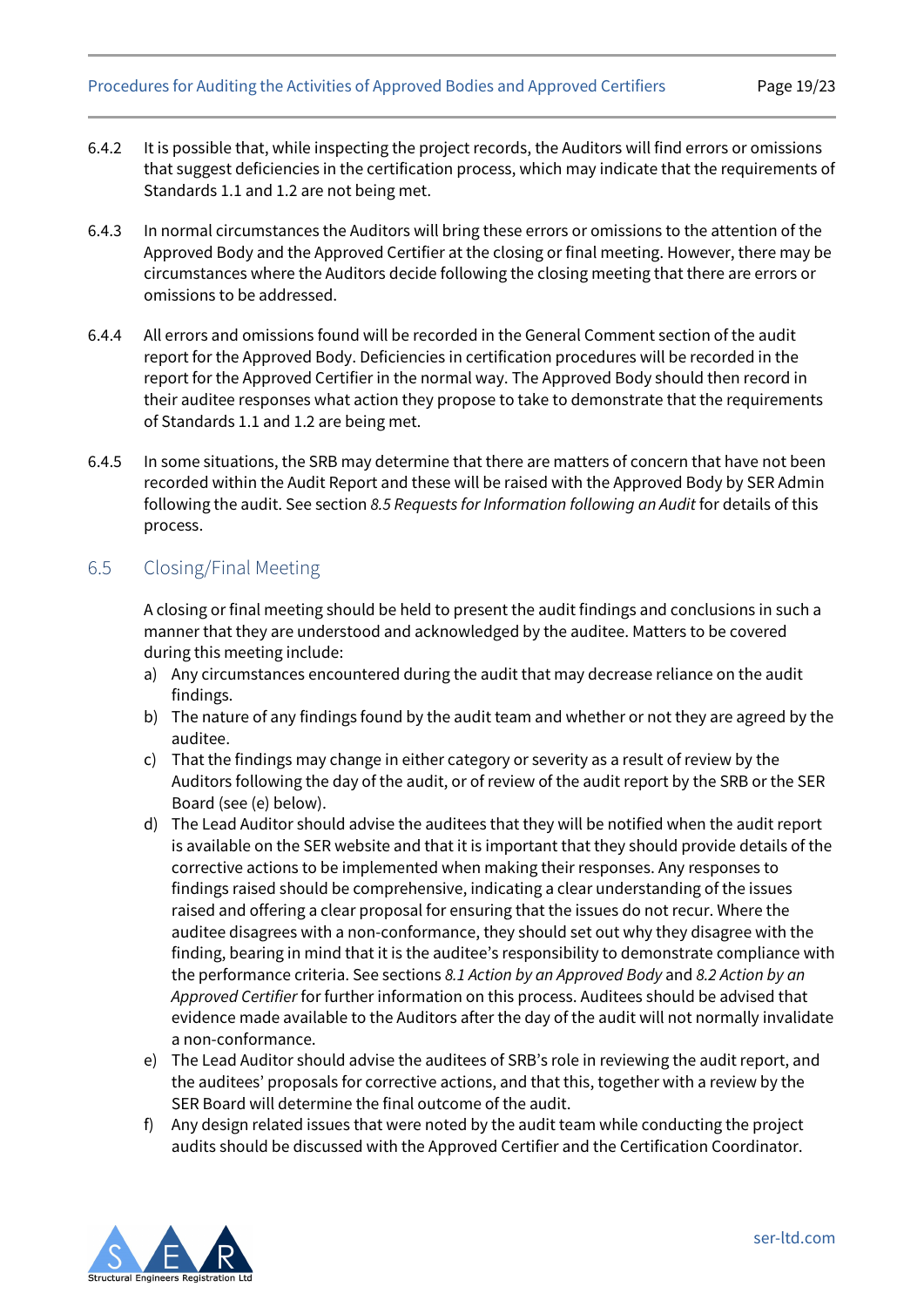## <span id="page-19-0"></span>7.0 Reports and Recommendations

## <span id="page-19-1"></span>7.1 Content of report

The Lead Auditor is responsible for uploading the audit information into the SER website. This will generate separate reports covering the audits of the Approved Body and each of the Approved Certifiers. Reports should contain the following information:

- a) Type of audit (Approved Body or Approved Certifier)
- b) Name and SER reference number of auditee
- c) Date of audit
- d) Composition of audit team
- e) General comment on audit findings
- f) For Approved Body audits:
	- Details of any findings
	- Audit score
	- For Approved Certifier audits:
	- Applicability of performance criteria to the project and whether or not the criteria were met
	- Details of any findings for each project
	- The maximum and average scores across the range of projects audited

## <span id="page-19-2"></span>7.2 Checklists

Standard checklists, based on the performance criteria in Appendices A and B are available to assist the audit team to make notes of items audited and findings as the audit proceeds. The audit checklist should be completed during the course of the audit either by hand or electronically on a standard proforma or online if the Auditor prefers and web access is available. The checklist should be retained by the Lead Auditor for reference at the SRB meeting.

### <span id="page-19-3"></span>7.3 Timescales

The audit information will normally be uploaded by the Lead Auditor and agreement of the final report by the Auditors should normally be reached within 10 working days of the completion of the audit.

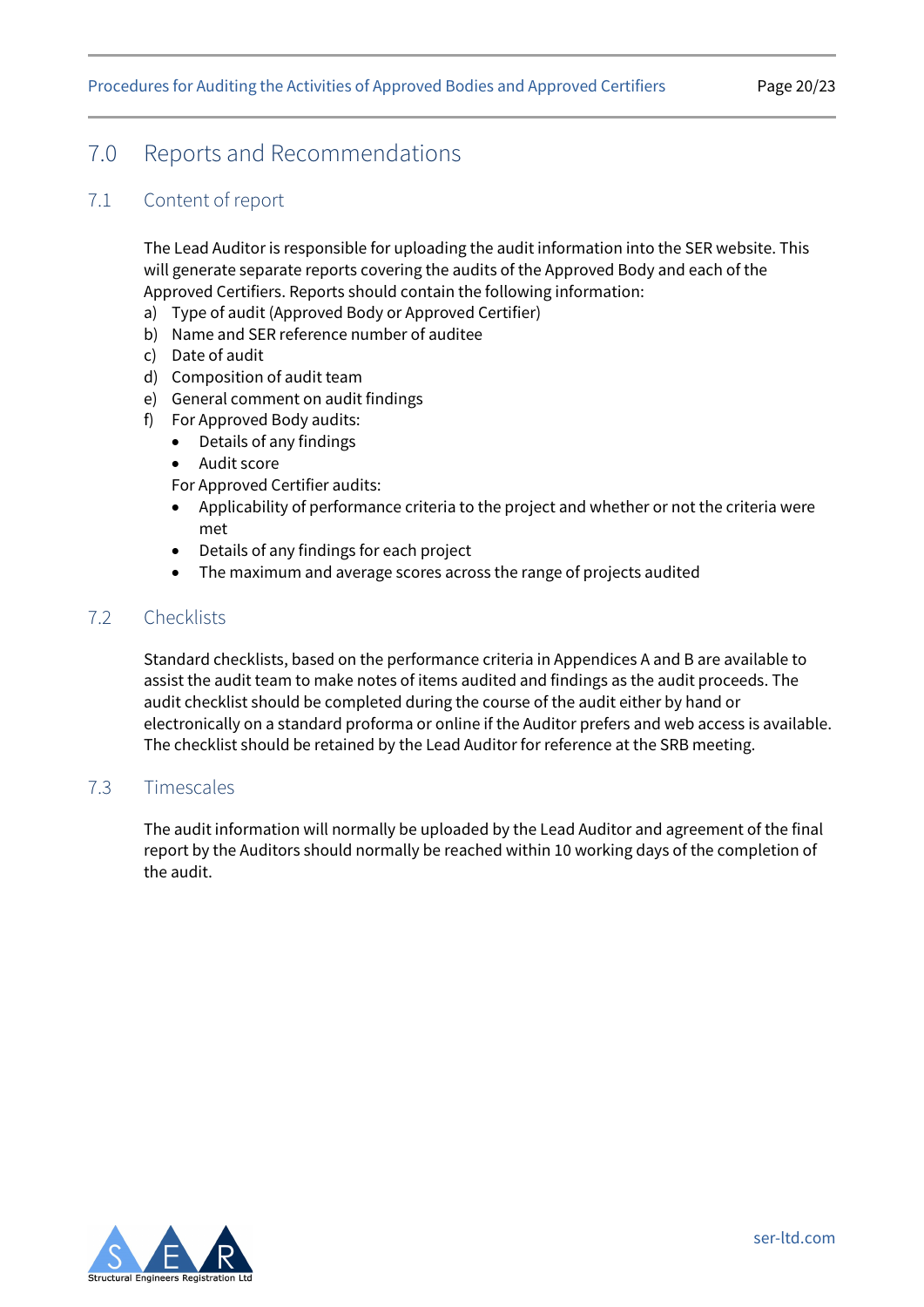## <span id="page-20-0"></span>8.0 Actions Arising from the Audit

### <span id="page-20-1"></span>8.1 Action by an Approved Body

- 8.1.1 The Approved Body will be notified by email as soon as the audit information has been uploaded and agreed by both Auditors as correct. Within 10 working days of the audit report being uploaded the Certification Coordinator shall provide, via the SER website, responses to each of the findings raised. Responses should demonstrate an understanding of why the various issues were raised and describe what corrective actions will be taken to ensure that they are addressed in any future certification together with any other comments. These will be considered by the SRB when it makes recommendations to the SER Board on the outcome of the audit.
- 8.1.2 If the Approved Body has not responded within a further 10 working days (or a valid reason for the failure to respond is not given) the Approved Body will be suspended from the Scheme pending receipt of suitable responses.
- 8.1.3 The corrective actions provided will be reviewed by the Lead Auditor and if not considered sufficiently detailed the Approved Body will be notified by email that more detailed responses are required with an indication of the areas which merit review and resubmission. If more detailed responses are not submitted within 10 working days, it will be assumed that the Approved Body wishes their original responses to stand.

### <span id="page-20-2"></span>8.2 Action by an Approved Certifier

- 8.2.1 The Approved Certifier will be notified by email as soon as the audit information has been uploaded and agreed by both Auditors as correct. Within 10 working days of the audit report being uploaded the Approved Certifier shall provide, via the SER website, responses to each of the findings raised. Responses should demonstrate an understanding of why the various issues were raised and describe what corrective actions will be taken to ensure that they are addressed in any future certification together with any other comments. These will be considered by the SRB when it makes recommendations to the SER Board on the outcome of the audit.
- 8.2.2 If the Approved Certifier has not responded within a further 10 working days (or a valid reason for the failure to respond has not been given) the Approved Certifier will be suspended from the Scheme pending receipt of suitable responses.
- 8.2.3 The corrective actions provided will be reviewed by the Lead Auditor and if not considered sufficiently detailed the Approved Certifier will be notified by email that more detailed responses are required with an indication of the areas which merit review and resubmission. If more detailed responses are not submitted within 10 working days, it will be assumed that the Approved Certifier wishes their original responses to stand.

### <span id="page-20-3"></span>8.3 Action by SRB

8.3.1 The SRB will consider the audit report and any other relevant information before arriving at an audit outcome recommendation. Factors to be taken into account when considering what outcome should be recommended to the SER Board are given in *[4.7 Approved Body Audit outcome](#page-12-0)* and *[4.8 Approved Certifier Audit outcome](#page-13-0)*

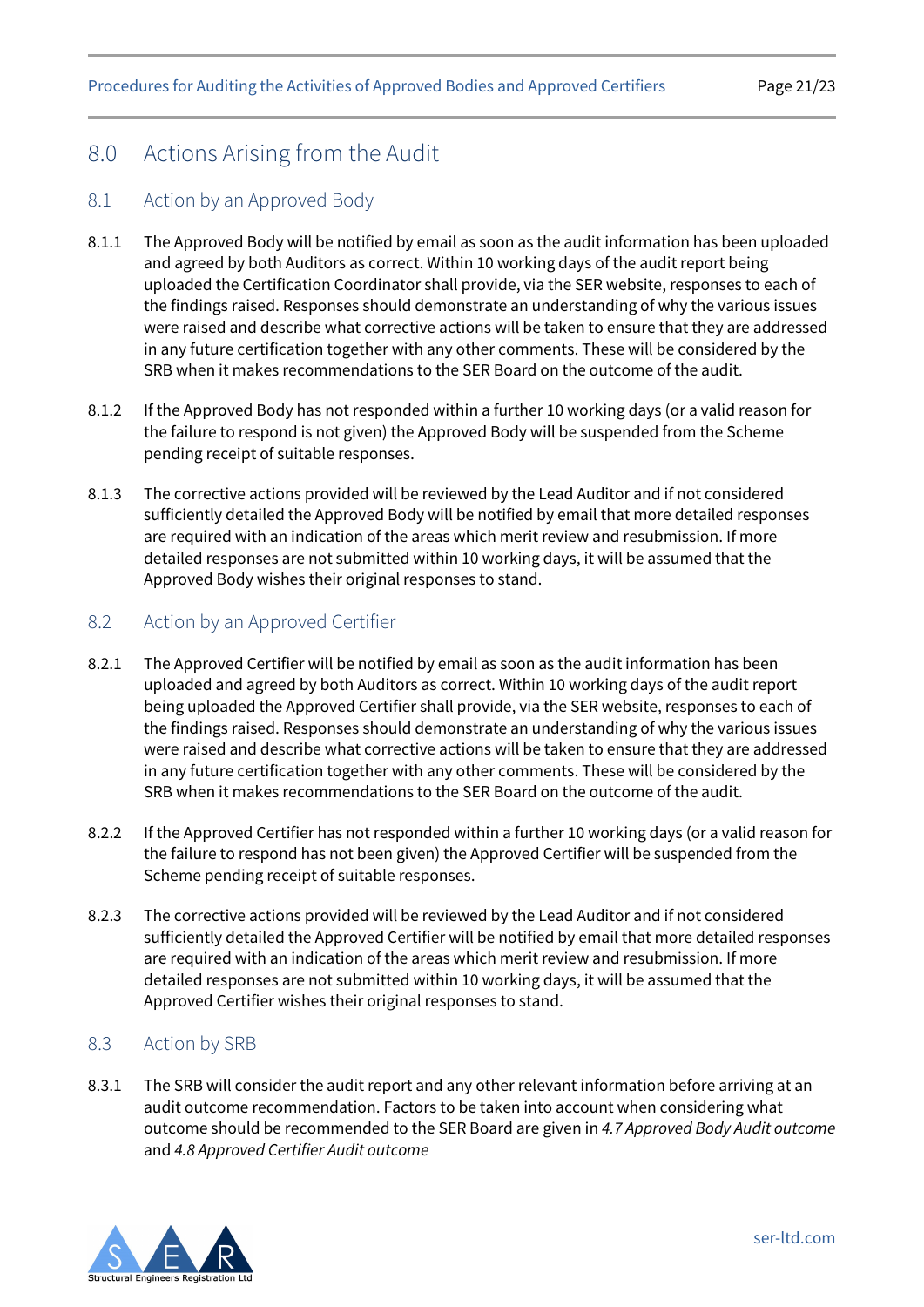8.3.2 Where non-conformances have been identified but no corrective action has been proposed by the auditee the SRB may consider recommending suspension from membership of the Scheme until such corrective action is proposed.

### <span id="page-21-0"></span>8.4 Action by the SER Board

The SER Board is responsible for confirming or amending the recommendations of the SRB. The Head of Certification will advise Approved Bodies and Approved Certifiers of the outcome of the audit and any action that has been decided by SER Board.

- <span id="page-21-1"></span>8.5 Requests for Information following an Audit
- 8.5.1 In situations where the SRB has determined that there are errors or omissions that suggest deficiencies in the certification process which may indicate that the requirements of Standards 1.1 and 1.2 are not being met that have not been recorded within the Audit Report, these will be raised with the Approved Body by SER Admin.
- 8.5.2 In all cases where supplementary information is required, the request will be formalised within the Audit Outcome Email to the Approved Body unless it is determined for reasons of expediency that the Approved Body should be emailed before the Audit Outcome Email is finalised.
- 8.5.3 The Approved Body and the Approved Certifier will be asked to review the design and provide a report, along with design information, that demonstrates that the building complies with the required standards, or which outlines the steps that will be taken to see that the building meets the required standards. This shall include confirmation that the Approved Certifier has reviewed any additional information that has been produced and shall include certification records from the Approved Certifier demonstrating how compliance was established. It is expected that this will include a scoping document and certification plan/record sheet.
- 8.5.4 The information shall be submitted t[o admin@ser-ltd.com](mailto:admin@ser-ltd.com) in electronic form within one month of the request.
- 8.5.5 Once submitted, SER Admin will arrange for the information to be reviewed, usually by the Lead Auditor and another member of the SRB, to check if the deficiencies have been addressed and to confirm that there is now confidence that the requirements of Standards 1.1 and 1.2 are now being met.
- 8.5.6 The Approved Body should keep SER Admin advised regarding progress on assembling this information; if evidence of action is not forthcoming or if the matters are not satisfactorily resolved, SER will determine what further measures need to be taken to address the situation.

## <span id="page-21-2"></span>8.6 CPD Monitoring

- 8.6.1 Where monitoring of CPD undertaken by the Approved Certifier has been imposed as part of an audit outcome, the Approved Certifier will be required to record details of CPD activities in the CPD Activity Notepad as they are completed throughout the monitoring period.
- 8.6.2 The submitted records will be reviewed, normally by the Lead Auditor from the most recent audit, at intervals of approximately 4 months. The Approved Certifier may be contacted by the reviewer following each review. The reviewer will report to the SRB on the interim assessments made.

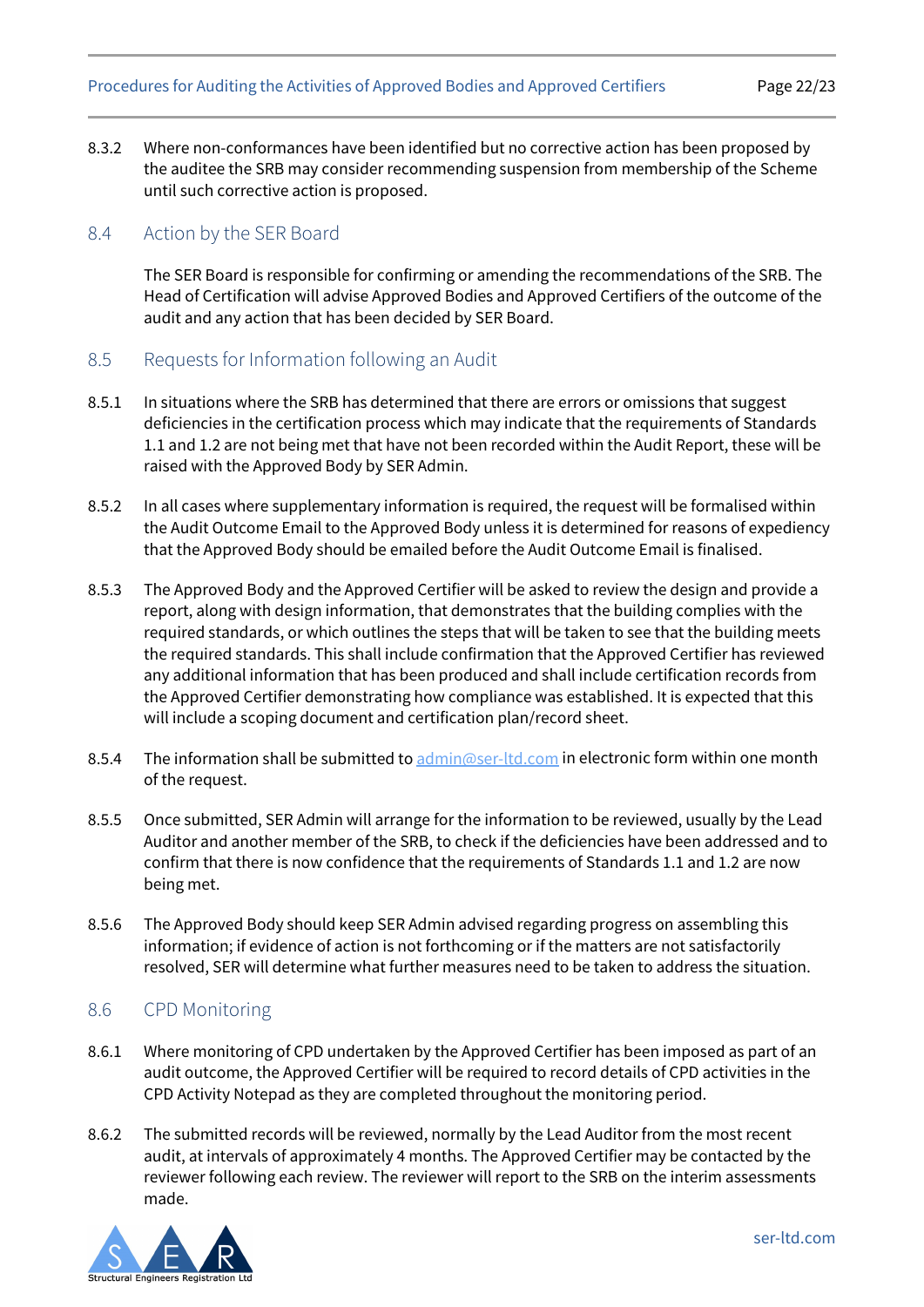- 8.6.3 After a period of 12 months, the SRB will decide whether monitoring should cease or should continue until there is sufficient evidence that the scheme requirements are being met.
- 8.6.4 In circumstances where the monitoring exercise appears to be demonstrating that the Scheme requirements are not being met, the SRB may recommend to the SER Board that the Approved Certifier's membership of the scheme is suspended until the Approved Certifier has submitted acceptable proposals for achieving an acceptable level of CPD and has attended a formal interview to assess their understanding of the Scheme requirements regards to CPD.

## <span id="page-22-0"></span>9.0 Representations to the SER Board

Approved Bodies and Approved Certifiers may, after the issue of an audit outcome notification, make representations to the Board of SER regarding that outcome. See the SER *Complaints and Disciplinary Procedures* for details of this process and required timescales for submission.

## <span id="page-22-1"></span>10.0 Appeals

Appeals may only be lodged if a representation on the matter disputed has previously been made to the Board of SER. See the SER *Complaints and Disciplinary Procedures* for details of this process and required timescales for submission.

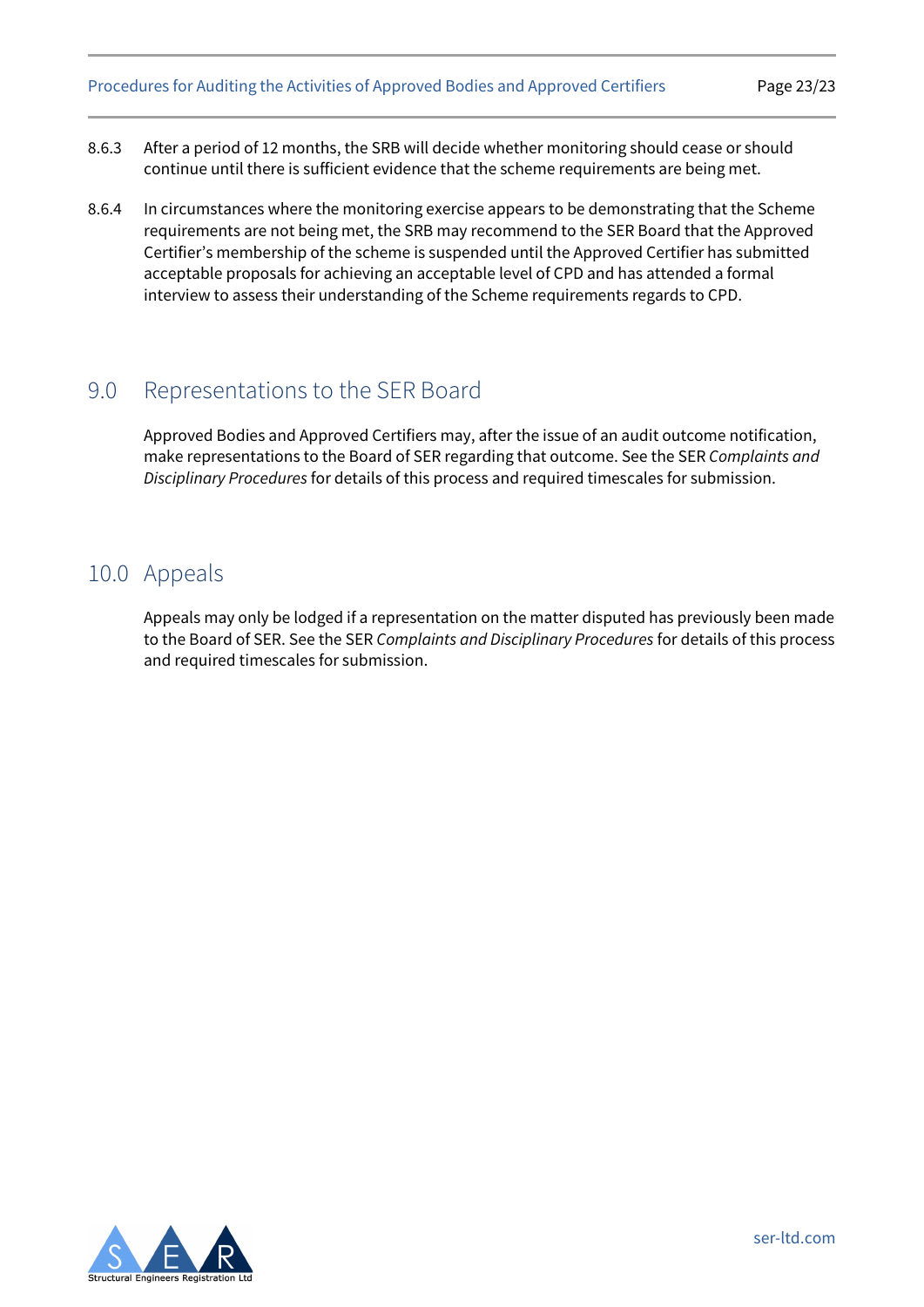

# Scheme for Certification of Design (Building Structures)

# Procedures for Auditing the Activities of Approved Bodies and Approved Certifiers

# Appendix A: Criteria for the Assessment of Approved Bodies

March 2022

The Institution of **StructuralEngineers** 

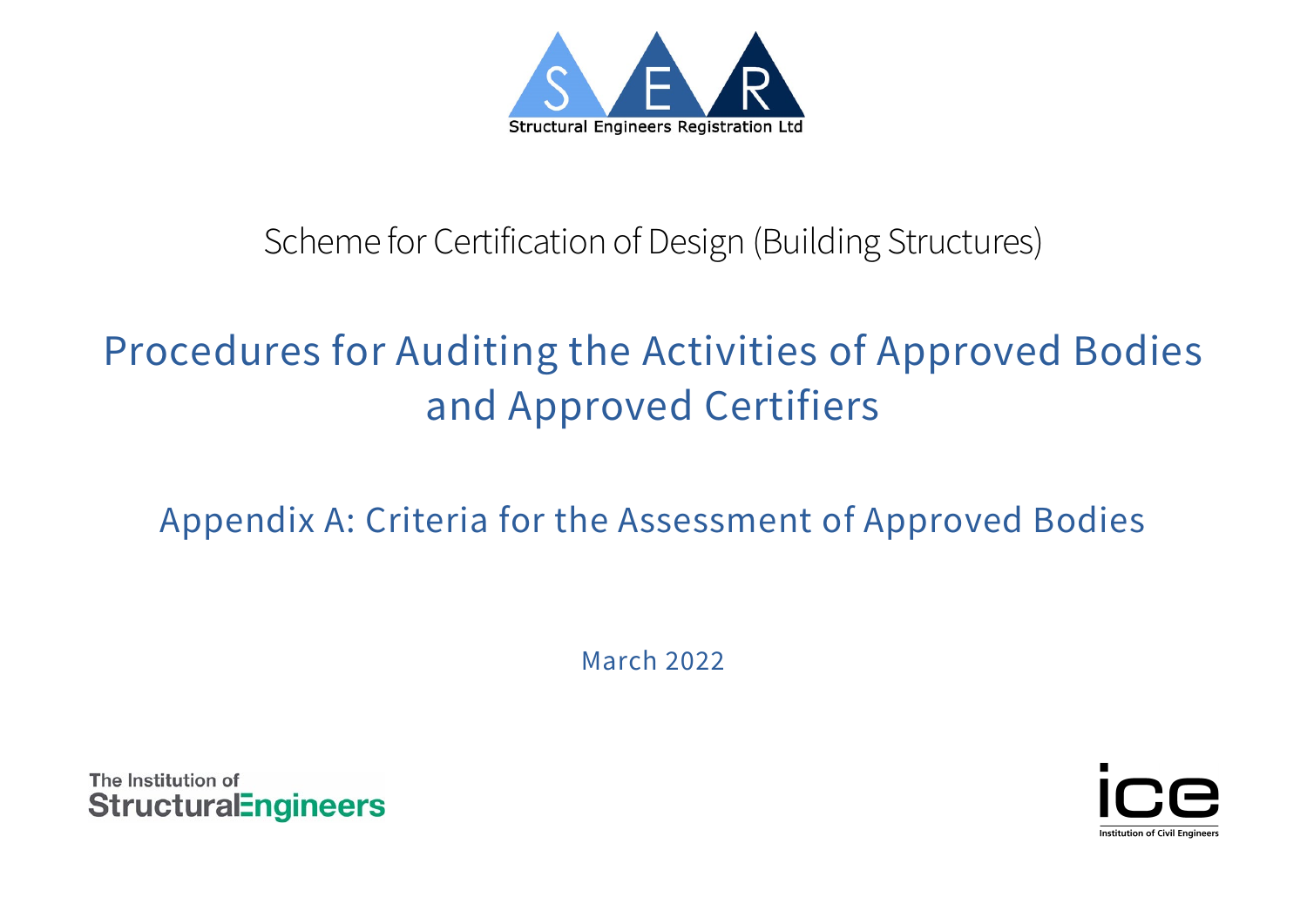## A1 Requirements for Membership of the Scheme

Approved Bodies will have made a number of declarations in their application, demonstrating compliance with the criteria for membership of the Scheme. The accuracy of these declarations will be checked by the audit.

#### **Key Factors**

The Building (Scotland) Procedures Regulations 2004 set out criteria which can be considered to promote good practice. These are financial probity, insurance relevant to certification, adoption of quality assurance systems with regard to checking design and ready access to appropriate standards and guidance documents. SER has incorporated these into the criteria for membership of Approved Bodies to the Scheme and added an additional requirement in relation to training of certification staff.

| <b>Ref</b> | <b>Performance Criteria</b>                                                                                                                                                                                                                                                                                                                     | <b>Major Non-conformances</b>                                                                                                                                                                                                                                                                                                                                                                                              | <b>Improvement Issues</b>                                                                                                                                                                                                                                                                                                                                                                                       |
|------------|-------------------------------------------------------------------------------------------------------------------------------------------------------------------------------------------------------------------------------------------------------------------------------------------------------------------------------------------------|----------------------------------------------------------------------------------------------------------------------------------------------------------------------------------------------------------------------------------------------------------------------------------------------------------------------------------------------------------------------------------------------------------------------------|-----------------------------------------------------------------------------------------------------------------------------------------------------------------------------------------------------------------------------------------------------------------------------------------------------------------------------------------------------------------------------------------------------------------|
| A1.1       | <b>Appointment of Certification Coordinator</b><br>Approved Bodies shall appoint a Certification Coordi-<br>nator who will monitor that the conditions under<br>which membership of the scheme was granted are<br>being fulfilled and maintained and will bring any<br>shortcomings to the attention of the management of<br>the Approved Body. | The Certification Coordinator does not understand<br>the conditions under which membership of the<br>scheme were granted.<br>A lack of evidence that the Certification Coordinator<br>is monitoring that the conditions under which mem-<br>bership of the scheme was granted are being fulfilled<br>and maintained.<br>Failure of the management of the Approved Body to<br>take action when shortcomings are identified. | Deficiencies in the Certification Coordinator's under-<br>standing of the conditions under which membership<br>of the scheme were granted.                                                                                                                                                                                                                                                                      |
| A1.2       | <b>Support for Approved Certifiers</b><br>Approved Bodies shall provide an environment<br>which supports their Approved Certifiers.<br>Approved Bodies shall agree a programme for the<br>certification process with their client that is con-<br>sistent with the legislative requirements of the build-<br>ings standards system.             | The Approved Body does not appear to be providing<br>an environment which supports its Approved Certifi-<br>ers.<br>The Approved Body does not appear to have taken<br>reasonable steps to see that the legislative require-<br>ments are met.<br>Evidence suggests that adequate time and resource<br>is not being allocated to the certification process                                                                 | Insufficient evidence to show that the Approved<br>Body has taken reasonable steps to see that the leg-<br>islative requirements are met.<br>Insufficient evidence to demonstrate that designs<br>presented to the Approved Certifier have been<br>checked in accordance with the scheme require-<br>ments.<br>Inadequate evidence to demonstrate that designs<br>presented to the Approved Certifier have been |

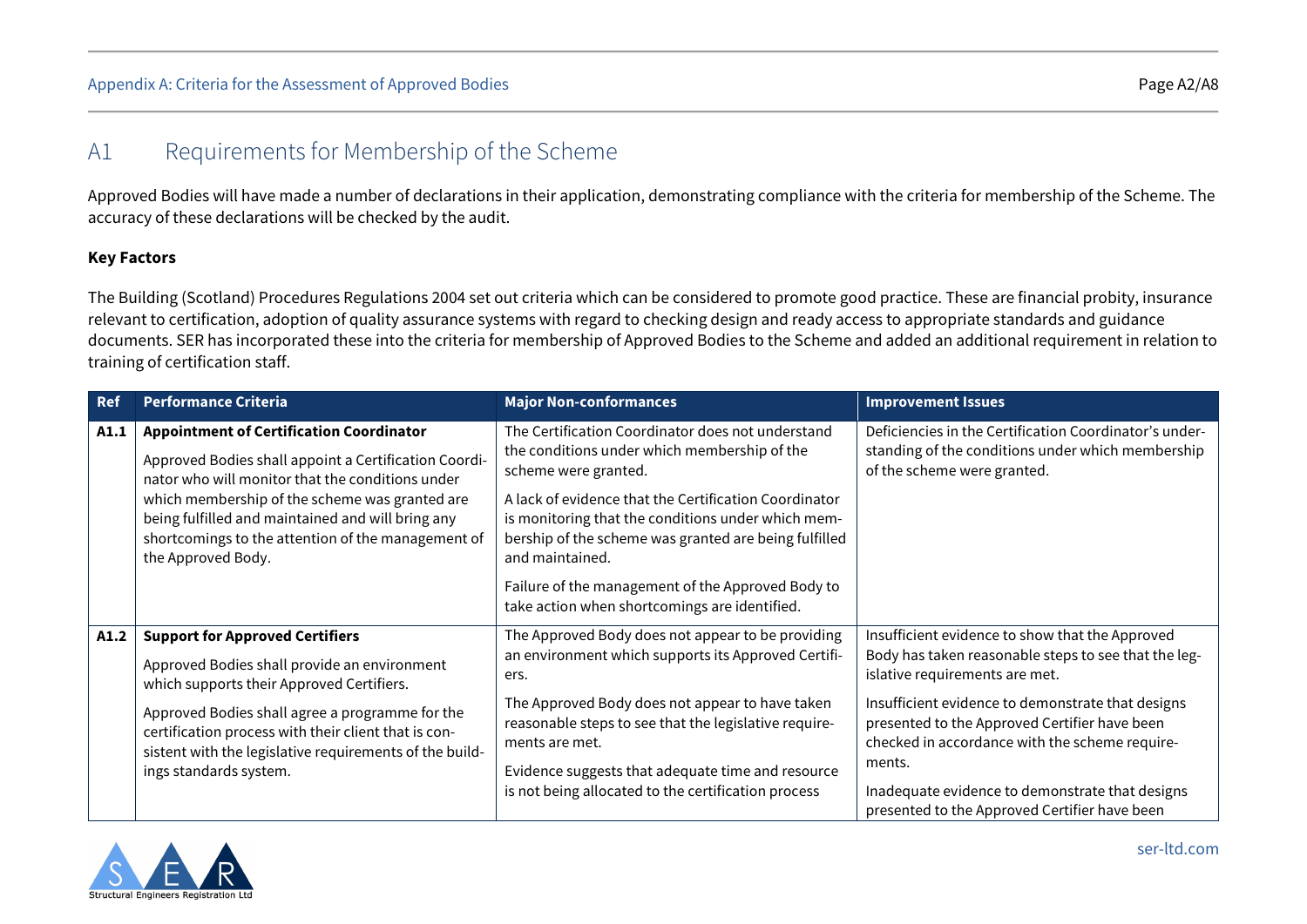| Ref  | <b>Performance Criteria</b>                                                                                                                                                                                                                                                                                                                                                                                              | <b>Major Non-conformances</b>                                                                                                                                                                                                                                                      | <b>Improvement Issues</b>                                                                                                                                                                                                 |
|------|--------------------------------------------------------------------------------------------------------------------------------------------------------------------------------------------------------------------------------------------------------------------------------------------------------------------------------------------------------------------------------------------------------------------------|------------------------------------------------------------------------------------------------------------------------------------------------------------------------------------------------------------------------------------------------------------------------------------|---------------------------------------------------------------------------------------------------------------------------------------------------------------------------------------------------------------------------|
|      | Approved Bodies shall allocate adequate time and<br>resource to the certification process.<br>Approved Bodies shall ensure that designs that are<br>presented to their Approved Certifier for certification<br>are presented timeously, are complete, except where<br>work is to be undertaken in a later stage, are of an<br>appropriate quality and have been checked in ac-<br>cordance with the scheme requirements. | A lack of evidence to demonstrate that designs pre-<br>sented to the Approved Certifier have been checked<br>in accordance with the scheme requirements.                                                                                                                           | checked in accordance with the scheme require-<br>ments.                                                                                                                                                                  |
| A1.3 | <b>Access to Information</b><br>Approved Bodies shall provide access for their Ap-<br>proved Certifiers to technical information that is re-<br>quired for the type of work being certified.<br>Approved Bodies shall monitor that technical infor-<br>mation being used by their Approved Certifiers is cur-<br>rent and has not been superseded.                                                                       | Approved Certifiers do not have readily available ac-<br>cess to up-to-date technical information necessary<br>to undertake the scope of work being certified.                                                                                                                     | A lack of evidence to demonstrate that the currency<br>of technical information being used by their Ap-<br>proved Certifiers is being monitored.                                                                          |
| A1.4 | <b>Training</b><br>Approved Bodies shall support the CPD of all Ap-<br>proved Certifiers employed or engaged by the Body                                                                                                                                                                                                                                                                                                 | A lack of evidence to show that the Approved Body is<br>supporting the CPD of Approved Certifiers working<br>for the Approved Body.<br>A lack of evidence to demonstrate that the Approved<br>Body is monitoring the level of CPD being under-<br>taken by its Approved Certifiers | Deficiencies in the level of support being provided by<br>the Approved Body.<br>Any one of the Certifiers failing to undertake CPD<br>which is appropriate to the size and complexity of<br>the projects being certified. |
| A1.5 | <b>Insurance</b><br>Approved Bodies shall maintain adequate Profes-<br>sional Indemnity Insurance for any project certified<br>by one of their Approved Certifiers of Design and<br>shall provide evidence of cover whenever requested<br>by SER                                                                                                                                                                         | No evidence that PI insurance is being maintained<br>made available at audit                                                                                                                                                                                                       | N/A                                                                                                                                                                                                                       |

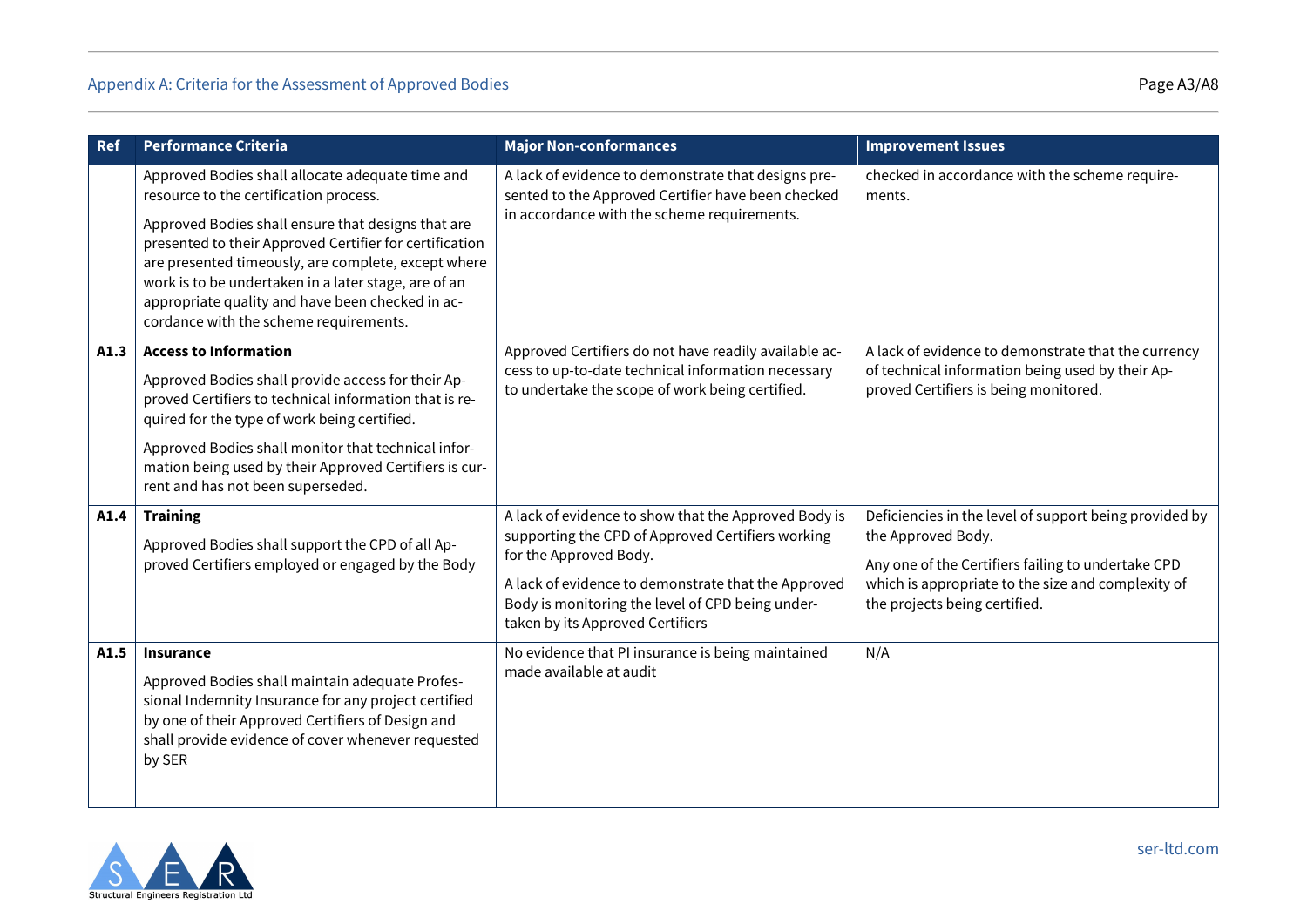| Ref  | <b>Performance Criteria</b>                                                   | <b>Major Non-conformances</b>                                                                                                                                                               | <b>Improvement Issues</b> |
|------|-------------------------------------------------------------------------------|---------------------------------------------------------------------------------------------------------------------------------------------------------------------------------------------|---------------------------|
| A1.6 | Employment<br>Approved Bodies shall employ at least one Approved<br>Certifier | Absence of evidence to demonstrate that the Ap-<br>proved Body employed an Approved Certifier, at a<br>time when certificates were being countersigned by<br>the Certification Coordinator. | N/A                       |

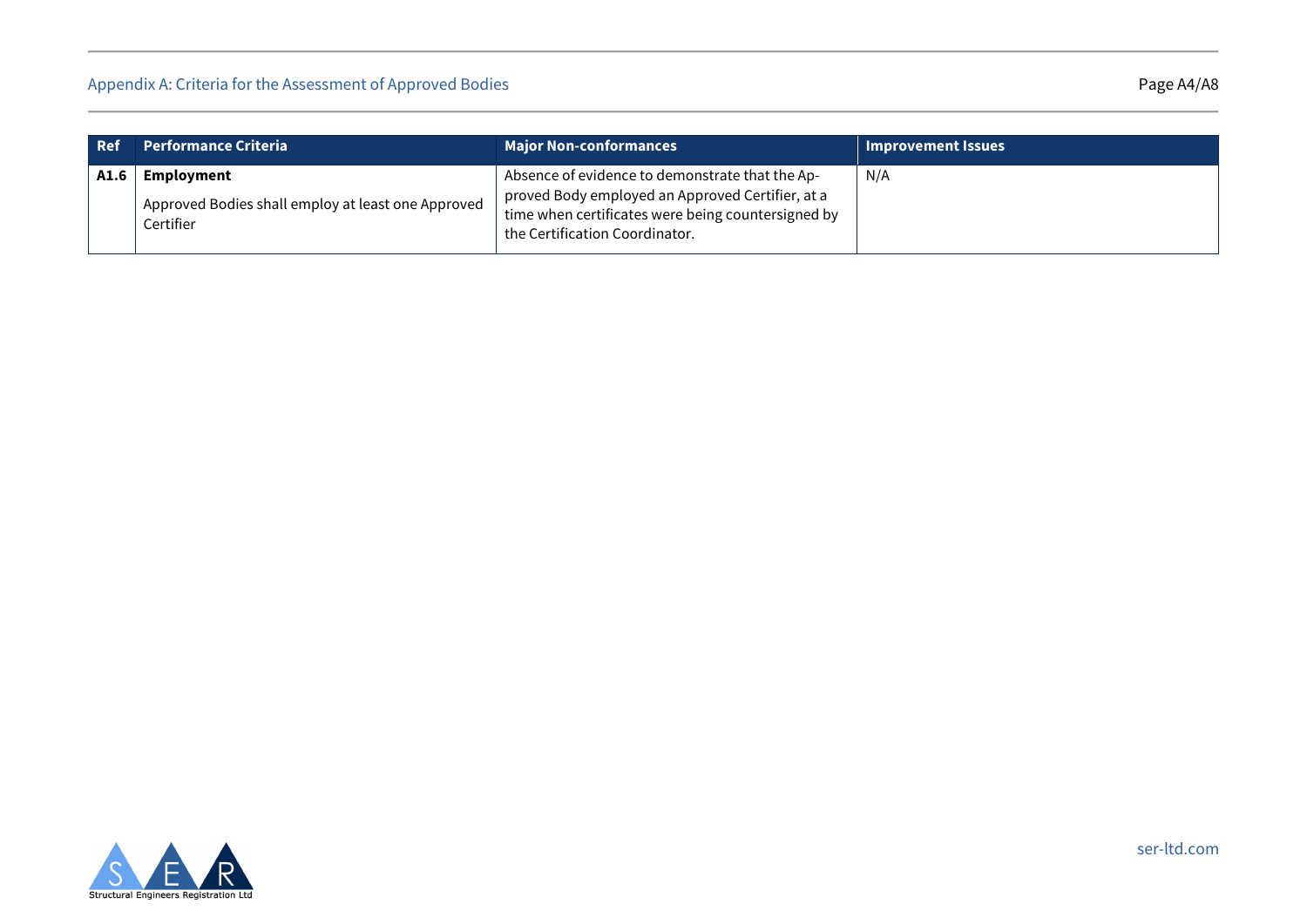## A2 Obligations of an Approved Body

The Approved Body is required by the Scheme to provide an environment that supports the Certifiers that it employs and must ensure that adequate resources are allocated to the certification role.

#### **Key Factors**

Contractual arrangements for the provision of certification services must be made on the basis of appropriate terms and conditions which take account of the risks and liabilities associated with the certification role and provide a reasonable degree of protection to certifiers employed by the Approved Body.

| <b>Ref</b> | <b>Performance Criteria</b>                                                                                                                                                                                                                                                                                                                                                                                                                                                                                                                                                                                                                                                                                       | <b>Major Non-conformances</b>                                                                                                                                                                                                                                                                                                                                                            | <b>Improvement Issues</b>                                                                                                                                                                    |
|------------|-------------------------------------------------------------------------------------------------------------------------------------------------------------------------------------------------------------------------------------------------------------------------------------------------------------------------------------------------------------------------------------------------------------------------------------------------------------------------------------------------------------------------------------------------------------------------------------------------------------------------------------------------------------------------------------------------------------------|------------------------------------------------------------------------------------------------------------------------------------------------------------------------------------------------------------------------------------------------------------------------------------------------------------------------------------------------------------------------------------------|----------------------------------------------------------------------------------------------------------------------------------------------------------------------------------------------|
| A2.1       | <b>Protection of Certifiers from Financial Loss (not</b><br>required for sole practitioners)<br>Approved Bodies shall take a responsible approach<br>to protecting their Approved Certifiers against the<br>consequences of claims arising from certification ap-<br>pointments, for example by maintaining PI insurance<br>that indemnifies employees and former employees<br>in respect of any claims that may be brought against<br>such individuals personally or by indemnifying their<br>Approved Certifiers against any economic conse-<br>quences of any claims that may be made against<br>them in the course of their certification duties both<br>during and after his or her employment by that firm. | A lack of or insufficient evidence that the Approved<br>Body is taking a responsible approach to protecting<br>their Approved Certifiers against the consequences<br>of claims arising from certification appointments.<br>Failure to make reasonable provision in appoint-<br>ments to prevent clients seeking to recover loss from<br>Certifiers, whether current or former employees. | No evidence that the Approved Body has informed<br>its certifiers of the means by which it is protecting<br>them from the consequences of claims arising from<br>certification appointments. |
| A2.2       | <b>Management of Risk</b><br>Approved Bodies shall assess the risks associated<br>with an appointment to undertake certification and<br>shall make appointments on contractual terms and<br>conditions that manage the risk.                                                                                                                                                                                                                                                                                                                                                                                                                                                                                      | No evidence that the Approved Body is actively man-<br>aging contractual risks in appointments that involve<br>certification.                                                                                                                                                                                                                                                            | No evidence that the Approved Body has specifically<br>addressed the contractual risks associated with cer-<br>tification in its appointments.                                               |

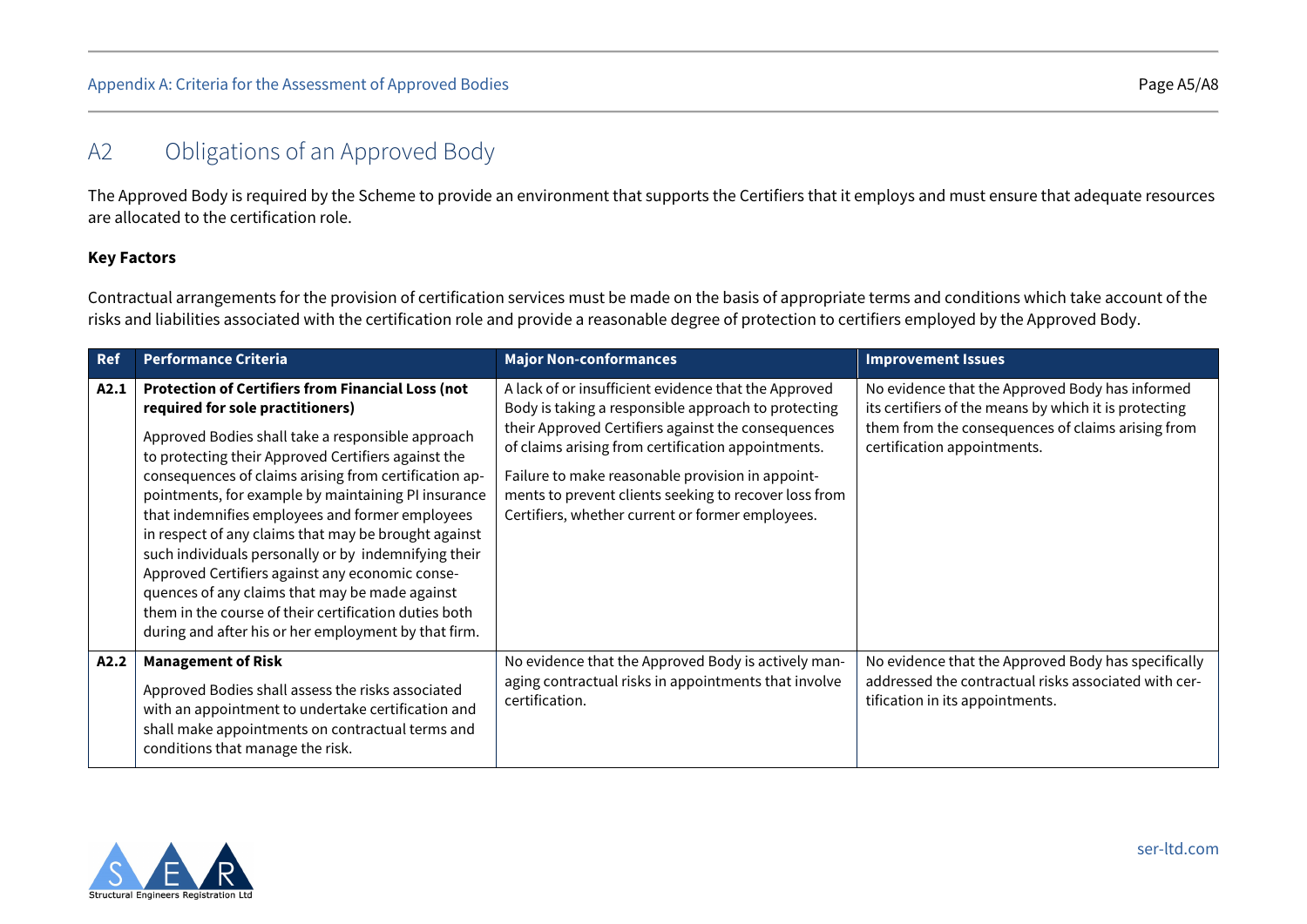| <b>Ref</b> | <b>Performance Criteria</b>                                                                                                                                                                                                                                                                                                                                                                                                                                                                                                                                                                                                                                                                                                                                                                                                                                                                                                                                                                                                                                                                                                                                                                                                                                                                                         | <b>Major Non-conformances</b>                                                                                                                                                                                                                                                                                                                                                                                                                                                                                                                                                                                                                                                                                                                                                                                                                                                                                                                                                                                                                                                                                           | <b>Improvement Issues</b>                                                                                                                                                                                                                                                                                                                                                                                                                                                                                                                                                                                                                                                                                                                                                                                                                                                                                                                                                                           |
|------------|---------------------------------------------------------------------------------------------------------------------------------------------------------------------------------------------------------------------------------------------------------------------------------------------------------------------------------------------------------------------------------------------------------------------------------------------------------------------------------------------------------------------------------------------------------------------------------------------------------------------------------------------------------------------------------------------------------------------------------------------------------------------------------------------------------------------------------------------------------------------------------------------------------------------------------------------------------------------------------------------------------------------------------------------------------------------------------------------------------------------------------------------------------------------------------------------------------------------------------------------------------------------------------------------------------------------|-------------------------------------------------------------------------------------------------------------------------------------------------------------------------------------------------------------------------------------------------------------------------------------------------------------------------------------------------------------------------------------------------------------------------------------------------------------------------------------------------------------------------------------------------------------------------------------------------------------------------------------------------------------------------------------------------------------------------------------------------------------------------------------------------------------------------------------------------------------------------------------------------------------------------------------------------------------------------------------------------------------------------------------------------------------------------------------------------------------------------|-----------------------------------------------------------------------------------------------------------------------------------------------------------------------------------------------------------------------------------------------------------------------------------------------------------------------------------------------------------------------------------------------------------------------------------------------------------------------------------------------------------------------------------------------------------------------------------------------------------------------------------------------------------------------------------------------------------------------------------------------------------------------------------------------------------------------------------------------------------------------------------------------------------------------------------------------------------------------------------------------------|
| A2.3       | <b>Management of Certifier Activities</b><br>Approved Bodies shall monitor the application of<br>SER guidance and procedures by the Approved Certi-<br>fiers in its employment.                                                                                                                                                                                                                                                                                                                                                                                                                                                                                                                                                                                                                                                                                                                                                                                                                                                                                                                                                                                                                                                                                                                                     | Failure to take any steps to monitor and coordinate<br>Certifiers' activities.<br>Poor performance of Certifiers with any Certifier ob-<br>taining a project score of 20 or greater.<br>Failure to demonstrate that adequate time and re-<br>source is being allocated to the certification process                                                                                                                                                                                                                                                                                                                                                                                                                                                                                                                                                                                                                                                                                                                                                                                                                     | Inconsistent performance of Certifiers (as deter-<br>mined by their audit outcome) with any Certifier ob-<br>taining a project score of 14 or greater.                                                                                                                                                                                                                                                                                                                                                                                                                                                                                                                                                                                                                                                                                                                                                                                                                                              |
| A2.4       | <b>Management of Post Certification Design Changes</b><br>Approved Bodies shall have procedures in place to<br>manage post-certification design changes.<br>Approved Bodies shall inform the Client and/or any<br>agent or third party acting on behalf of the Client in<br>writing that any changes to the design reflected on<br>drawings issued by any designer working on the pro-<br>ject subsequent to those on which the certificate was<br>based, as noted on the Schedule to the certificate<br>listing the information used for certification, will not<br>be covered by the certificate and may require the<br>submission of an Amendment to Warrant and an<br>amended design certificate.<br>Approved Bodies shall ensure that the Certifier is<br>made aware of any changes to the design that are re-<br>flected on drawings issued to the Approved Body by<br>any designer working on the project.<br>The Approved Body shall inform the Client and/or<br>any agent or third-party acting on behalf of the Client<br>in writing of any changes to the design reflected on<br>drawings issued by any designer working on the pro-<br>ject subsequent to those on which a certificate was<br>based, as noted on the Schedule to the certificate<br>listing the information used for certification, and | Failure to take reasonable steps to obtain confirma-<br>tion as to the drawings, etc. that were submitted<br>with the warrant application.<br>Failure to advise the Certifier of any post-certification<br>changes to the certified design.<br>Failure to manage post-certification design changes<br>and, where there have been changes to the struc-<br>tural design, to inform the Client and/or any agent<br>acting on behalf of the Client that there have been<br>post-certification design changes which affect the re-<br>liability of the certificate and that an Amendment to<br>Warrant and amended certificate is required.<br>Where the Approved Body is engaged by a third-<br>party, failure to advise that third-party that there<br>have been changes to the structural design and/or to<br>seek confirmation that the third party has informed<br>the Client and/or any agent acting on behalf of the<br>Client that there have been post-certification design<br>changes which affect the reliability of the certificate<br>and that an Amendment to Warrant and amended<br>certificate is required. | Failure to inform the Client and/or any agent acting<br>on behalf of the Client that any design changes re-<br>flected on drawings issued subsequent to those on<br>which the certificate was based, as noted on the<br>Schedule to the certificate listing the information<br>used for certification, are not covered by the certifi-<br>cate and may require the submission of an Amend-<br>ment to Warrant and an amended design certificate.<br>Where the Approved Body is engaged by a third-<br>party, failure to advise that third-party that they<br>must inform the Client and/or any agent acting on<br>behalf of the Client that any design changes reflected<br>on drawings issued subsequent to those on which<br>the certificate was based, as noted on the Schedule<br>to the certificate listing the information used for cer-<br>tification, are not covered by the certificate and may<br>require the submission of an Amendment to Warrant<br>and an amended design certificate. |

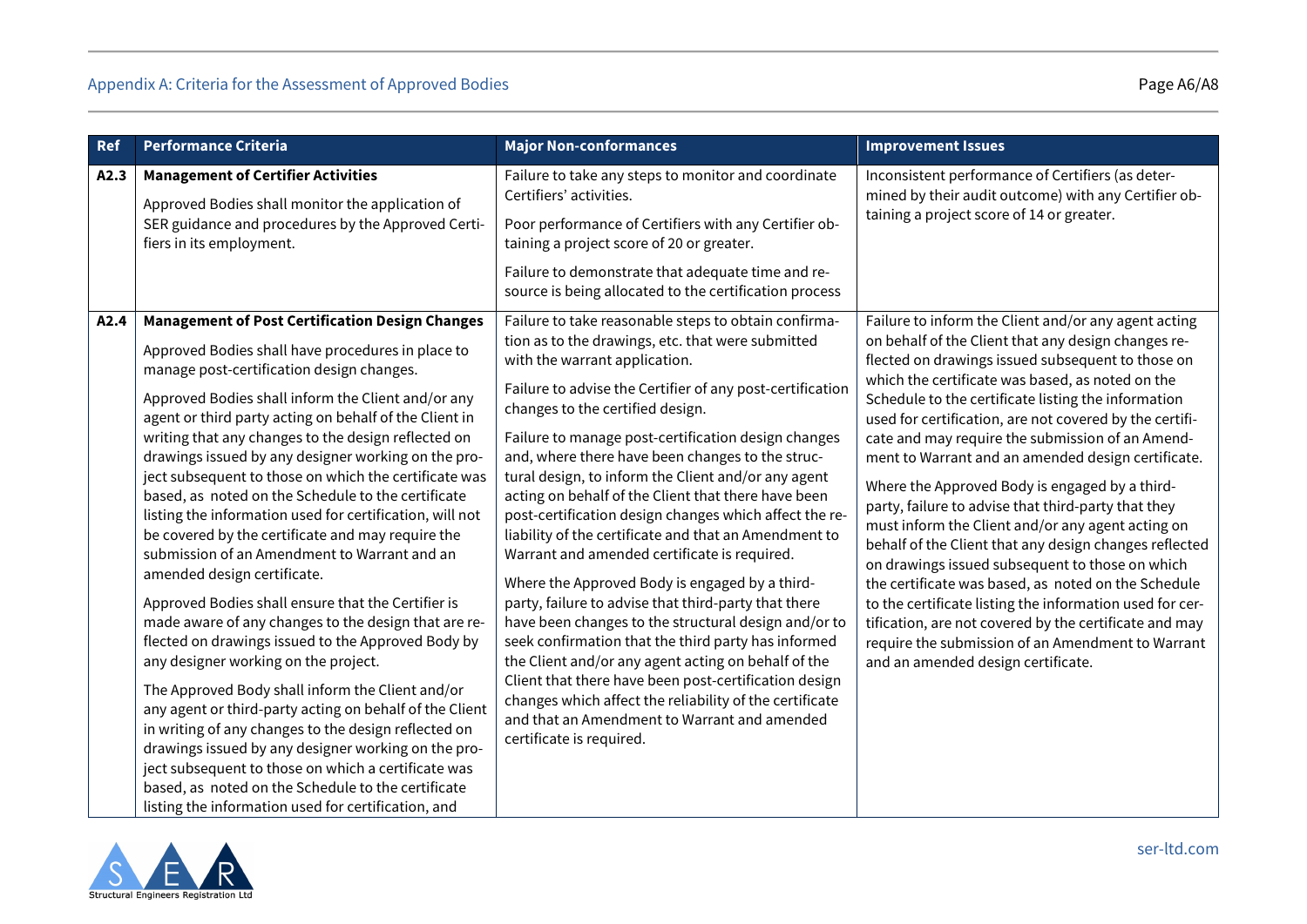| <b>Ref</b> | <b>Performance Criteria</b>                                                                                                                                                                                                                                                                                                                                                                                                                                          | <b>Major Non-conformances</b>                                                                                                                                                                                                                                                | <b>Improvement Issues</b>                                                              |
|------------|----------------------------------------------------------------------------------------------------------------------------------------------------------------------------------------------------------------------------------------------------------------------------------------------------------------------------------------------------------------------------------------------------------------------------------------------------------------------|------------------------------------------------------------------------------------------------------------------------------------------------------------------------------------------------------------------------------------------------------------------------------|----------------------------------------------------------------------------------------|
|            | advise that these will not be covered by the certifi-<br>cate and may require the submission of an Amend-<br>ment to Warrant and an amended design certificate.                                                                                                                                                                                                                                                                                                      |                                                                                                                                                                                                                                                                              |                                                                                        |
|            | Approved Bodies shall ensure that Approved Certifi-<br>ers in its employment are aware of the recommenda-<br>tions provided in SER Guidance on Managing Post<br>Certification Design Changes.                                                                                                                                                                                                                                                                        |                                                                                                                                                                                                                                                                              |                                                                                        |
| A2.5       | <b>Maintenance of Records</b><br>Approved Bodies shall maintain adequate records of<br>projects certified to allow their Approved Certifiers to<br>comply with their obligations under the Building<br>(Scotland) (Procedure) Regulations 2004.<br>Approved Bodies shall present records of projects<br>certified in a manner suitable for audit at such dates<br>and times as may be arranged to allow SER to moni-<br>tor and assess their activities.             | Failure to demonstrate that there are adequate pro-<br>cedures in place for the maintenance of records for<br>projects certified.<br>Failure to present adequate records for audit for any<br>single project.                                                                | Records presented for audit are deficient with re-<br>spect to some minor elements.    |
| A2.6       | Withdrawn                                                                                                                                                                                                                                                                                                                                                                                                                                                            |                                                                                                                                                                                                                                                                              |                                                                                        |
| A2.7       | <b>Complaints Procedures</b><br>Approved Bodies shall have procedures in place to<br>ensure that complaints made against the Approved<br>Body and any of its certifiers with respect to certifica-<br>tion are handled fairly, consistently, and wherever<br>possible resolved to the complainant's satisfaction.<br>Approved Bodies shall keep records of the particu-<br>lars of any complaints received and the manner in<br>which such complaints are dealt with | Failure to demonstrate that there are procedures in<br>place to deal with complaints.<br>Lack of evidence to demonstrate that complaints are<br>being handled effectively.<br>Lack of records to demonstrate that complaints re-<br>ceived have been dealt with effectively. | Insufficient evidence to demonstrate that complaints<br>are being handled effectively. |

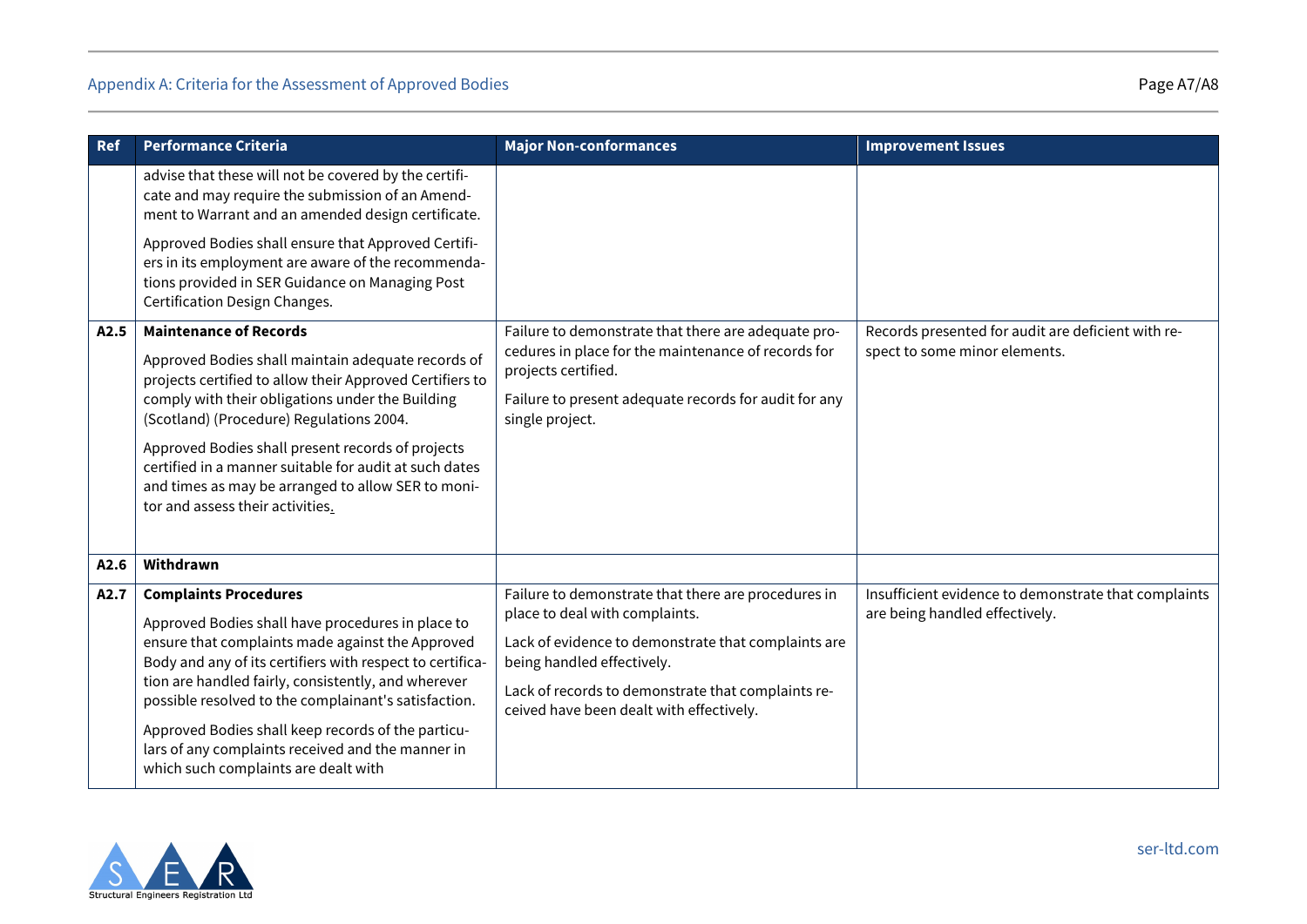| <b>Ref</b> | Performance Criteria                                                                                                                                                                                                                                                                                                                                                                                                                                                                                                                                                                                                                                                                                                                                                                                                                                                                                                        | <b>Major Non-conformances</b>                                                                                   | <b>Improvement Issues</b>                                                                                                                                                                                                                                                                                                                                                                                                                                                                                                                                                                   |
|------------|-----------------------------------------------------------------------------------------------------------------------------------------------------------------------------------------------------------------------------------------------------------------------------------------------------------------------------------------------------------------------------------------------------------------------------------------------------------------------------------------------------------------------------------------------------------------------------------------------------------------------------------------------------------------------------------------------------------------------------------------------------------------------------------------------------------------------------------------------------------------------------------------------------------------------------|-----------------------------------------------------------------------------------------------------------------|---------------------------------------------------------------------------------------------------------------------------------------------------------------------------------------------------------------------------------------------------------------------------------------------------------------------------------------------------------------------------------------------------------------------------------------------------------------------------------------------------------------------------------------------------------------------------------------------|
| A2.8       | <b>Reporting of non-compliances</b><br>Approved Bodies shall make a report to SER as soon<br>as they become aware of an alleged failure of any<br>part of a building to meet either of Standards 1.1 or<br>1.2, where the design of that building was certified by<br>one of its Approved Certifiers.<br>Approved Bodies shall have procedures in place to<br>monitor that, when they become aware of an alleged<br>failure of any part of a building to meet either of<br>Standards 1.1 or 1.2 where the design of that build-<br>ing was certified by one of its Approved Certifiers,<br>SER is informed immediately                                                                                                                                                                                                                                                                                                      | Failure to inform SER of an alleged failure of any part<br>of a building to meet either of Standards 1.1 or 1.2 | Absence of procedures to monitor that SER is in-<br>formed of an alleged failure of any part of a building to<br>meet either of Standards 1.1 or 1.2                                                                                                                                                                                                                                                                                                                                                                                                                                        |
| A2.9       | Use of Third Party Designed Details Option<br>Within the constraints of the appropriate use of<br>Schedule 1 as described in guidance published by<br>BSD and SER, the following shall apply:<br>Prior to their Approved Certifier undertaking any cer-<br>tification of the project, Approved Bodies shall agree<br>with the various designers those elements of the<br>building the final design and detailing of which will<br>be carried out by designers working for the contrac-<br>tor or any sub-contractors and that will be included<br>on Schedule 1 to the certificate.<br>Prior to their Approved Certifier undertaking any cer-<br>tification of the project, Approved Bodies shall see<br>that the Client, and/or any agent acting on behalf of<br>the Client, has been informed of those elements that<br>will be included on Schedule 1 to the certificate and<br>of the implications of using Schedule 1. | N/A                                                                                                             | Insufficient evidence that the Approved Body agreed<br>with the various designers those elements of the<br>building that were included on Schedule 1 to the cer-<br>tificate, prior to their Approved Certifier undertaking<br>any certification of the project.<br>Insufficient evidence that the Client and/or any agent<br>acting on behalf of the Client was informed, prior to<br>their Approved Certifier undertaking any certification<br>of the project, of those elements that were included<br>on Schedule 1 to the certificate and of the implica-<br>tions of using Schedule 1. |

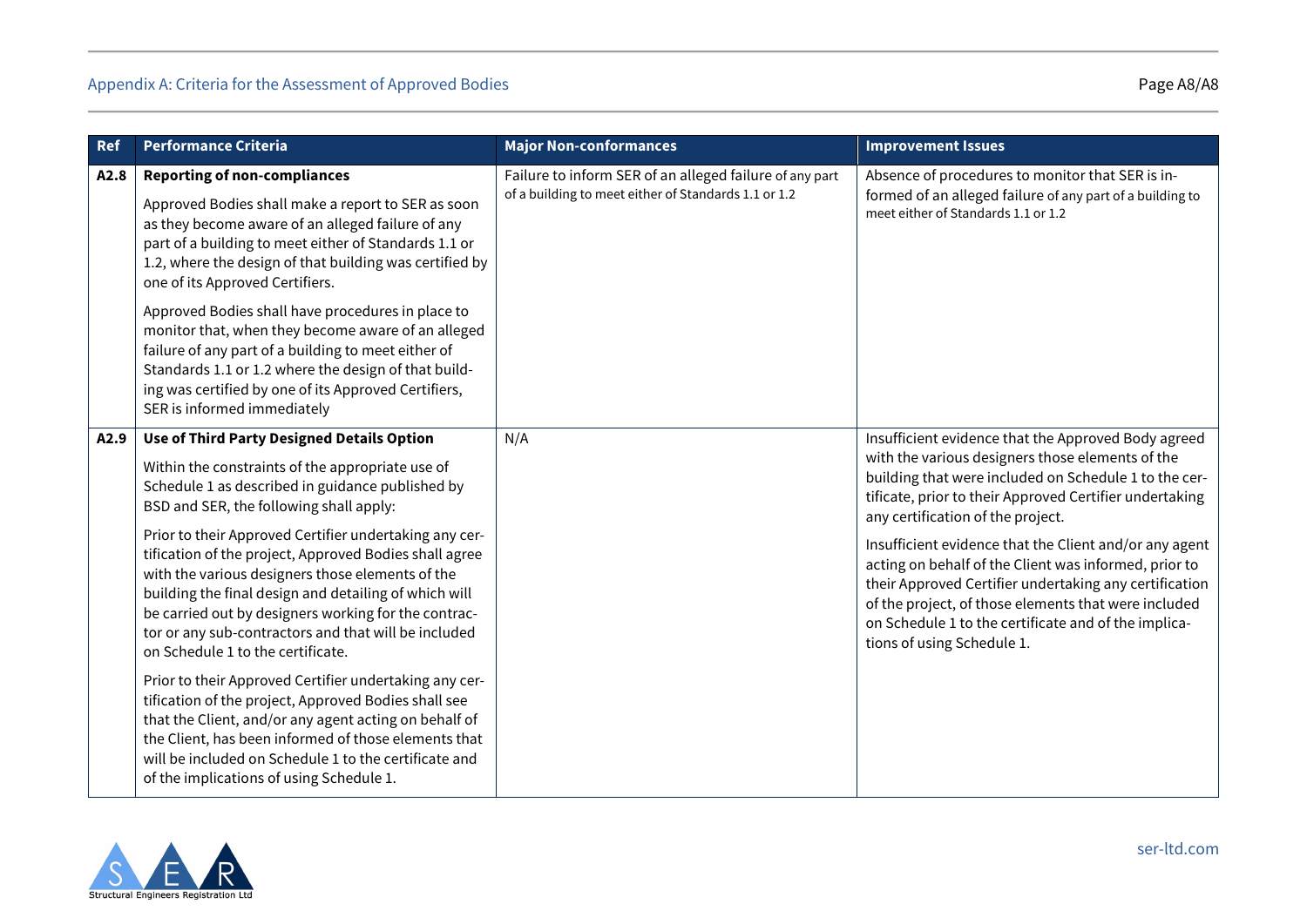

# Scheme for Certification of Design (Building Structures)

# Procedures for Auditing the Activities of Approved Bodies and Approved Certifiers

# Appendix B: Criteria for the Assessment of Projects

March 2022



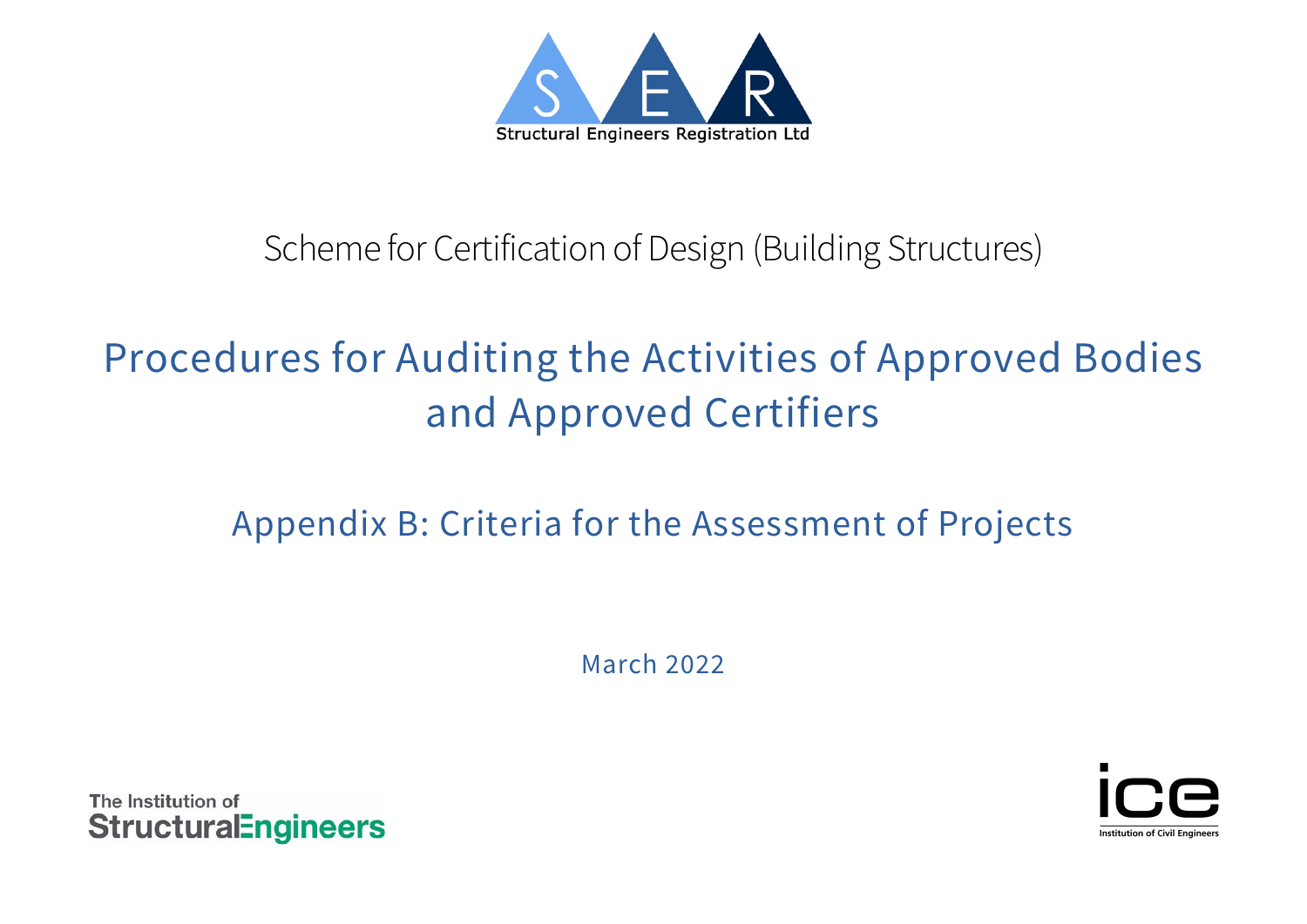## Appendix B: Criteria for the Assessment of Projects

# Contents

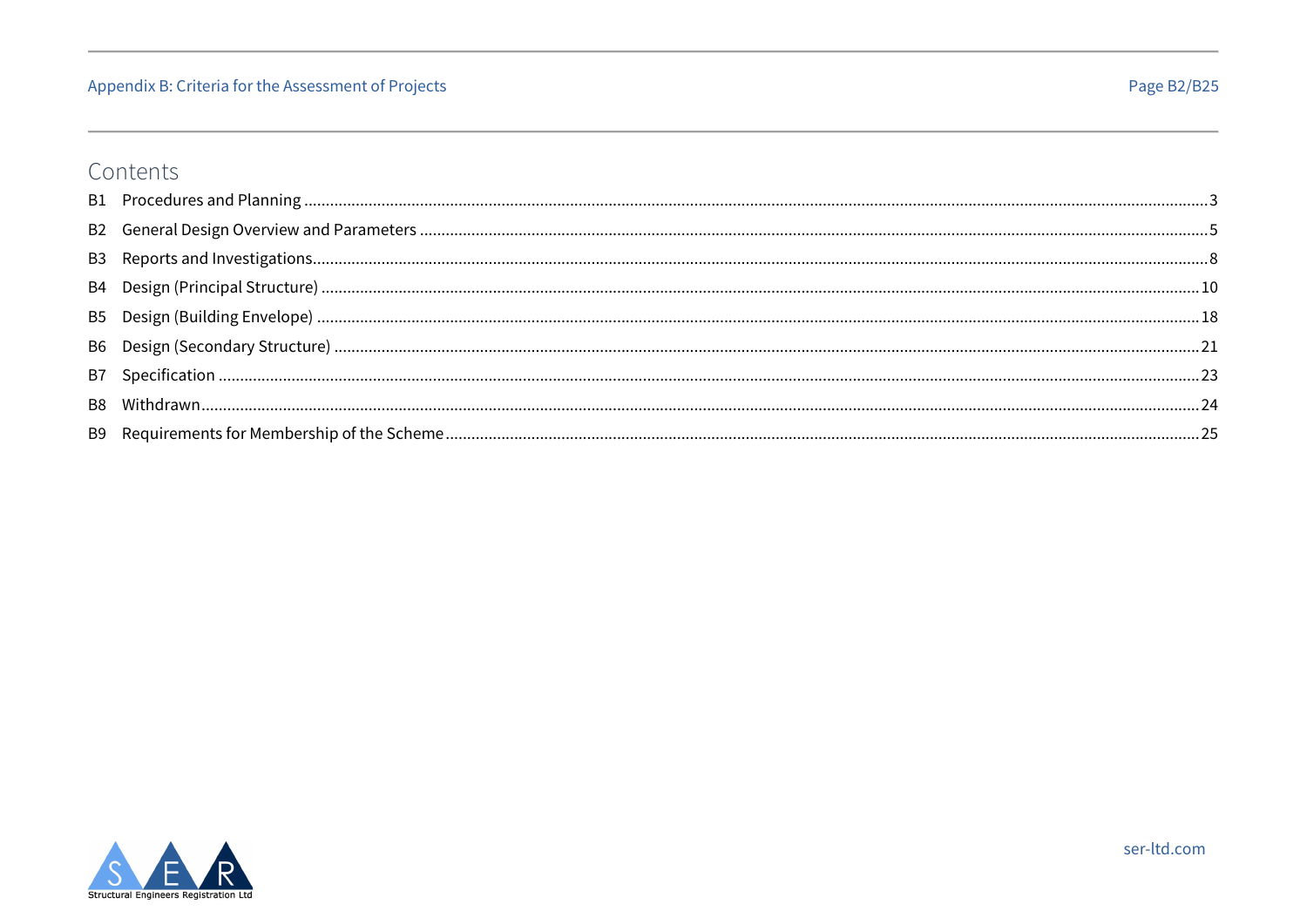# <span id="page-33-0"></span>B1 Procedures and Planning

Approved Certifiers are required, in accordance with SER guidance, to prepare a design audit plan and maintain records of decisions taken in relation to a project.

#### **Key Factors**

The Certification Plan will assist the Certifier to assemble all of the necessary information and conduct the design audit in an organised manner. It is essential for the Certifier to properly identify the full scope of structural works covered by the design certificate. Certificates should only be signed once design has been completed to an appropriate level.

| <b>Ref</b>  | <b>Performance Criteria</b>                                                                                                                                                                                                                                                                                                                                                                                                                                                                                                                                                                                                                        | <b>Major Non-conformances</b>                                                                                                                                                                                                                                                                                                                                                                                                                                                                                                                                                                                                                                                                           | <b>Improvement Issues</b>                                                                                                                                                                                                                                                                                                                                                                                                                                                                                                                                                                                                        |
|-------------|----------------------------------------------------------------------------------------------------------------------------------------------------------------------------------------------------------------------------------------------------------------------------------------------------------------------------------------------------------------------------------------------------------------------------------------------------------------------------------------------------------------------------------------------------------------------------------------------------------------------------------------------------|---------------------------------------------------------------------------------------------------------------------------------------------------------------------------------------------------------------------------------------------------------------------------------------------------------------------------------------------------------------------------------------------------------------------------------------------------------------------------------------------------------------------------------------------------------------------------------------------------------------------------------------------------------------------------------------------------------|----------------------------------------------------------------------------------------------------------------------------------------------------------------------------------------------------------------------------------------------------------------------------------------------------------------------------------------------------------------------------------------------------------------------------------------------------------------------------------------------------------------------------------------------------------------------------------------------------------------------------------|
| <b>B1.1</b> | <b>Certification Procedures and Records</b><br>Certifiers shall plan and undertake the certification<br>activities in an organised manner.<br>Certifiers shall identify all of the structural elements<br>that are covered by the design certificate(s).<br>Certifiers shall undertake a risk assessment to deter-<br>mine the extent of the review of the design that they<br>will undertake.<br>Certifiers shall see that the design of the project has<br>had the appropriate level of checking.<br>Certifiers shall maintain records of the certificates is-<br>sued, showing how compliance with the Building<br>Regulations was established. | Absence of or grossly inadequate evidence of an or-<br>ganised approach to managing the certification pro-<br>cess.<br>Absence of or grossly inadequate evidence of an or-<br>ganised approach to identifying the scope of struc-<br>tural design appropriate to the scale of the project.<br>The approach to certification is grossly inadequate in<br>relation to the size of the project.<br>Absence of or grossly inadequate evidence to<br>demonstrate that the project had had the appropri-<br>ate level of checking.<br>Absence of or grossly inadequate records showing<br>how compliance with the Building Regulations was<br>established<br>Absence of or grossly inadequate evidence of the | Insufficient evidence of an organised approach to<br>managing the certification process e.g., lack of or in-<br>adequate certification plan.<br>Insufficient evidence of an organised approach to<br>identifying the scope of the structural design.<br>Insufficient evidence to demonstrate that the project<br>had had the appropriate level of checking.<br>Insufficient records showing how compliance with<br>the Building Regulations was established.<br>Insufficient evidence of the Certifier having under-<br>taken a risk assessment to determine the extent of<br>the review of the design that is to be undertaken. |
|             |                                                                                                                                                                                                                                                                                                                                                                                                                                                                                                                                                                                                                                                    | Certifier having undertaken a risk assessment to de-<br>termine the extent of the review of the design that is<br>to be undertaken.                                                                                                                                                                                                                                                                                                                                                                                                                                                                                                                                                                     |                                                                                                                                                                                                                                                                                                                                                                                                                                                                                                                                                                                                                                  |

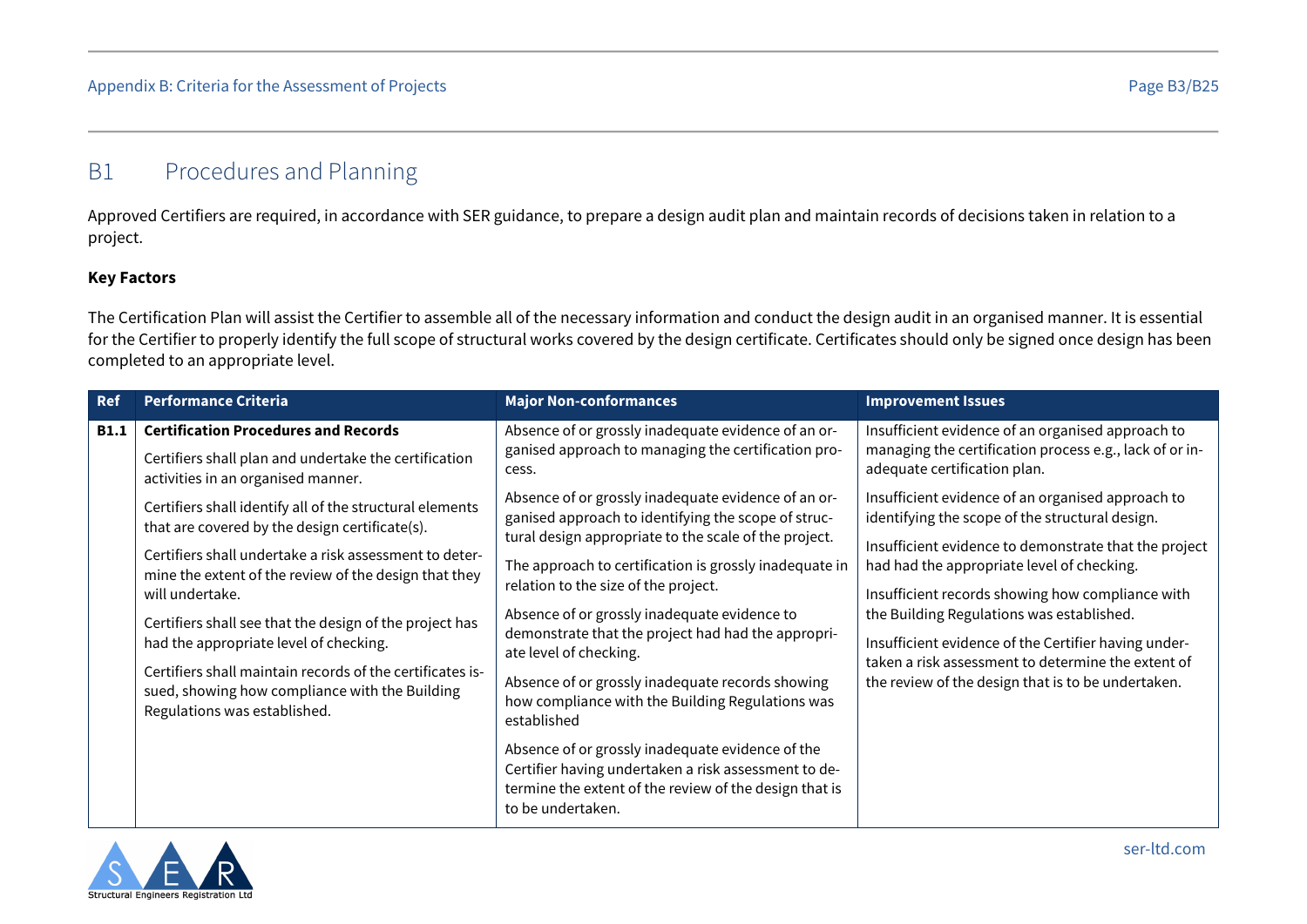| <b>Ref</b>  | <b>Performance Criteria</b>                                                                                                                                                                                                                                                                                                                                                                               | <b>Major Non-conformances</b>                                                                                                                                                                                                                                                                                                                          | <b>Improvement Issues</b>                                                                                                                                                                                                                                                                                                                                                                                                                                                                                                                                                                                                                                                                                                                                                                                                                                |
|-------------|-----------------------------------------------------------------------------------------------------------------------------------------------------------------------------------------------------------------------------------------------------------------------------------------------------------------------------------------------------------------------------------------------------------|--------------------------------------------------------------------------------------------------------------------------------------------------------------------------------------------------------------------------------------------------------------------------------------------------------------------------------------------------------|----------------------------------------------------------------------------------------------------------------------------------------------------------------------------------------------------------------------------------------------------------------------------------------------------------------------------------------------------------------------------------------------------------------------------------------------------------------------------------------------------------------------------------------------------------------------------------------------------------------------------------------------------------------------------------------------------------------------------------------------------------------------------------------------------------------------------------------------------------|
| <b>B1.2</b> | <b>Project Records</b><br>Certifiers shall confirm that the project records are<br>comprehensive, well-presented, and meet the<br>scheme requirements.                                                                                                                                                                                                                                                    | Absence of or grossly inadequate records.                                                                                                                                                                                                                                                                                                              | Insufficient, inadequate, or poorly presented rec-<br>ords.                                                                                                                                                                                                                                                                                                                                                                                                                                                                                                                                                                                                                                                                                                                                                                                              |
| <b>B1.3</b> | <b>Programming of Work</b><br>Certifiers shall not sign the design certificate until<br>they are satisfied that the design has been com-<br>pleted and checked to an appropriate standard.                                                                                                                                                                                                                | Design certificate(s) signed before the design of all of<br>the elements is complete, except where the element<br>is listed on schedule 1.<br>Absence of evidence to demonstrate that the Certi-<br>fier reviewed the design to see that any comments<br>arising from an earlier review were incorporated,<br>with corrections made where appropriate. | Inadequate evidence to demonstrate that the Certi-<br>fier reviewed the design to see that any comments<br>arising from an earlier review were incorporated, with<br>corrections made where appropriate.                                                                                                                                                                                                                                                                                                                                                                                                                                                                                                                                                                                                                                                 |
| <b>B1.4</b> | <b>Use of Third Party Designed Details Option</b><br>Certifiers shall only use Schedule 1 as described in<br>guidance published by BSD and SER.<br>Certifiers shall advise, or shall confirm that the Ap-<br>proved Body has advised, the Client and/or any<br>Agent acting on behalf of the Client of the implica-<br>tions of using Schedule 1 prior to commencing the<br>certification of the project. | Using the option in a manner clearly contrary to the<br>intent described in published guidance.                                                                                                                                                                                                                                                        | Failure to advise or to confirm that that Approved<br>Body has advised the Client and/or any Agent acting<br>on behalf of the Client of the implications of using<br>Schedule 1 prior to commencing the certification of<br>the project.<br>Failure to issue an interim Form Q at the appropriate<br>time for any element on Schedule 1 the design for<br>which had been finalised, reviewed, and met the re-<br>quirements of the performance specification, except<br>where there are documented reasons for not having<br>done so.<br>Failure to sign and issue Form Q prior to completion<br>of project when the designs for all of the elements on<br>Schedule 1 had been finalised and reviewed and met<br>the requirements of the appropriate performance<br>specifications, except where there are documented<br>reasons for not having done so. |

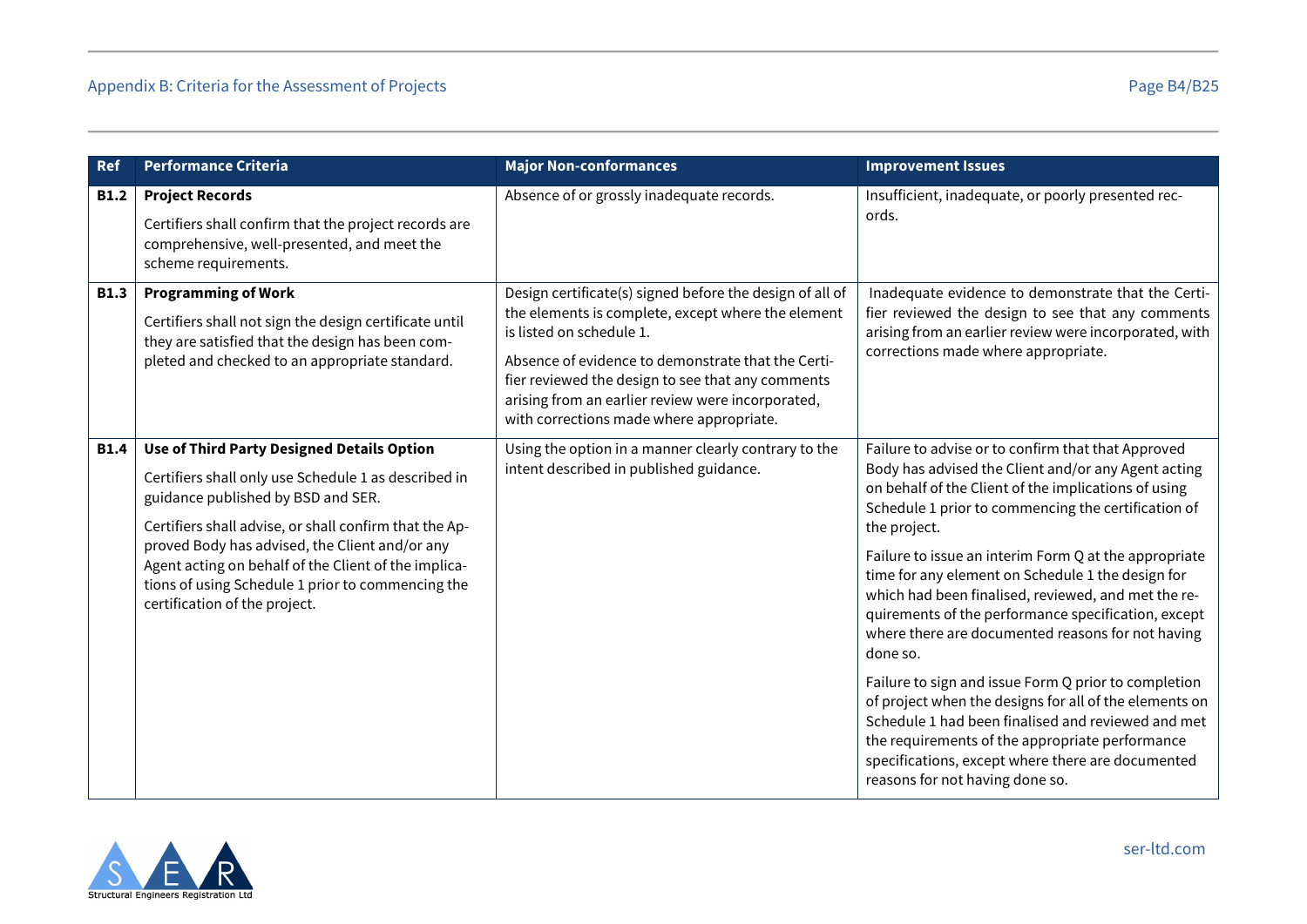## <span id="page-35-0"></span>B2 General Design Overview and Parameters

Certification and checking are separate activities. Certification cannot be delegated to a third party while design checks can only be undertaken by an individual with the necessary experience in the particular aspect of the check.

#### **Key Factors**

Generally sub-classifications listed in this section cannot be delegated and Certifiers must present evidence that they have reviewed and approved the fundamental design decisions involved.

| Ref         | <b>Performance Criteria</b>                                                                                                                                                                                | <b>Major Non-conformances</b>                                                                                                                                                                                                                                                                                                                                                                                                                                                                              | <b>Improvement Issues</b>                                                                                                                                                                                                                                                                                                                                          |
|-------------|------------------------------------------------------------------------------------------------------------------------------------------------------------------------------------------------------------|------------------------------------------------------------------------------------------------------------------------------------------------------------------------------------------------------------------------------------------------------------------------------------------------------------------------------------------------------------------------------------------------------------------------------------------------------------------------------------------------------------|--------------------------------------------------------------------------------------------------------------------------------------------------------------------------------------------------------------------------------------------------------------------------------------------------------------------------------------------------------------------|
| <b>B2.1</b> | <b>Loading Assessment</b><br>Certifiers shall check that a loading assessment has<br>been carried out and shall satisfy themselves that<br>the correct loadings have been used for the design              | Absence of or grossly inadequate evidence of the<br>Certifier's review of the loading assessment<br>The loadings used in the design clearly do not meet<br>the requirements of the Standards.<br>Absence of or grossly inadequate suitably checked<br>loading calculations and/or assessment for any sig-<br>nificant load case.<br>Serious inconsistencies between the loading assess-<br>ment and the loadings used in the design.<br>Serious inconsistencies in loading between different<br>designers. | Insufficient evidence of the Certifier's review.<br>Inadequate/insufficient calculations and/or assess-<br>ment                                                                                                                                                                                                                                                    |
| <b>B2.2</b> | <b>Overall Stability</b><br>Certifiers shall satisfy themselves that adequate<br>measures have been taken to ensure the stability of<br>the building and the stability of any part of another<br>building. | Absence of or grossly inadequate evidence of the<br>Certifier's review of the measures taken to ensure the<br>stability of the building and the stability of any part<br>of another building<br>The measures taken to ensure stability of the build-<br>ing clearly do not meet the requirements of the<br>Standards.                                                                                                                                                                                      | Insufficient evidence of the Certifier's review of the<br>measures taken to ensure the stability of the building<br>and the stability of any part of another building<br>Inadequate statement describing how stability of the<br>building will be achieved.<br>Inadequate consideration of the factors that could<br>affect the stability of an adjacent building. |

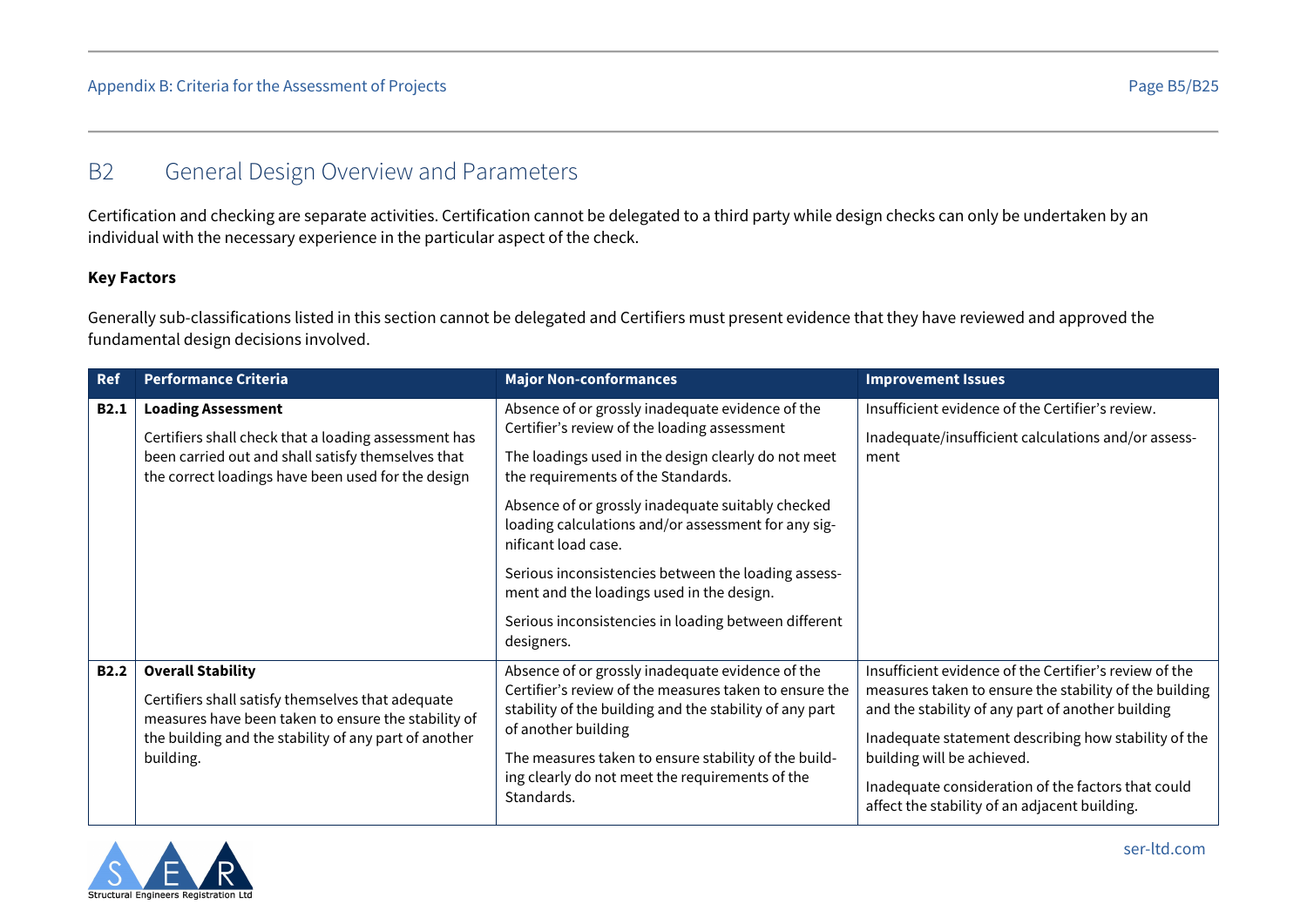| <b>Ref</b>  | <b>Performance Criteria</b>                                                                                                                                                                                                                                                    | <b>Major Non-conformances</b>                                                                                                                                                              | <b>Improvement Issues</b>                                                                                    |
|-------------|--------------------------------------------------------------------------------------------------------------------------------------------------------------------------------------------------------------------------------------------------------------------------------|--------------------------------------------------------------------------------------------------------------------------------------------------------------------------------------------|--------------------------------------------------------------------------------------------------------------|
|             |                                                                                                                                                                                                                                                                                | Absence of or grossly inadequate statement describ-<br>ing how stability of the building will be achieved.                                                                                 | Inadequate checked calculations, or other justifica-<br>tion, showing how the lateral loads will be distrib- |
|             |                                                                                                                                                                                                                                                                                | Absence of or grossly inadequate consideration of<br>the factors that could affect the stability of an adja-<br>cent building.                                                             | uted to the resisting elements.                                                                              |
|             |                                                                                                                                                                                                                                                                                | Absence of or grossly inadequate checked calcula-<br>tions, or other justification, showing how the lateral<br>loads will be distributed to the resisting elements.                        |                                                                                                              |
| <b>B2.3</b> | <b>Disproportionate Collapse</b>                                                                                                                                                                                                                                               | Absence of or grossly inadequate evidence of the<br>Certifier's review of the risk assessment                                                                                              | Insufficient evidence of the Certifier's review of the<br>risk assessment.                                   |
|             | Certifiers shall satisfy themselves that an adequate<br>risk assessment has been undertaken to determine                                                                                                                                                                       | The risk assessment has clearly failed to identify the                                                                                                                                     | Inadequate risk assessment.                                                                                  |
|             | the appropriate risk group for the building and to<br>identify the measures required to satisfy Standard                                                                                                                                                                       | measures required to meet the requirements of the<br>Standards.                                                                                                                            | Inadequate demonstration of the measures being<br>taken to address the specific requirements arising         |
|             | 1.2.                                                                                                                                                                                                                                                                           | Failure to demonstrate that a risk assessment con-<br>cerning the need to take account of this aspect of the<br>design has been undertaken.                                                | out of the risk appraisal                                                                                    |
|             |                                                                                                                                                                                                                                                                                | Failure to demonstrate how the measures intended<br>to address the specific requirements arising out of<br>the risk assessment will be applied as part of the de-<br>sign of the building. |                                                                                                              |
| <b>B2.4</b> | <b>Conversions</b>                                                                                                                                                                                                                                                             | Absence of or grossly inadequate evidence of the<br>Certifier's review of the assessment                                                                                                   | Insufficient evidence of the Certifier's review of the<br>assessment                                         |
|             | Where the design proposal involves a change of use<br>Certifiers shall satisfy themselves that an adequate<br>assessment of the implications of the change of use<br>in accordance with Regulation 12 and the require-<br>ment for strengthening of the building has been car- | The assessment undertaken has clearly failed to<br>identify the measures required to meet the require-<br>ment of Regulation 12.                                                           | Superficial or inadequate consideration of the re-<br>quirements of Regulation 12.                           |
|             | ried out.                                                                                                                                                                                                                                                                      | Failure to consider, or grossly inadequate considera-<br>tion of the requirements of Regulation 12.                                                                                        |                                                                                                              |

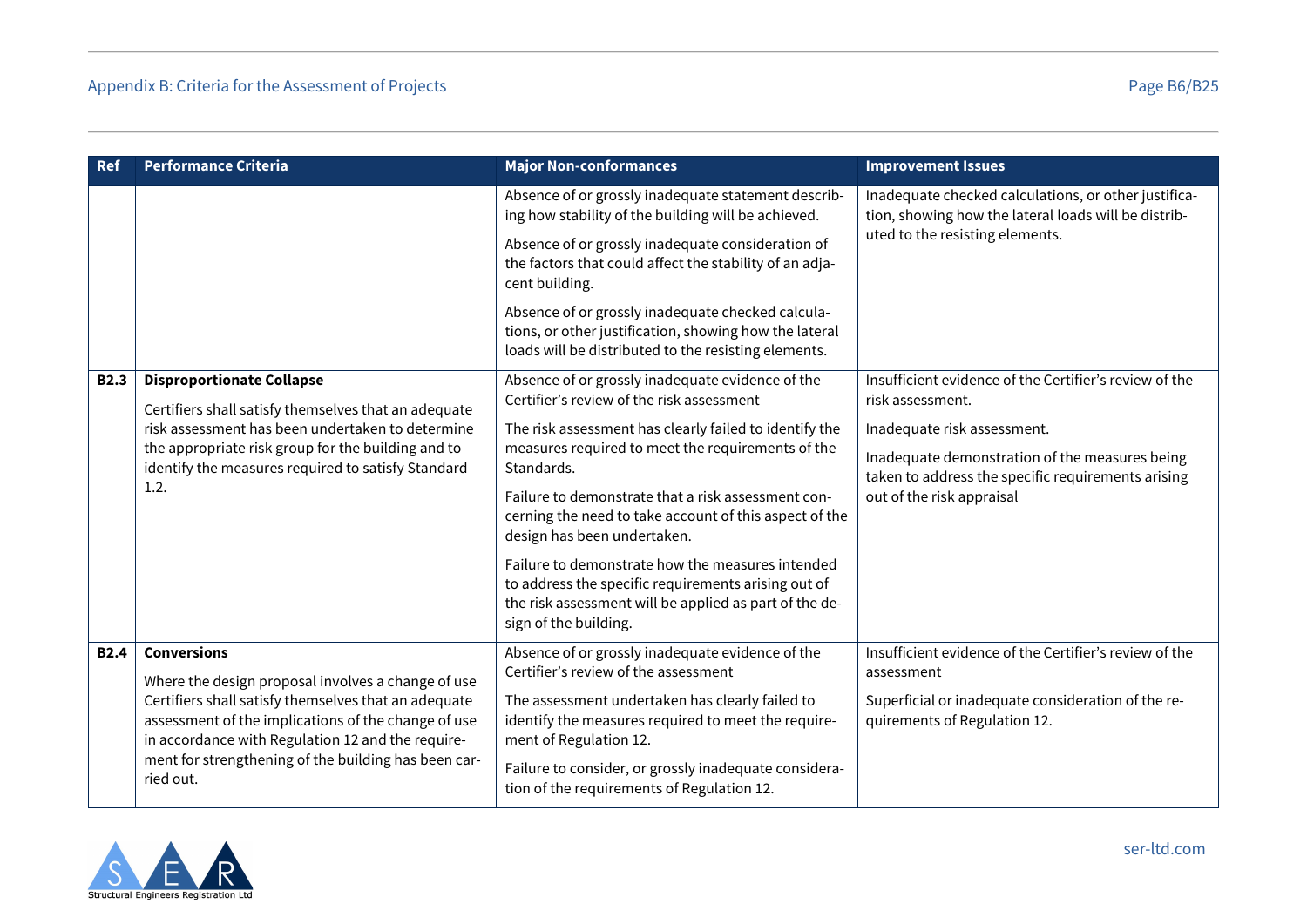| <b>Ref</b> | <b>Performance Criteria</b>                                                                                                               | <b>Major Non-conformances</b>                                                                                                                                                                                                                                                                                                                                             | <b>Improvement Issues</b>                                                                                                                                                                                                        |
|------------|-------------------------------------------------------------------------------------------------------------------------------------------|---------------------------------------------------------------------------------------------------------------------------------------------------------------------------------------------------------------------------------------------------------------------------------------------------------------------------------------------------------------------------|----------------------------------------------------------------------------------------------------------------------------------------------------------------------------------------------------------------------------------|
| B2.5       | <b>Structural Movement Joints</b><br>Certifiers shall satisfy themselves that the provision<br>of structural movement joints is adequate. | Absence of or grossly inadequate evidence of the<br>Certifier's review of the need for structural move-<br>ment joints<br>The provision of structural movement joints clearly<br>does not meet the requirements of the Standards.<br>Failure to demonstrate that the need to provide<br>structural movement joints has been considered for<br>large or complex buildings. | Insufficient evidence of the Certifier's review of the<br>need for structural movement joints<br>Failure to demonstrate that the need to provide<br>structural movement joints has been considered for<br>minor extensions, etc. |

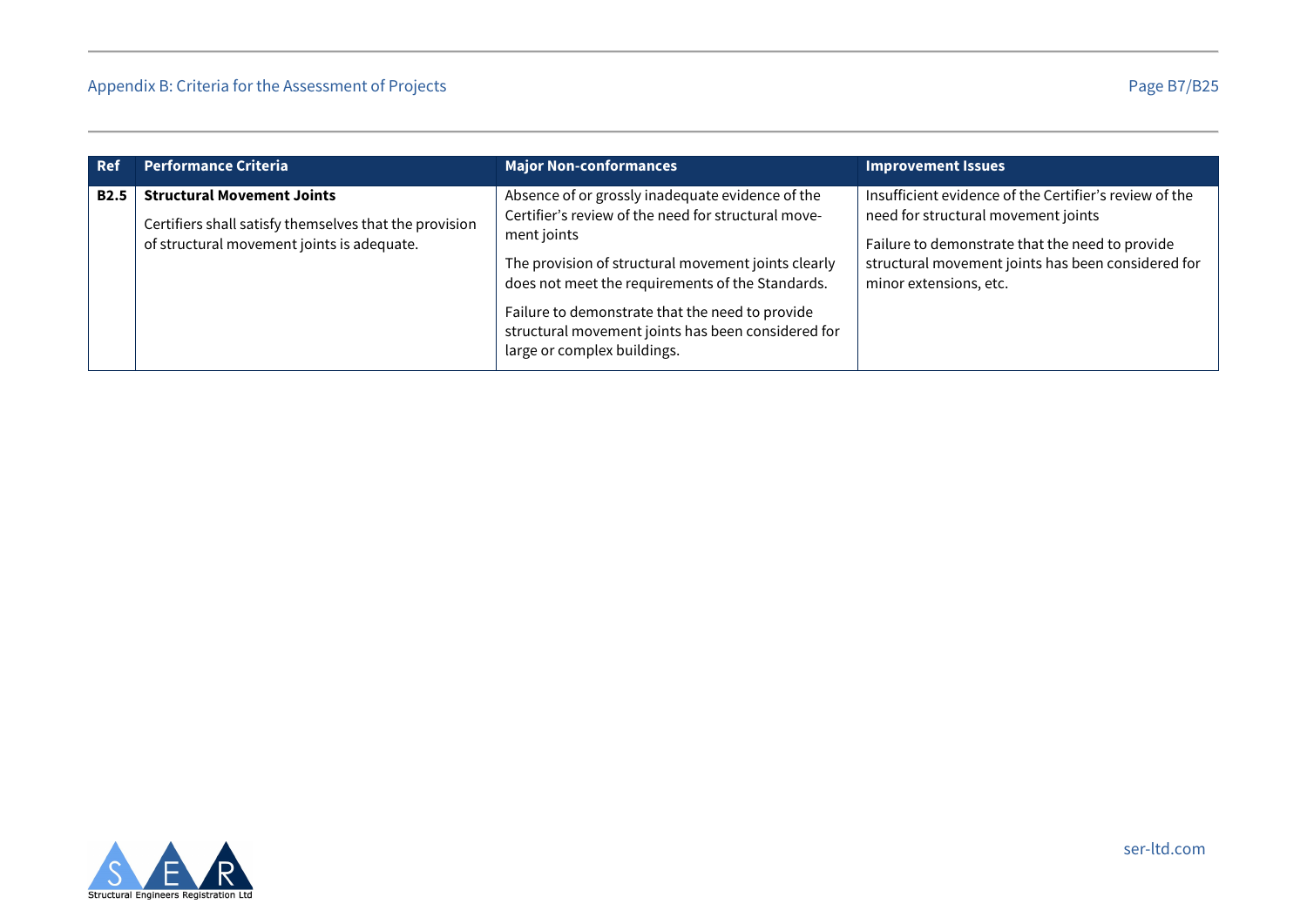## <span id="page-38-0"></span>B3 Reports and Investigations

Reports and Investigations are frequently required in order to provide the designer with sufficient information to safely design the structure. Certifiers must review whether sufficient information has been gathered to support assumptions made by the design team and whether this information has been obtained from a reliable source.

#### **Key Issues**

Those employed to undertake investigations must be experienced and competent to do so. The scope of any investigations commissioned must be based on a rational assessment of the information required. Any testing must be carried out by a testing organisation accredited for the purpose and employing industry standard methodologies.

| <b>Ref</b>  | <b>Performance Criteria</b>                                                                                                                                                                                                                                                                                                                                                                                                                                                                                                                                                                                                                                                                                                                                                                                                                                                                             | <b>Major Non-conformances</b>                                                                                                                                                                                                                                                                                                                                                                                                                                | <b>Improvement Issues</b>                                                                                                                                                                                                                                                                                                                                                                                                                                                                                                        |
|-------------|---------------------------------------------------------------------------------------------------------------------------------------------------------------------------------------------------------------------------------------------------------------------------------------------------------------------------------------------------------------------------------------------------------------------------------------------------------------------------------------------------------------------------------------------------------------------------------------------------------------------------------------------------------------------------------------------------------------------------------------------------------------------------------------------------------------------------------------------------------------------------------------------------------|--------------------------------------------------------------------------------------------------------------------------------------------------------------------------------------------------------------------------------------------------------------------------------------------------------------------------------------------------------------------------------------------------------------------------------------------------------------|----------------------------------------------------------------------------------------------------------------------------------------------------------------------------------------------------------------------------------------------------------------------------------------------------------------------------------------------------------------------------------------------------------------------------------------------------------------------------------------------------------------------------------|
| <b>B3.1</b> | <b>Ground Investigation Reports</b><br>Certifiers shall check that an adequate ground investiga-<br>tion has been carried out and shall review the scope of<br>the investigation and the contents of the report to satisfy<br>themselves that the conclusions and recommendations<br>are appropriate.<br>Certifiers shall check that the investigation takes ac-<br>count of the effect of any new building works on the sta-<br>bility of existing buildings in the vicinity of those works.<br>In those circumstances where it is considered that a<br>ground investigation is not required Certifiers shall en-<br>sure that the reasons why it is not considered necessary<br>are recorded.<br>Certifiers shall satisfy themselves that sufficient enquiry<br>and/or investigation has been made to confirm that the<br>proposed site will not be influenced by unconsolidated<br>mineral workings. | Absence of or grossly inadequate evidence of the<br>Certifier's review of the scope of the investigation,<br>the contents of the report including the findings<br>and recommendations.<br>Failure to demonstrate that an adequate ground<br>investigation was undertaken in relation to the de-<br>sign of the foundations.<br>Failure to demonstrate that adequate enquiry re-<br>garding mineral workings was carried out in an<br>area for such activity. | Insufficient evidence of the Certifier's review of the<br>scope of the investigation, the contents of the re-<br>port including the findings and recommendations.<br>Deficiencies in the scope of the ground investiga-<br>tion in relation to the design of the foundations.<br>Absence of a record as to why a ground investiga-<br>tion was not carried out for a minor project.<br>Absence of a record as to why a mineral investiga-<br>tion was not carried out for a minor project in an<br>area known for such activity. |

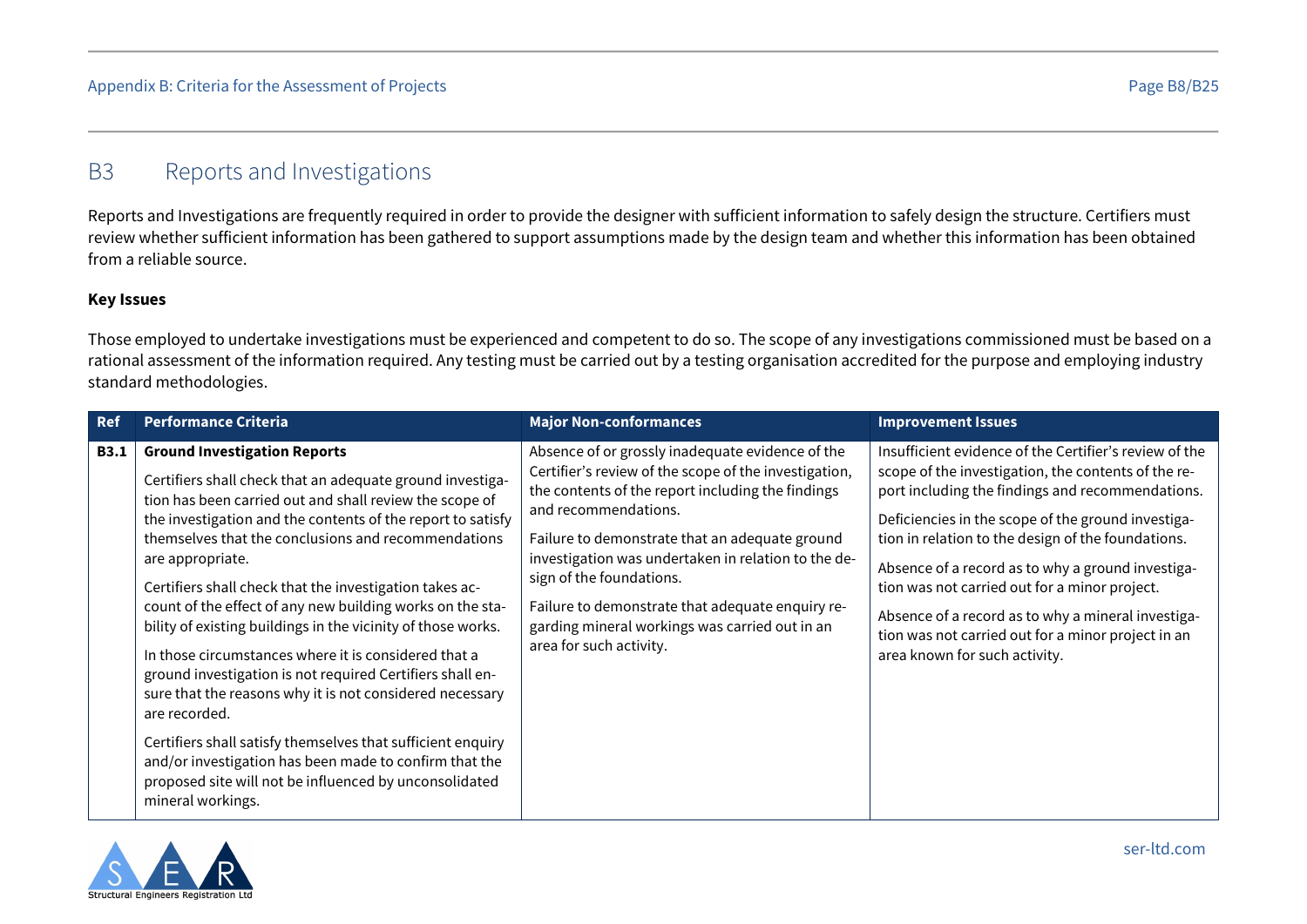| <b>Ref</b>  | <b>Performance Criteria</b>                                                                                                                                                                                                                                                                                                                                                                                                                                                                                                                                                                                                                                                                                                 | <b>Major Non-conformances</b>                                                                                                                                                                                                                                                                                                                                                                               | <b>Improvement Issues</b>                                                                                                                                                                                                                                                                           |
|-------------|-----------------------------------------------------------------------------------------------------------------------------------------------------------------------------------------------------------------------------------------------------------------------------------------------------------------------------------------------------------------------------------------------------------------------------------------------------------------------------------------------------------------------------------------------------------------------------------------------------------------------------------------------------------------------------------------------------------------------------|-------------------------------------------------------------------------------------------------------------------------------------------------------------------------------------------------------------------------------------------------------------------------------------------------------------------------------------------------------------------------------------------------------------|-----------------------------------------------------------------------------------------------------------------------------------------------------------------------------------------------------------------------------------------------------------------------------------------------------|
| <b>B3.2</b> | <b>Existing Buildings Appraisal</b><br>Certifiers shall satisfy themselves that a sufficiently de-<br>tailed appraisal of the effect on the existing building(s)<br>and any buildings in the vicinity of the proposed works<br>has been carried out and that the conclusions and rec-<br>ommendations are appropriate.<br>Where the warrant application involves alterations to or<br>a change of use of an existing building, Certifiers shall<br>satisfy themselves that a sufficiently detailed appraisal<br>of the existing structure has been carried out, that a writ-<br>ten assessment of the effects of the proposed works has<br>been prepared and that the conclusions and recommen-<br>dations are appropriate. | Absence of or grossly inadequate evidence of the<br>Certifier's review of the existing buildings appraisal<br>and its conclusions.<br>Absence of or grossly inadequate evidence that an<br>appraisal of the effect on the existing building(s)<br>and any buildings in the vicinity of the proposed<br>works was undertaken.<br>Failure to produce a report of the appraisal for all<br>but minor projects. | Insufficient evidence of the Certifier's review of the<br>existing buildings appraisal and its conclusions.<br>Failure to produce a report of the appraisal for a<br>minor project.<br>Inadequate record of the appraisal.<br>Deficiencies in the scope of the report or the meth-<br>odology used. |

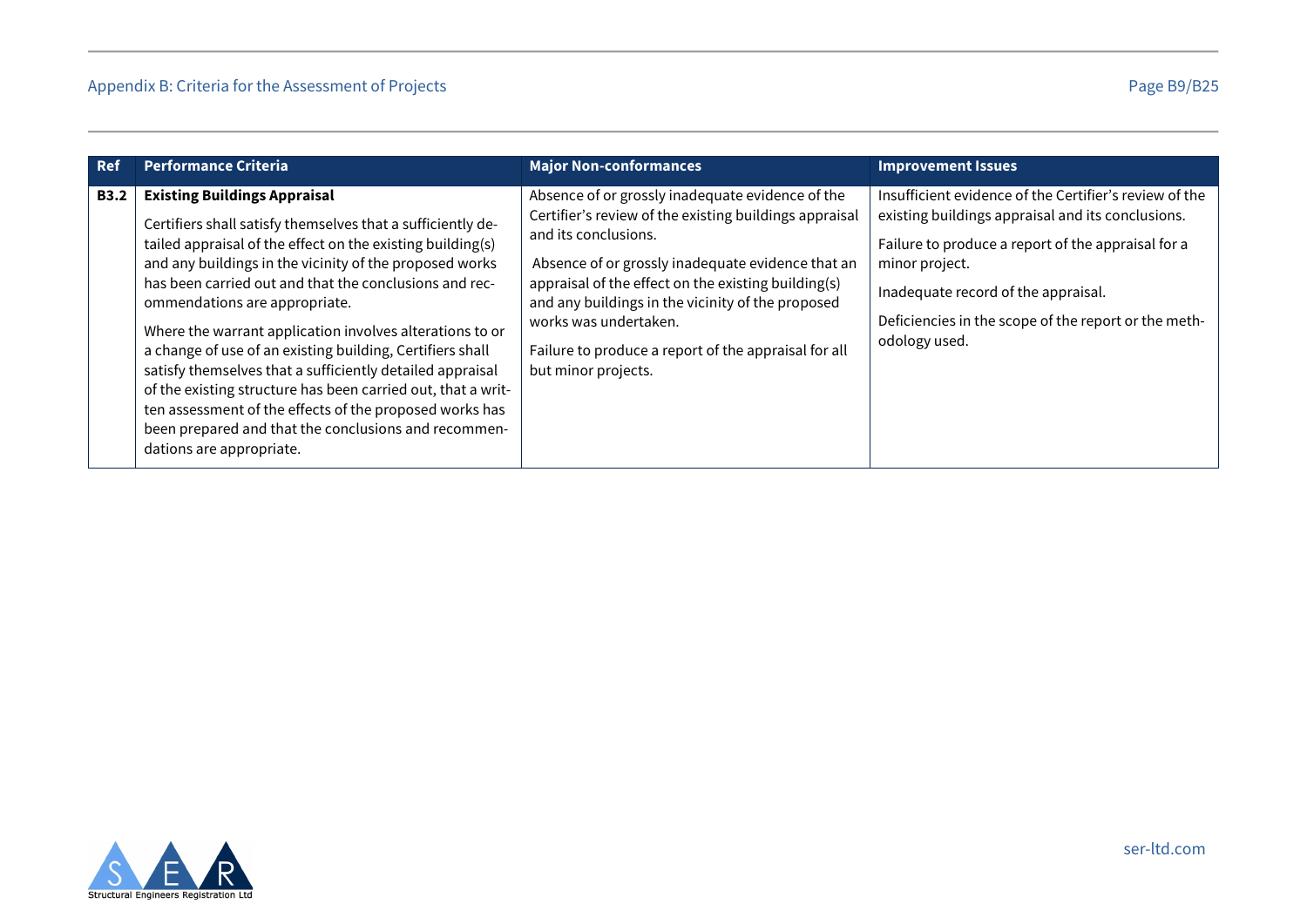# <span id="page-40-0"></span>B4 Design (Principal Structure)

Design embraces a wide range of activities however the Certifier should focus on the analysis of the final scheme. Detailing must be understood as an integral and important part of the design process. Acceptable design methodologies include the codes and standards listed in the Technical Handbooks accompanying the regulations.

#### **Key Factors**

Certifiers are responsible for ensuring the integrity of the process used to prepare and check the final scheme design. Certification and checking are separate activities. Certification cannot be delegated to a third party while design checks may only be undertaken by an individual with the necessary experience in the particular aspect of the check.

| <b>Ref</b>  | <b>Performance Criteria</b>                                                                                                                                                              | <b>Major Non-conformances</b>                                                                                                                                                                                                               | <b>Improvement Issues</b>                                                                                                      |
|-------------|------------------------------------------------------------------------------------------------------------------------------------------------------------------------------------------|---------------------------------------------------------------------------------------------------------------------------------------------------------------------------------------------------------------------------------------------|--------------------------------------------------------------------------------------------------------------------------------|
| <b>B4.1</b> | <b>Mineral Consolidation</b><br>Certifiers shall satisfy themselves that the design of<br>the foundations allows for the presence of shallow                                             | Absence of or grossly inadequate evidence of the<br>Certifier's review of the effect of shallow mine work-<br>ings on the design of the foundations.                                                                                        | Insufficient evidence of the Certifier's review of the<br>effect of shallow mine workings on the design of the<br>foundations. |
|             | mine workings, the collapse of which could result in<br>surface movements that will cause settlement of the<br>foundations, where this has been revealed in the<br>ground investigation. | Failure to adequately demonstrate how the design of<br>the foundations has taken account of the fact that<br>mineral consolidation measures were not adopted<br>where a significant settlement risk to the building<br>has been identified. | Failure to indicate the extent of any mineral consoli-<br>dation works on the warrant plans.                                   |
|             |                                                                                                                                                                                          | Failure to demonstrate that the extent of the mineral<br>consolidation works has been identified or defined.<br>Failure to demonstrate that the mineral consolida-                                                                          |                                                                                                                                |
|             |                                                                                                                                                                                          | tion measures undertaken or to be undertaken have<br>been assessed and that these are taken into account<br>in the design of the foundations.                                                                                               |                                                                                                                                |
|             |                                                                                                                                                                                          |                                                                                                                                                                                                                                             |                                                                                                                                |

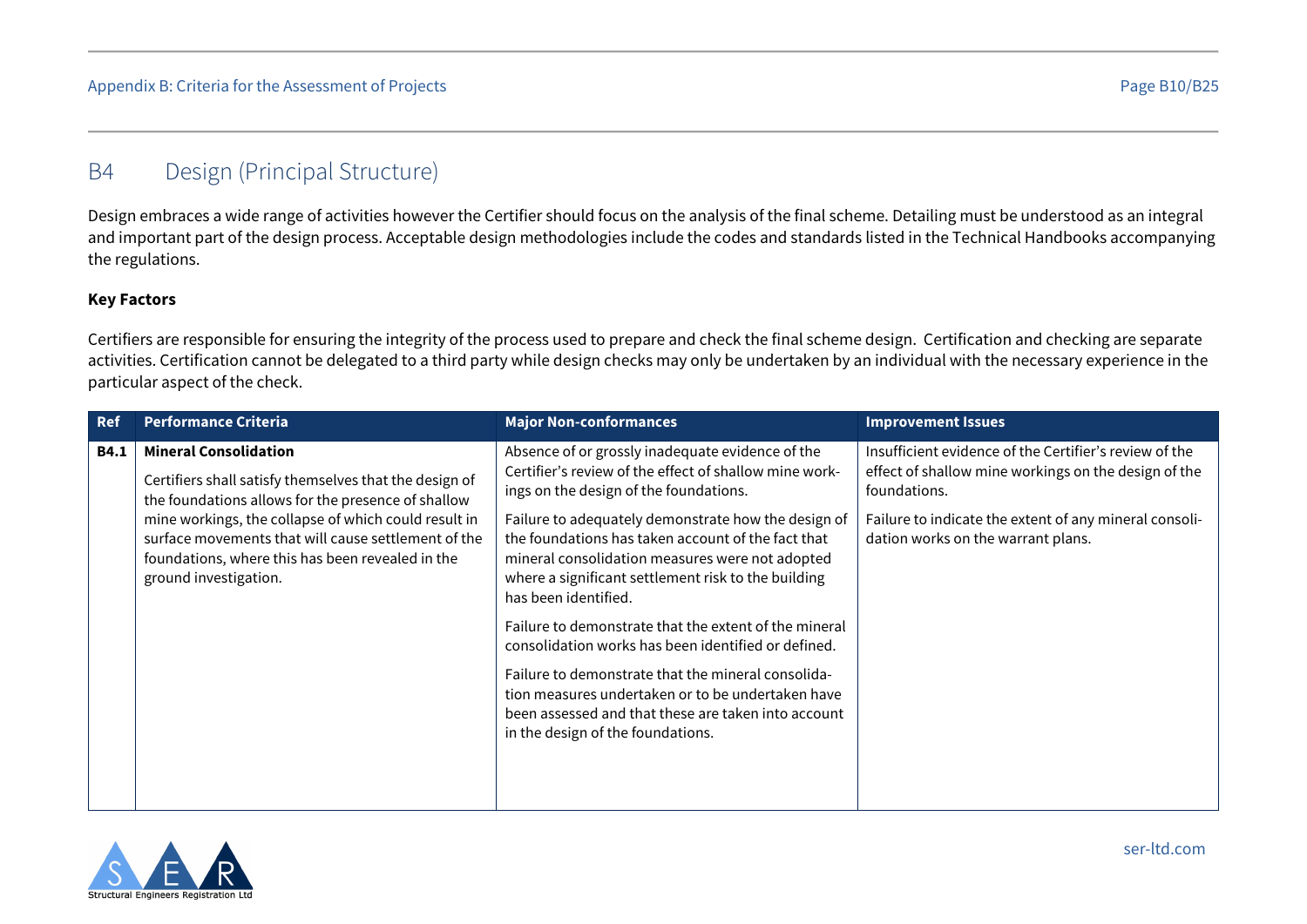| <b>Ref</b>  | <b>Performance Criteria</b>                                                                                                                                                                                                                                                                                                                                                                                                                             | <b>Major Non-conformances</b>                                                                                                                                                                                                                                                                                                                                                                                                                                                                                                                                                                                                                                                                                                                                                                                                                                                                                                                                                                              | <b>Improvement Issues</b>                                                                                                                                                                                                                                                                                                                                                                                                                                                                                                                                                                                                                                                                                                                                                                                                                                                                                                                                                                                         |
|-------------|---------------------------------------------------------------------------------------------------------------------------------------------------------------------------------------------------------------------------------------------------------------------------------------------------------------------------------------------------------------------------------------------------------------------------------------------------------|------------------------------------------------------------------------------------------------------------------------------------------------------------------------------------------------------------------------------------------------------------------------------------------------------------------------------------------------------------------------------------------------------------------------------------------------------------------------------------------------------------------------------------------------------------------------------------------------------------------------------------------------------------------------------------------------------------------------------------------------------------------------------------------------------------------------------------------------------------------------------------------------------------------------------------------------------------------------------------------------------------|-------------------------------------------------------------------------------------------------------------------------------------------------------------------------------------------------------------------------------------------------------------------------------------------------------------------------------------------------------------------------------------------------------------------------------------------------------------------------------------------------------------------------------------------------------------------------------------------------------------------------------------------------------------------------------------------------------------------------------------------------------------------------------------------------------------------------------------------------------------------------------------------------------------------------------------------------------------------------------------------------------------------|
| <b>B4.2</b> | Substructure (including ground floor slab but ex-<br>cluding piling)                                                                                                                                                                                                                                                                                                                                                                                    | Absence of or grossly inadequate evidence of the<br>Certifier's review of the design of the substructure.                                                                                                                                                                                                                                                                                                                                                                                                                                                                                                                                                                                                                                                                                                                                                                                                                                                                                                  | Insufficient evidence of the Certifier's review of the<br>design of the substructure.                                                                                                                                                                                                                                                                                                                                                                                                                                                                                                                                                                                                                                                                                                                                                                                                                                                                                                                             |
|             | Certifiers must satisfy themselves that adequate de-<br>tails for the foundations (and/or pile caps) have been<br>prepared, that there are sufficient design calcula-<br>tions or other justification for the design, which take<br>account of the overall loadings and the findings of<br>the ground investigation report, that demonstrate<br>the adequacy of the design and that there is evi-<br>dence that the design and details have had the ap- | The design of the substructure clearly fails to meet<br>the requirements of Standard 1.1.<br>Absence of or grossly inadequate suitably checked<br>structural calculations and/or details for any primary<br>element of substructure, except for precast founda-<br>tions systems for RC1 buildings which were included<br>on Schedule 1.                                                                                                                                                                                                                                                                                                                                                                                                                                                                                                                                                                                                                                                                   | Deficiencies in the building warrant plans e.g., failure<br>to identify foundation locations, dimensions,<br>changes of level, material specification and typical<br>reinforcement details.<br>Absence of a note on warrant plans recording antici-<br>pated ground conditions and required bearing pres-<br>sure.                                                                                                                                                                                                                                                                                                                                                                                                                                                                                                                                                                                                                                                                                                |
|             | propriate level of checking.<br>Where Schedule 1 has been used Certifiers must sat-<br>isfy themselves that adequate details for the ele-<br>ments have been prepared, that sufficient prelimi-<br>nary calculations have been undertaken or that there<br>is other justification to demonstrate the adequacy of<br>the solution proposed and that an adequate perfor-<br>mance specification has been prepared.                                        | Calculations and/or details are grossly inadequate in<br>relation to the size/complexity of the project.<br>Failure to document why there are discrepancies be-<br>tween the recommendations in the ground investiga-<br>tion report for the design of the foundations and the<br>parameters used in the design.<br>Absence of or grossly inadequate performance speci-<br>fication and details on the warrant plans, where the<br>design of any precast foundation system was in-<br>cluded on Schedule 1 (Only applies to RC1 buildings)<br>Absence of or grossly inadequate calculations, etc. to<br>justify the preliminary design shown on the warrant<br>plans, where the design of any precast foundation<br>system was included on Schedule 1 (Only applies to<br>RC1 buildings)<br>Absence of or grossly inadequate evidence to<br>demonstrate that a review of a third party's design fi-<br>nalised design for any precast foundation system<br>had been carried out by the Certifier before an | Inadequate or insufficient calculations.<br>Inadequate performance specification and details on<br>the warrant plans, where the design of any precast<br>foundation system was included on Schedule 1.<br>(Only applies to RC1 buildings)<br>Inadequate calculations, etc. to justify the prelimi-<br>nary design shown on the warrant plans, where the<br>design of any precast foundation system was in-<br>cluded on Schedule 1. (Only applies to RC1 buildings)<br>Inconsistencies between the design finalised by ex-<br>ternal specialist/third party and the performance<br>specification submitted as a part of the warrant ap-<br>plication, where an interim or final Form Q was sub-<br>mitted in respect of the design of any precast foun-<br>dation system that was included on Schedule 1.<br>(Only applies to RC1 buildings)<br>Insufficient evidence to demonstrate that a review of<br>a third party's design finalised design for any precast<br>foundation system had been carried out by the |

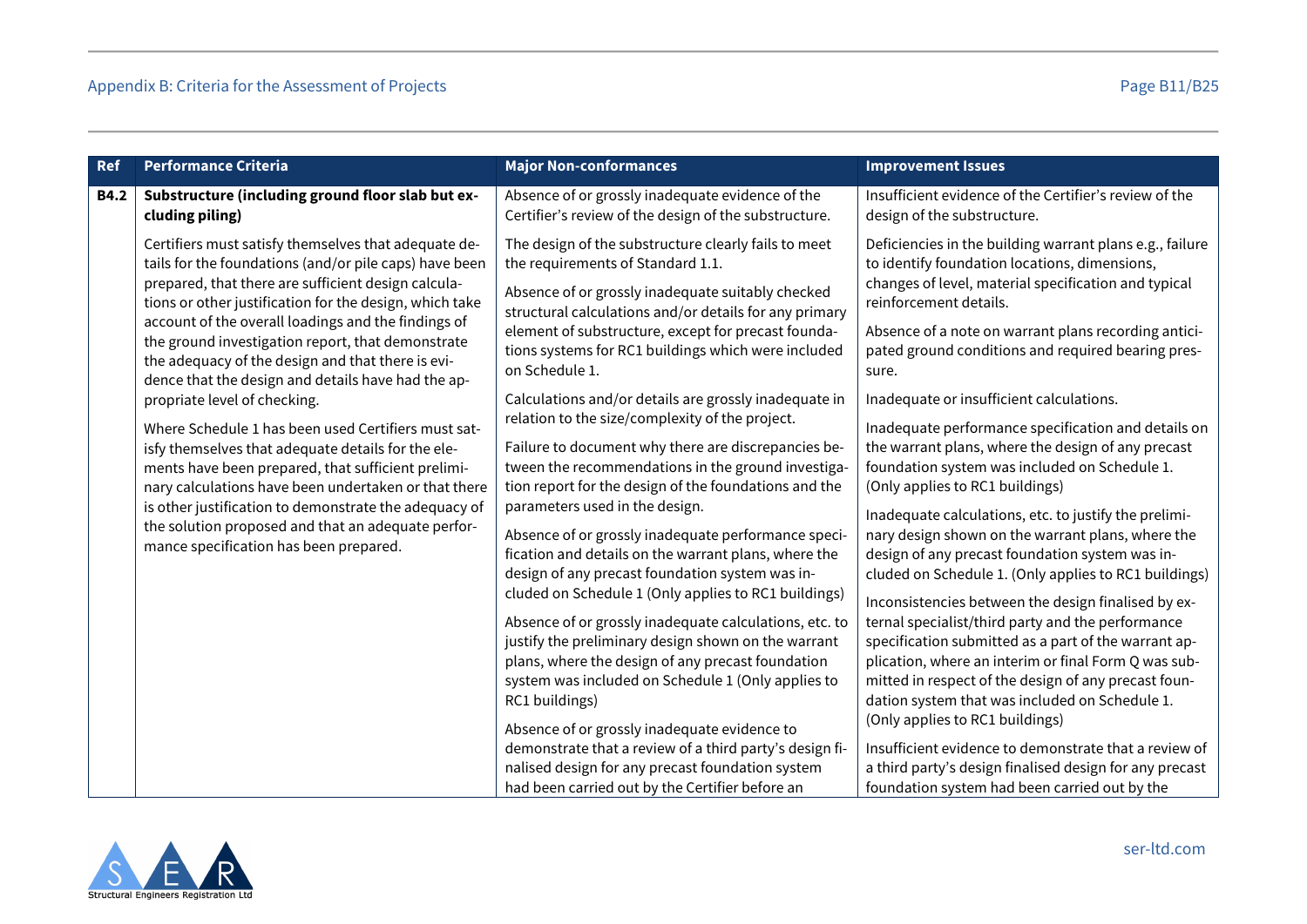| <b>Ref</b>  | <b>Performance Criteria</b>                                                                                                                                                                                                                                                                                                                                                                                                                                                                                                                                                                                                                                                                                                                                                                                                                     | <b>Major Non-conformances</b>                                                                                                                                                                                                                                                                                                                                                                                                                                                                                                                                                                                                                                                                                                                                                                                                                                                                                                                                                                                                                                                                     | <b>Improvement Issues</b>                                                                                                                                                                                                                                                                                                                                                                                                                                                                                                                                                                                                                                                                                                                                                                                                                                                                                                                                                                                                                                                                                                                                                        |
|-------------|-------------------------------------------------------------------------------------------------------------------------------------------------------------------------------------------------------------------------------------------------------------------------------------------------------------------------------------------------------------------------------------------------------------------------------------------------------------------------------------------------------------------------------------------------------------------------------------------------------------------------------------------------------------------------------------------------------------------------------------------------------------------------------------------------------------------------------------------------|---------------------------------------------------------------------------------------------------------------------------------------------------------------------------------------------------------------------------------------------------------------------------------------------------------------------------------------------------------------------------------------------------------------------------------------------------------------------------------------------------------------------------------------------------------------------------------------------------------------------------------------------------------------------------------------------------------------------------------------------------------------------------------------------------------------------------------------------------------------------------------------------------------------------------------------------------------------------------------------------------------------------------------------------------------------------------------------------------|----------------------------------------------------------------------------------------------------------------------------------------------------------------------------------------------------------------------------------------------------------------------------------------------------------------------------------------------------------------------------------------------------------------------------------------------------------------------------------------------------------------------------------------------------------------------------------------------------------------------------------------------------------------------------------------------------------------------------------------------------------------------------------------------------------------------------------------------------------------------------------------------------------------------------------------------------------------------------------------------------------------------------------------------------------------------------------------------------------------------------------------------------------------------------------|
|             |                                                                                                                                                                                                                                                                                                                                                                                                                                                                                                                                                                                                                                                                                                                                                                                                                                                 | interim or final Form Q was signed. (Only applies to<br>RC1 buildings)                                                                                                                                                                                                                                                                                                                                                                                                                                                                                                                                                                                                                                                                                                                                                                                                                                                                                                                                                                                                                            | Certifier before an interim or final Form Q was<br>signed. (Only applies to RC1 buildings)                                                                                                                                                                                                                                                                                                                                                                                                                                                                                                                                                                                                                                                                                                                                                                                                                                                                                                                                                                                                                                                                                       |
| <b>B4.3</b> | <b>Piling</b><br>Certifiers must satisfy themselves that adequate de-<br>tails for the piling have been prepared, that there are<br>sufficient design calculations or other justification<br>for the design, which take account of the overall<br>loadings and the findings of the ground investigation<br>report, that the adequacy of the design and that<br>there is evidence that the design and details have<br>had the appropriate level of checking.<br>Where Schedule 1 has been used Certifiers must sat-<br>isfy themselves that adequate details for the ele-<br>ments have been prepared, that sufficient prelimi-<br>nary calculations have been undertaken or that there<br>is other justification to demonstrate the adequacy of<br>the solution proposed and that an adequate perfor-<br>mance specification has been prepared. | Absence of or grossly inadequate evidence of the<br>Certifier's review of the design for the piling.<br>The design for the piling clearly does not meet the re-<br>quirements of Standard 1.1.<br>Absence of or grossly inadequate suitably checked<br>calculations or other justification for the design<br>shown on the warrant plans.<br>Absence of or grossly inadequate details for the pil-<br>ing shown on the warrant drawings<br>Absence of or grossly inadequate performance speci-<br>fication and details on the warrant plans, where pil-<br>ing was included on Schedule 1<br>Absence of or grossly inadequate suitably checked<br>calculations or other justification for the preliminary<br>design shown on the warrant plans, where piling was<br>included on Schedule 1<br>Absence of or grossly inadequate evidence to<br>demonstrate that a review of a third party's finalised<br>design for the piling had been carried out by the Cer-<br>tifier before an interim or final Form Q was signed.<br>Drawings/specification do not describe requirements<br>for site testing. | Insufficient evidence of the Certifier's review of the<br>design for the piling.<br>Deficiencies in the warrant plans e.g., failure to iden-<br>tify pile type, size, locations, SWL and indicative cut<br>off levels.<br>Inadequate or insufficient calculations.<br>Inadequate performance specification and details on<br>the warrant plans, where piling was included on<br>Schedule 1.<br>Inadequate calculations or other justification for the<br>preliminary design shown on the warrant plans,<br>where piling was included on Schedule 1.<br>Inconsistencies between the design finalised by ex-<br>ternal specialist/third party and the performance<br>specification submitted as a part of the warrant ap-<br>plication, where an interim or final Form Q has been<br>submitted in respect of the design of the piling that<br>was included on Schedule 1.<br>Insufficient evidence to demonstrate that a review of<br>a third party's finalised design for the piling had been<br>carried out by the Certifier before an interim or final<br>Form Q was signed.<br>Requirement for site testing inadequately described<br>on the drawings or in the specification. |

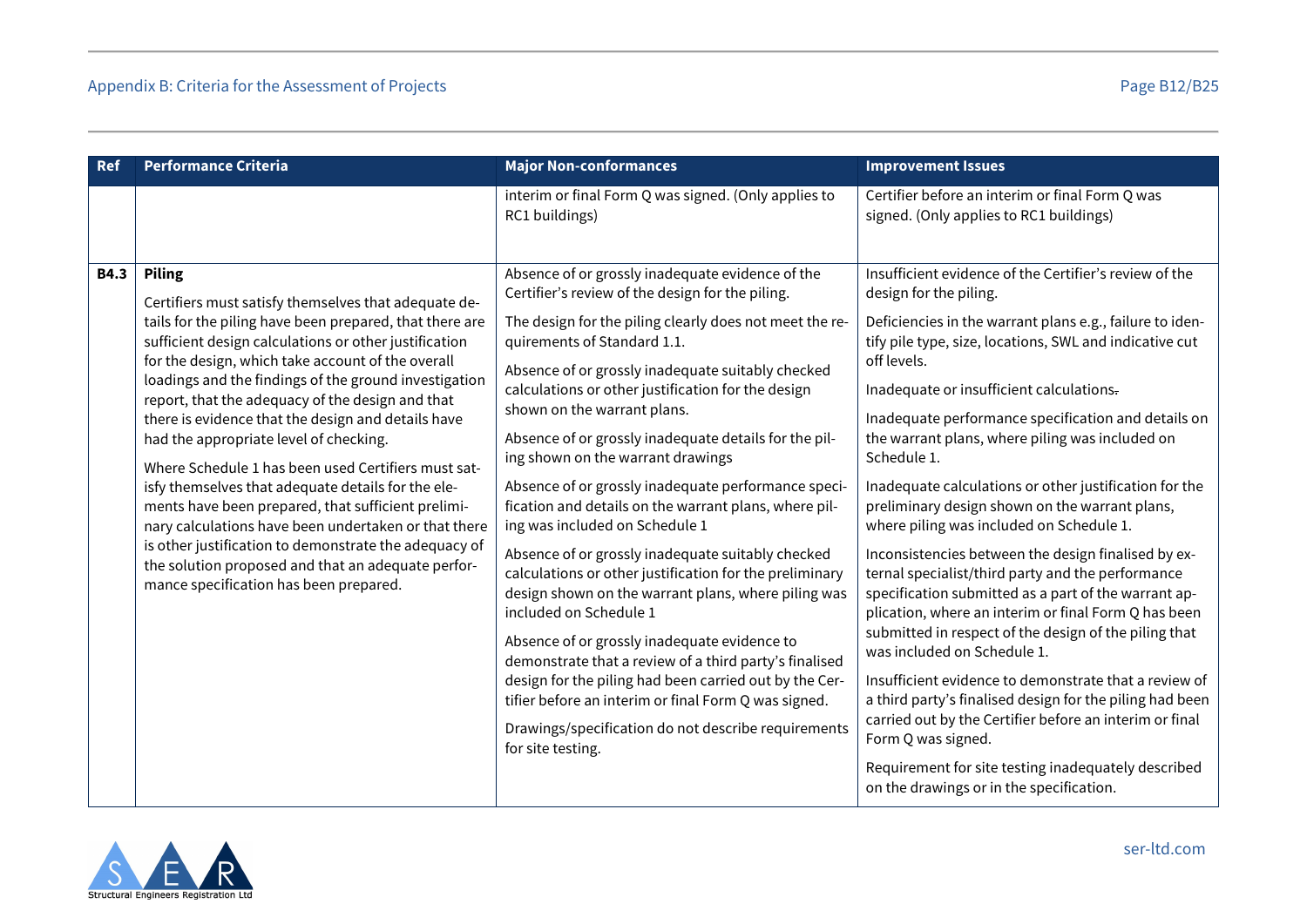| <b>Ref</b>  | <b>Performance Criteria</b>                                                                                                                                                                                                                                                                                                                                                                                                                                                                                                                                                                                                                                                                                                                                                                           | <b>Major Non-conformances</b>                                                                                                                                                                                                                                                                                                                                                                                                                                                                                                                                                                                                                                               | <b>Improvement Issues</b>                                                                                                                                                                                                                                                                                                                                                                                                                                                                                  |
|-------------|-------------------------------------------------------------------------------------------------------------------------------------------------------------------------------------------------------------------------------------------------------------------------------------------------------------------------------------------------------------------------------------------------------------------------------------------------------------------------------------------------------------------------------------------------------------------------------------------------------------------------------------------------------------------------------------------------------------------------------------------------------------------------------------------------------|-----------------------------------------------------------------------------------------------------------------------------------------------------------------------------------------------------------------------------------------------------------------------------------------------------------------------------------------------------------------------------------------------------------------------------------------------------------------------------------------------------------------------------------------------------------------------------------------------------------------------------------------------------------------------------|------------------------------------------------------------------------------------------------------------------------------------------------------------------------------------------------------------------------------------------------------------------------------------------------------------------------------------------------------------------------------------------------------------------------------------------------------------------------------------------------------------|
| <b>B4.4</b> | <b>Earth Retaining Structures</b><br>Certifiers must satisfy themselves that adequate de-<br>tails for any earth retaining structures have been pre-<br>pared and that there are sufficient design calcula-<br>tions or other justification for the design, which take<br>account of the findings of the ground investigation<br>report, that demonstrate the adequacy of the design.                                                                                                                                                                                                                                                                                                                                                                                                                 | Absence of or grossly inadequate evidence of the<br>Certifier's review of the design for any earth retaining<br>structures.<br>The design of any earth retaining structures clearly<br>does not meet the requirements of Standard 1.1.<br>Absence of or grossly inadequate suitably checked<br>structural calculations and/or details.<br>Calculations and/or details are grossly inadequate in<br>relation to the size/complexity of the project.<br>Failure to document why there are discrepancies be-<br>tween the recommendations in the ground investiga-<br>tion report for the design of the earth retaining struc-<br>tures and the parameters used in the design. | Insufficient evidence of the Certifier's review of the<br>design for any earth retaining structures.<br>Deficiencies in the building warrant plans e.g., failure<br>to identify layout, level changes, dimensions, con-<br>struction, and typical reinforcement details.<br>Inadequate or insufficient calculations.                                                                                                                                                                                       |
| <b>B4.5</b> | <b>Ground Improvement</b><br>Where ground improvement techniques are pro-<br>posed to improve the nature of the ground, Certifiers<br>must satisfy themselves that the level of perfor-<br>mance specified for the treated ground is compatible<br>with that assumed in the calculations for the design<br>of the foundations and that there has been reasona-<br>ble enquiry to see that the required performance can<br>be achieved.<br>Where ground improvement techniques have been<br>used to improve the nature of the ground prior to<br>certification, Certifiers shall satisfy themselves that<br>adequate testing has been carried out to demon-<br>strate the improved nature of the ground and that<br>the test results have been made available to the de-<br>signer of the foundations. | Absence of or grossly inadequate evidence of the<br>Certifier's review of the proposed ground improve-<br>ment techniques.<br>Where ground improvement has been carried out<br>prior to certification, absence of or grossly inade-<br>quate evidence that the Certifier has reviewed the<br>testing results.<br>Failure to demonstrate that the ground improve-<br>ment measures undertaken or to be undertaken<br>have been assessed and that these are taken into ac-<br>count in the design of the foundations.<br>Drawings/specification do not describe requirements<br>for site testing, where the works are still to be under-<br>taken.                            | Insufficient evidence of the Certifier's review of the<br>proposed ground improvement techniques.<br>Where ground improvement has been carried out<br>prior to certification, insufficient evidence that the<br>Certifier has reviewed the testing results.<br>Failure to indicate the extent of any ground improve-<br>ment works on the warrant plans.<br>Requirement for site testing inadequately described<br>on the drawings or in the specification, where the<br>works are still to be undertaken. |

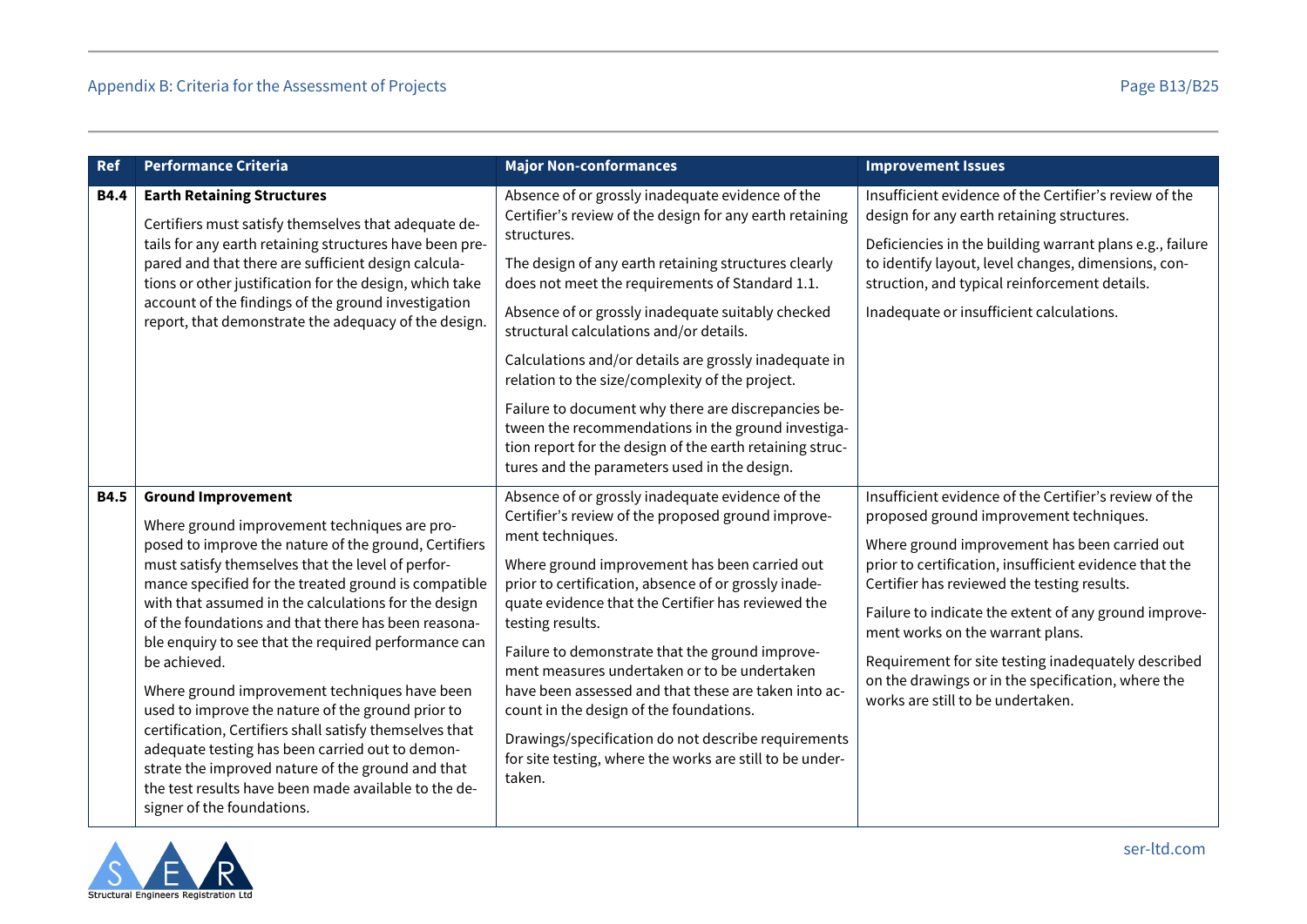| <b>Ref</b>  | <b>Performance Criteria</b>                                                                                                                                                                                                                                                                                                                                                                                                                                                                                                                                                                                                                                                                                                                                                                                                                                                                                                                                                        | <b>Major Non-conformances</b>                                                                                                                                                                                                                                                                                                                                                                                                                                                                                                                                                                                                                                                                                                                                                                                                                                                                                                                                                                                                                                                                                                                                                                                                                                                                                     | <b>Improvement Issues</b>                                                                                                                                                                                                                                                                                                                                                                                                                                                                                                                                                                                                                                                                                                                                                                                                                                                                                                                                                                                                                                    |
|-------------|------------------------------------------------------------------------------------------------------------------------------------------------------------------------------------------------------------------------------------------------------------------------------------------------------------------------------------------------------------------------------------------------------------------------------------------------------------------------------------------------------------------------------------------------------------------------------------------------------------------------------------------------------------------------------------------------------------------------------------------------------------------------------------------------------------------------------------------------------------------------------------------------------------------------------------------------------------------------------------|-------------------------------------------------------------------------------------------------------------------------------------------------------------------------------------------------------------------------------------------------------------------------------------------------------------------------------------------------------------------------------------------------------------------------------------------------------------------------------------------------------------------------------------------------------------------------------------------------------------------------------------------------------------------------------------------------------------------------------------------------------------------------------------------------------------------------------------------------------------------------------------------------------------------------------------------------------------------------------------------------------------------------------------------------------------------------------------------------------------------------------------------------------------------------------------------------------------------------------------------------------------------------------------------------------------------|--------------------------------------------------------------------------------------------------------------------------------------------------------------------------------------------------------------------------------------------------------------------------------------------------------------------------------------------------------------------------------------------------------------------------------------------------------------------------------------------------------------------------------------------------------------------------------------------------------------------------------------------------------------------------------------------------------------------------------------------------------------------------------------------------------------------------------------------------------------------------------------------------------------------------------------------------------------------------------------------------------------------------------------------------------------|
|             |                                                                                                                                                                                                                                                                                                                                                                                                                                                                                                                                                                                                                                                                                                                                                                                                                                                                                                                                                                                    | Failure to demonstrate that the extent of the ground<br>improvement measures has been identified or de-<br>fined.                                                                                                                                                                                                                                                                                                                                                                                                                                                                                                                                                                                                                                                                                                                                                                                                                                                                                                                                                                                                                                                                                                                                                                                                 |                                                                                                                                                                                                                                                                                                                                                                                                                                                                                                                                                                                                                                                                                                                                                                                                                                                                                                                                                                                                                                                              |
| <b>B4.6</b> | <b>Superstructure - Principal load-bearing elements</b><br>Certifiers shall satisfy themselves that adequate de-<br>tails have been prepared for all principal load-bear-<br>ing structural elements, including structural frames,<br>beams, columns, walls, floors, roofs, that there are<br>sufficient calculations or other justification for the<br>design that have been prepared in accordance with<br>an acceptable methodology that demonstrate the<br>adequacy of the design and that there is evidence<br>that the design and details have had the appropriate<br>level of checking.<br>Where Schedule 1 has been used Certifiers must sat-<br>isfy themselves that adequate details for the ele-<br>ments have been prepared, that sufficient prelimi-<br>nary calculations have been undertaken or that there<br>is other justification to demonstrate the adequacy of<br>the solution proposed and that an adequate perfor-<br>mance specification has been prepared. | Absence of or grossly inadequate evidence of the<br>Certifier's review of the design of superstructure.<br>The design of any of the principal loadbearing ele-<br>ments clearly does not meet the requirements of<br>Standards 1.1 and 1.2.<br>Absence of or grossly inadequate suitably checked<br>structural calculations, load/span tables, test certifi-<br>cation or other justification for the design of any pri-<br>mary loadbearing element, or for any other im-<br>portant elements of structure.<br>Absence of or grossly inadequate details for super-<br>structure elements on the warrant drawings<br>Absence of or grossly inadequate performance speci-<br>fication and details on the warrant plans, where ei-<br>ther precast concrete floors, or timber roof trusses<br>were included on Schedule 1<br>Absence of or grossly inadequate calculations, etc. to<br>justify the preliminary design shown on the warrant<br>plans where either precast concrete floors or timber<br>roof trusses were included on Schedule 1<br>Absence of or grossly inadequate evidence to<br>demonstrate that a review of a third party's finalised<br>design for any precast concrete floors or timber roof<br>trusses had been carried out by the Certifier before<br>an interim or final Form Q was signed. | Insufficient evidence of the Certifier's review of the<br>design of superstructure.<br>Insufficient evidence to show that the design and de-<br>tails have been checked<br>Inadequate or insufficient details on the building<br>warrant plans<br>Inadequate or insufficient structural calculations,<br>load/span tables, test certification or other justifica-<br>tion for the design of any primary loadbearing ele-<br>ment of structure.<br>Inadequate performance specification and details on<br>the warrant plans, where either precast concrete<br>floors, or timber roof trusses were included on<br>Schedule 1<br>Insufficient calculations, etc. to justify the prelimi-<br>nary design shown on the warrant plans where either<br>precast concrete floors or timber roof trusses were<br>included on Schedule 1.<br>Insufficient evidence to demonstrate that a review of<br>a third party's finalised design for any precast floors<br>or roof trusses had been carried out by the Certifier<br>before an interim or final Form Q was signed. |

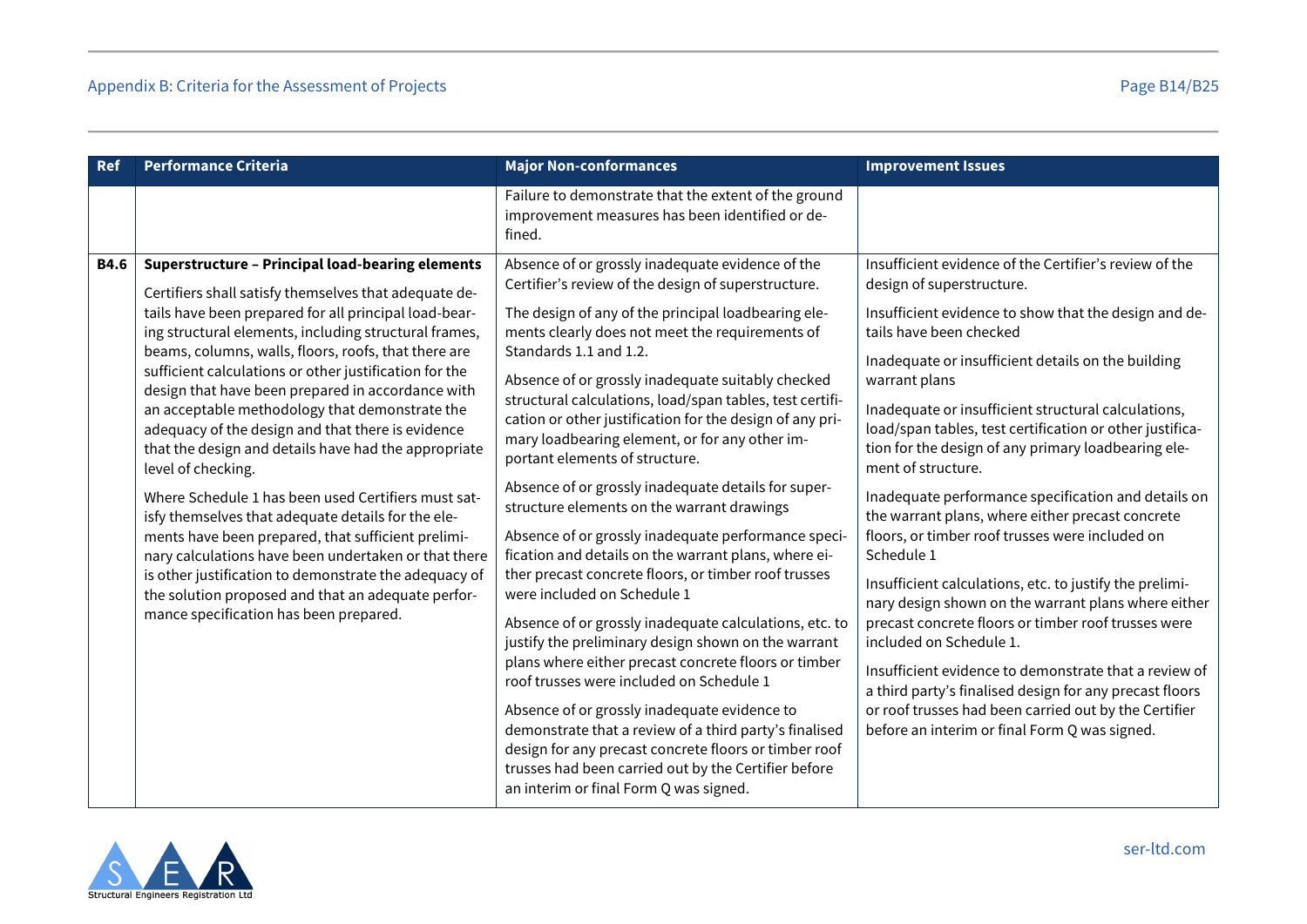| Ref         | <b>Performance Criteria</b>                                                                                                                                                                                                   | <b>Major Non-conformances</b>                                                                                                                                                                                  | <b>Improvement Issues</b>                                                                                                                                             |
|-------------|-------------------------------------------------------------------------------------------------------------------------------------------------------------------------------------------------------------------------------|----------------------------------------------------------------------------------------------------------------------------------------------------------------------------------------------------------------|-----------------------------------------------------------------------------------------------------------------------------------------------------------------------|
| <b>B4.7</b> | <b>Superstructure - Stability elements</b><br>Certifiers shall satisfy themselves that adequate de-                                                                                                                           | Absence of or grossly inadequate evidence of the<br>Certifier's review of the design of superstructure.                                                                                                        | Insufficient evidence of the Certifier's review of the<br>design of superstructure.                                                                                   |
|             | tails have been prepared for all stability elements, in-<br>cluding bracing, shear walls, moment resisting<br>frames, that there are sufficient calculations or other<br>justification for the design that have been prepared | The design of any of the stability elements clearly<br>does not meet the requirements of Standards 1.1<br>and 1.2.                                                                                             | Inadequate or insufficient details on the building<br>warrant plans.<br>Inadequate or insufficient structural calculations for                                        |
|             | in accordance with an acceptable methodology that<br>demonstrate the adequacy of the design and that                                                                                                                          | Absence of or grossly inadequate suitably checked<br>structural calculations for any stability element.                                                                                                        | the design of any stability element.<br>Members used to provide stability of the building are                                                                         |
|             | there is evidence that the design and details have<br>had the appropriate level of checking.                                                                                                                                  | Absence of or grossly inadequate details for stability<br>elements on the warrant drawings                                                                                                                     | not identified as stability elements on the warrant<br>plans, e.g., Internal, and external racking/shear                                                              |
|             |                                                                                                                                                                                                                               | Members used to provide stability of the building are<br>not shown on the warrant plans. (Lack of identifica-<br>tion of members as stability elements is an improve-<br>ment issue)                           | walls, bracing, moment-frames.                                                                                                                                        |
| <b>B4.8</b> | <b>Superstructure - Other elements</b>                                                                                                                                                                                        | Absence of or grossly inadequate evidence of the<br>Certifier's review of the design of the other super-                                                                                                       | Insufficient evidence of the Certifier's review of the<br>design of the other superstructure elements.                                                                |
|             | Certifiers shall satisfy themselves that adequate de-<br>tails have been prepared for all other elements, in-<br>cluding secondary beams trimmers, staircases, etc.,                                                          | structure elements.<br>The design of any of the other superstructure ele-                                                                                                                                      | Inadequate or insufficient details on the building<br>warrant plans                                                                                                   |
|             | that there are sufficient calculations or other justifi-<br>cation for the design that have been prepared in ac-                                                                                                              | ments clearly does not meet the requirements of<br>Standards 1.1 and 1.2.                                                                                                                                      | Inadequate or insufficient structural calculations,<br>load/span tables, test certification or other justifica-                                                       |
|             | cordance with an acceptable methodology that<br>demonstrate the adequacy of the design and that<br>there is evidence that the design and details have<br>had the appropriate level of checking.                               | Absence of or grossly inadequate suitably checked<br>structural calculations, load/span tables, test certifi-<br>cation or other justification for the design of any<br>other important elements of structure. | tion for the design of any other element of structure.<br>Inadequate performance specification and details on<br>the warrant plans, where precast concrete staircases |
|             | Where Schedule 1 has been used Certifiers must sat-<br>isfy themselves that adequate details for the ele-<br>ments have been prepared, that sufficient prelimi-                                                               | Absence of or grossly inadequate suitably checked<br>drawings/details.                                                                                                                                         | were included on Schedule 1<br>Inadequate calculations, etc. to justify the prelimi-<br>nary design shown on the warrant plans where pre-                             |
|             | nary calculations have been undertaken or that there<br>is other justification to demonstrate the adequacy of                                                                                                                 | Absence of or grossly inadequate performance speci-<br>fication and details on the warrant plans, where pre-<br>cast concrete staircases were included on Schedule 1                                           | cast concrete staircases were included on Schedule 1<br>Insufficient inadequate evidence to demonstrate<br>that a review of a third party's finalised design for      |

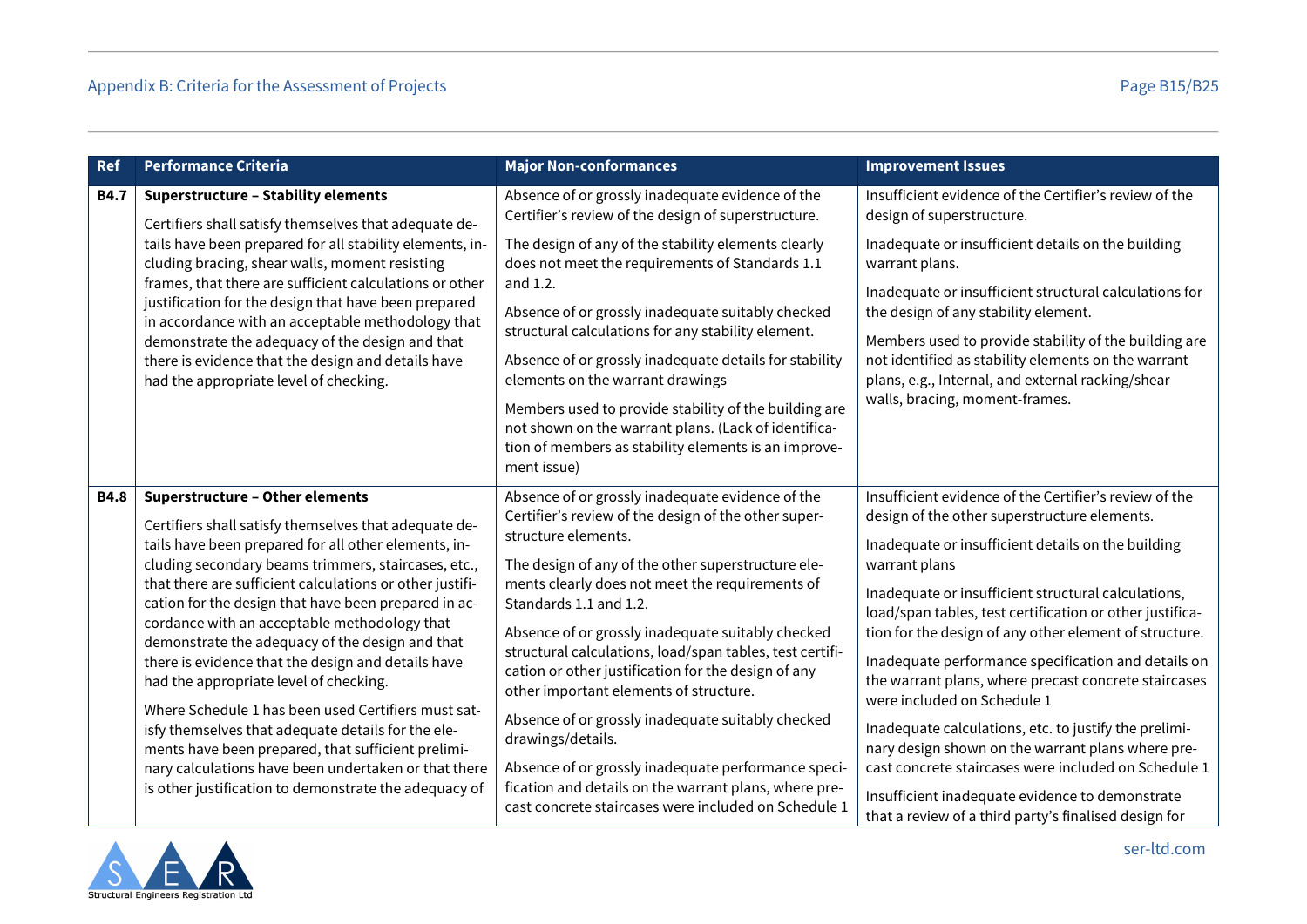| <b>Ref</b>  | <b>Performance Criteria</b>                                                                               | <b>Major Non-conformances</b>                                                                                                                                                                                                                  | <b>Improvement Issues</b>                                                                                                                                                                                                |
|-------------|-----------------------------------------------------------------------------------------------------------|------------------------------------------------------------------------------------------------------------------------------------------------------------------------------------------------------------------------------------------------|--------------------------------------------------------------------------------------------------------------------------------------------------------------------------------------------------------------------------|
|             | the solution proposed and that an adequate perfor-<br>mance specification has been prepared.              | Absence of or grossly inadequate calculations, etc. to<br>justify the preliminary design shown on the warrant<br>plans where precast concrete staircases were in-<br>cluded on Schedule 1                                                      | any precast concrete staircases had been carried out<br>by the Certifier before an interim or final Form Q was<br>signed.                                                                                                |
|             |                                                                                                           | Absence of or grossly inadequate evidence to<br>demonstrate that a review of a third party's finalised<br>design for any precast concrete staircases had been<br>carried out by the Certifier before an interim or final<br>Form Q was signed. |                                                                                                                                                                                                                          |
| <b>B4.9</b> | <b>Structural Ties, Fixings and Connections</b>                                                           | Absence of or grossly inadequate evidence of the                                                                                                                                                                                               | Insufficient evidence of the Certifier's review of the                                                                                                                                                                   |
|             | Certifiers shall satisfy themselves that adequate de-                                                     | Certifier's review of the design of structural ties, fix-<br>ings, and connections.                                                                                                                                                            | design of structural ties, fixings, and connections.                                                                                                                                                                     |
|             | tails have been prepared for all ties, fixings, and con-                                                  |                                                                                                                                                                                                                                                | Deficiencies in the warrant plans                                                                                                                                                                                        |
|             | nections and that there are adequate calculations or<br>other evidence to demonstrate the adequacy of the | The design of the ties fixings and connections clearly<br>does not meet the requirements of Standards 1.1                                                                                                                                      | Inadequate or insufficient calculations, details, etc.                                                                                                                                                                   |
|             | details used.                                                                                             | and 1.2.                                                                                                                                                                                                                                       | Inadequate performance specification and details on                                                                                                                                                                      |
|             |                                                                                                           | Absence of or grossly inadequate suitably checked<br>details                                                                                                                                                                                   | the warrant plans, where steelwork connections<br>were included on Schedule 1.                                                                                                                                           |
|             |                                                                                                           | Absence of or grossly inadequate suitably checked<br>structural calculations, load tables, test certification<br>or other justification for the design.                                                                                        | Inadequate calculations, etc. to justify the prelimi-<br>nary design shown on the warrant plans, where<br>steelwork connections were included on Schedule 1                                                              |
|             |                                                                                                           | Calculations, etc. and/or details are grossly inade-<br>quate in relation to the size/complexity of the pro-<br>ject.                                                                                                                          | Inconsistencies between the design finalised by ex-<br>ternal specialist/third party and the performance<br>specification submitted as a part of the warrant ap-<br>plication, where an interim or final Form Q was sub- |
|             |                                                                                                           | Absence of or grossly inadequate suitably checked                                                                                                                                                                                              | mitted in respect of the design of the steelwork con-                                                                                                                                                                    |
|             |                                                                                                           | performance specification, connection loads and                                                                                                                                                                                                | nections that were included on Schedule 1.                                                                                                                                                                               |
|             |                                                                                                           | typical details on the warrant plans, where steelwork<br>connections were included on Schedule 1                                                                                                                                               | Insufficient inadequate evidence to demonstrate<br>that a review of a third party's finalised design for the                                                                                                             |
|             |                                                                                                           | Absence of or grossly inadequate suitably checked                                                                                                                                                                                              | steelwork connections had been carried out by the                                                                                                                                                                        |
|             |                                                                                                           | calculations, etc. to justify the connection loads                                                                                                                                                                                             |                                                                                                                                                                                                                          |

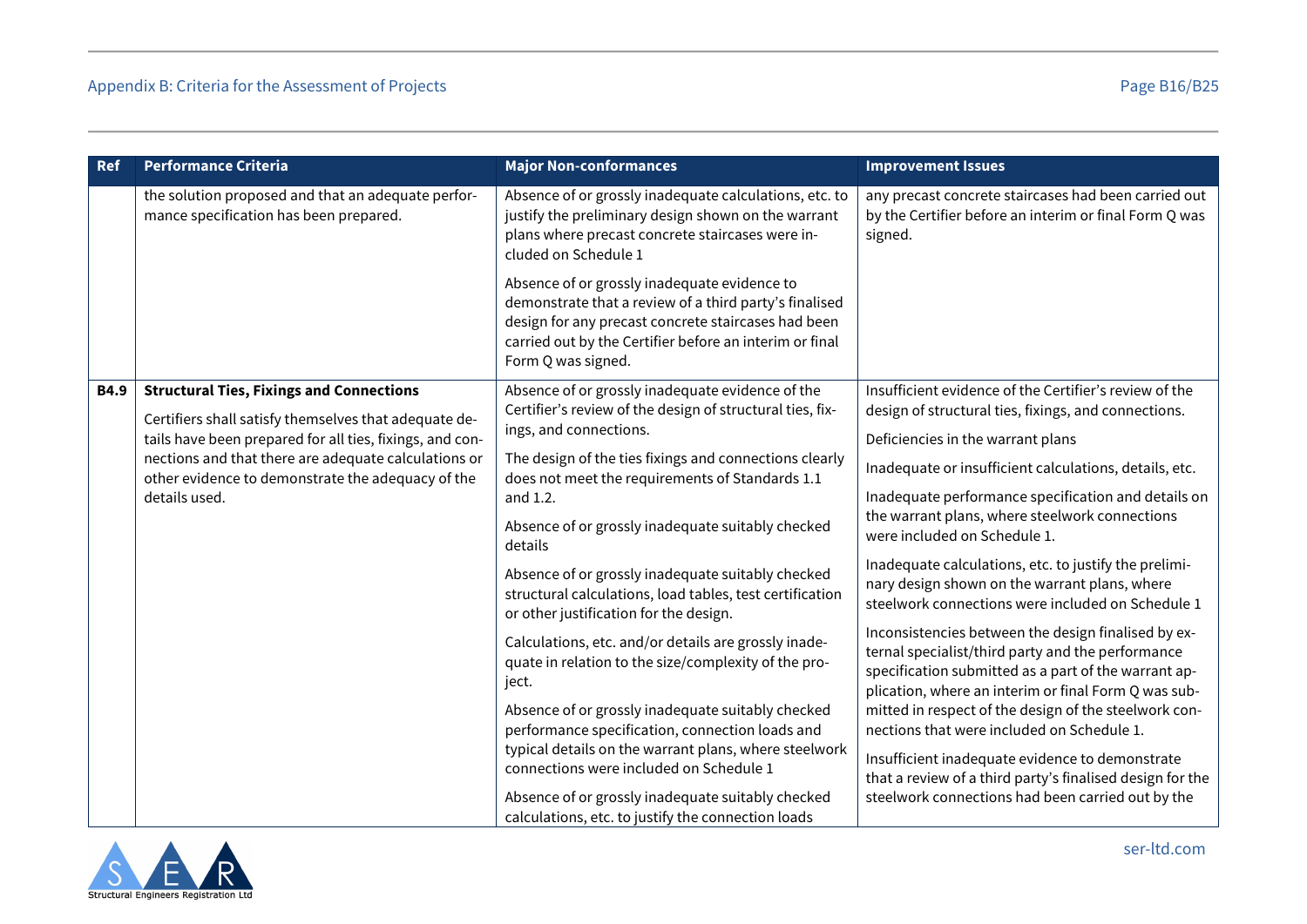| Ref | <b>Performance Criteria</b> | <b>Major Non-conformances</b>                                                                                                                                                                                                                                                                                                          | <b>Improvement Issues</b>                                  |
|-----|-----------------------------|----------------------------------------------------------------------------------------------------------------------------------------------------------------------------------------------------------------------------------------------------------------------------------------------------------------------------------------|------------------------------------------------------------|
|     |                             | shown on the warrant plans, where steelwork con-<br>nections were included on Schedule 1<br>Absence of or grossly inadequate evidence to<br>demonstrate that a review of a third party's finalised<br>design for the steelwork connections had been car-<br>ried out by the Certifier before an interim or final<br>Form Q was signed. | Certifier before an interim or final Form Q was<br>signed. |

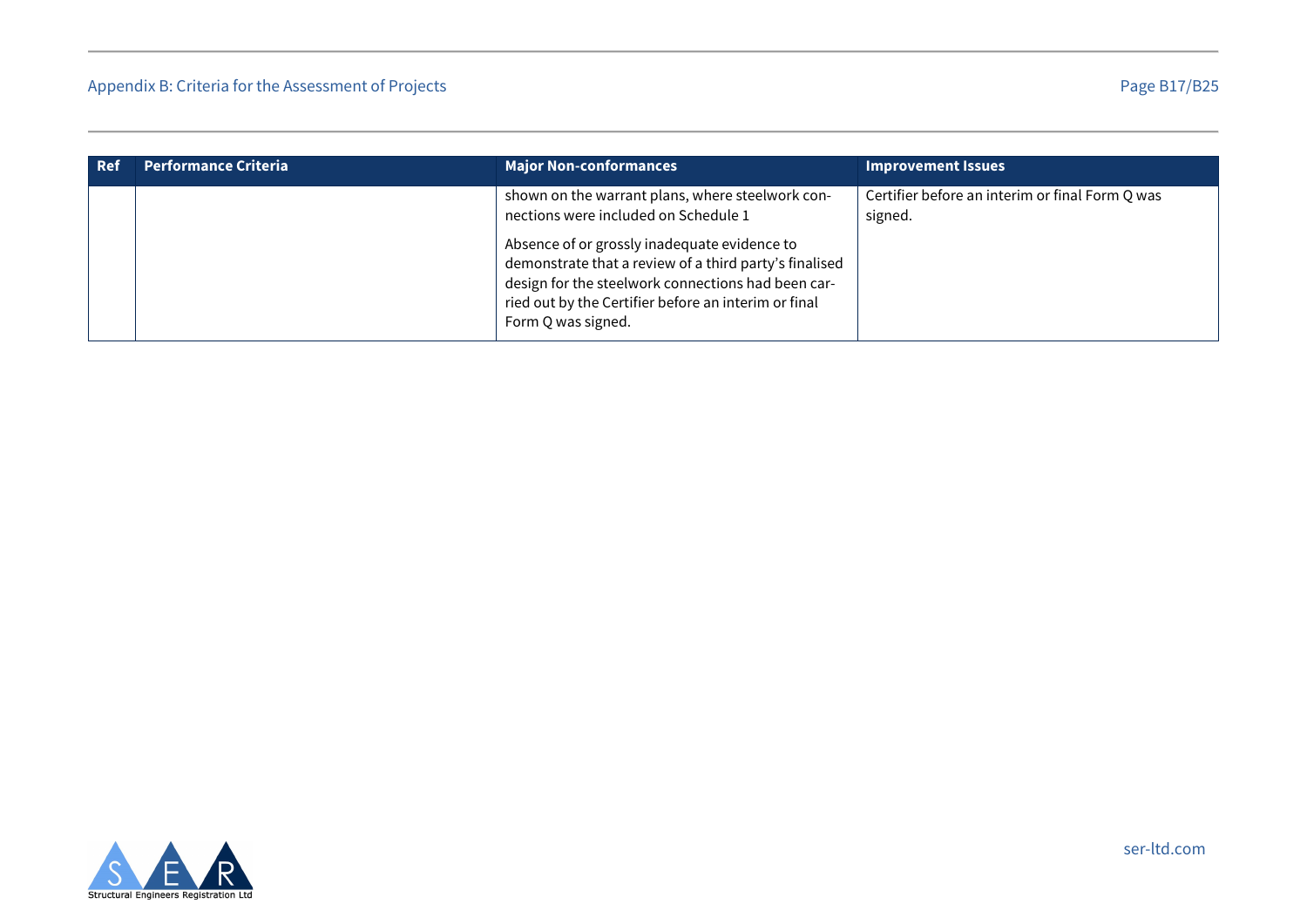# <span id="page-48-0"></span>B5 Design (Building Envelope)

The building envelope is required to fulfil a wide range of building regulation requirements. While the envelope will frequently not contribute to the strength and stability of the building structure it will require to support its own weight, transfer wind loads into the structure and remain attached to the building under the effects of wind load.

#### **Key Factors**

The Standing Committee on Structural Safety (SCOSS) has highlighted a number of potential problems arising from deficiencies in design. The strength and durability of the cladding material, support structure and crucially the fixing systems must be sufficient to withstand climatic conditions.

| Ref         | <b>Performance Criteria</b>                                                                             | <b>Major Non-conformances</b>                                                                                           | <b>Improvement Issues</b>                                                                              |
|-------------|---------------------------------------------------------------------------------------------------------|-------------------------------------------------------------------------------------------------------------------------|--------------------------------------------------------------------------------------------------------|
| <b>B5.1</b> | Building Envelope (including cladding and glaz-<br>ing)                                                 | Absence of or grossly inadequate evidence of the Certifier's<br>review of the design of building envelope.              | Insufficient evidence of the Certifier's review of<br>the design of building envelope.                 |
|             | Certifiers shall satisfy themselves that adequate<br>details have been prepared for the external enve-  | The design of the building envelope clearly does not meet<br>the requirements of Standards 1.1 and 1.2.                 | Inadequate or insufficient calculations or other<br>justification for the design of any element of the |
|             | lope of the building and that there are sufficient<br>calculations or other evidence to demonstrate the | Absence of or grossly inadequate suitably checked struc-                                                                | building envelope.                                                                                     |
|             | adequacy of the design and that there is evidence<br>that the design and details have had the appropri- | tural calculations, load/span tables, test certification or<br>other justification for the design of any element of the | Inadequate or insufficient details for any ele-<br>ment of the building envelope.                      |
|             | ate level of checking.                                                                                  | building envelope.                                                                                                      | Inadequate consideration of the compatibility of                                                       |
|             | Certifiers shall satisfy themselves that the design                                                     | Absence of or grossly inadequate suitably checked details<br>for any element of the building envelope.                  | the elements of the external envelope and the<br>supporting structure.                                 |
|             | of the external envelope is compatible with the<br>design of the supporting structure.                  | Absence of or grossly inadequate evidence demonstrating                                                                 | Insufficient evidence to demonstrate that a re-                                                        |
|             | Where Schedule 1 has been used Certifiers must<br>satisfy themselves that adequate details have         | that the Certifier considered the compatibility of the ele-<br>ments of the external envelope and the supporting struc- | view of a third party's finalised design for the<br>glazing had been carried out by the Certifier be-  |
|             | been prepared and that there are sufficient pre-                                                        | ture.                                                                                                                   | fore an interim or final Form Q was signed. (RC1<br>buildings only)                                    |
|             | liminary calculations or other evidence to demon-                                                       | Absence of or grossly inadequate performance specification                                                              |                                                                                                        |
|             | strate the adequacy of the solution proposed.                                                           | and details on the warrant plans, where glazing was in-                                                                 |                                                                                                        |
|             | Where a Form Q is required, Certifiers shall review                                                     | cluded on Schedule 1 (RC1 buildings only)                                                                               |                                                                                                        |
|             | the calculations and details for the finalised                                                          |                                                                                                                         |                                                                                                        |

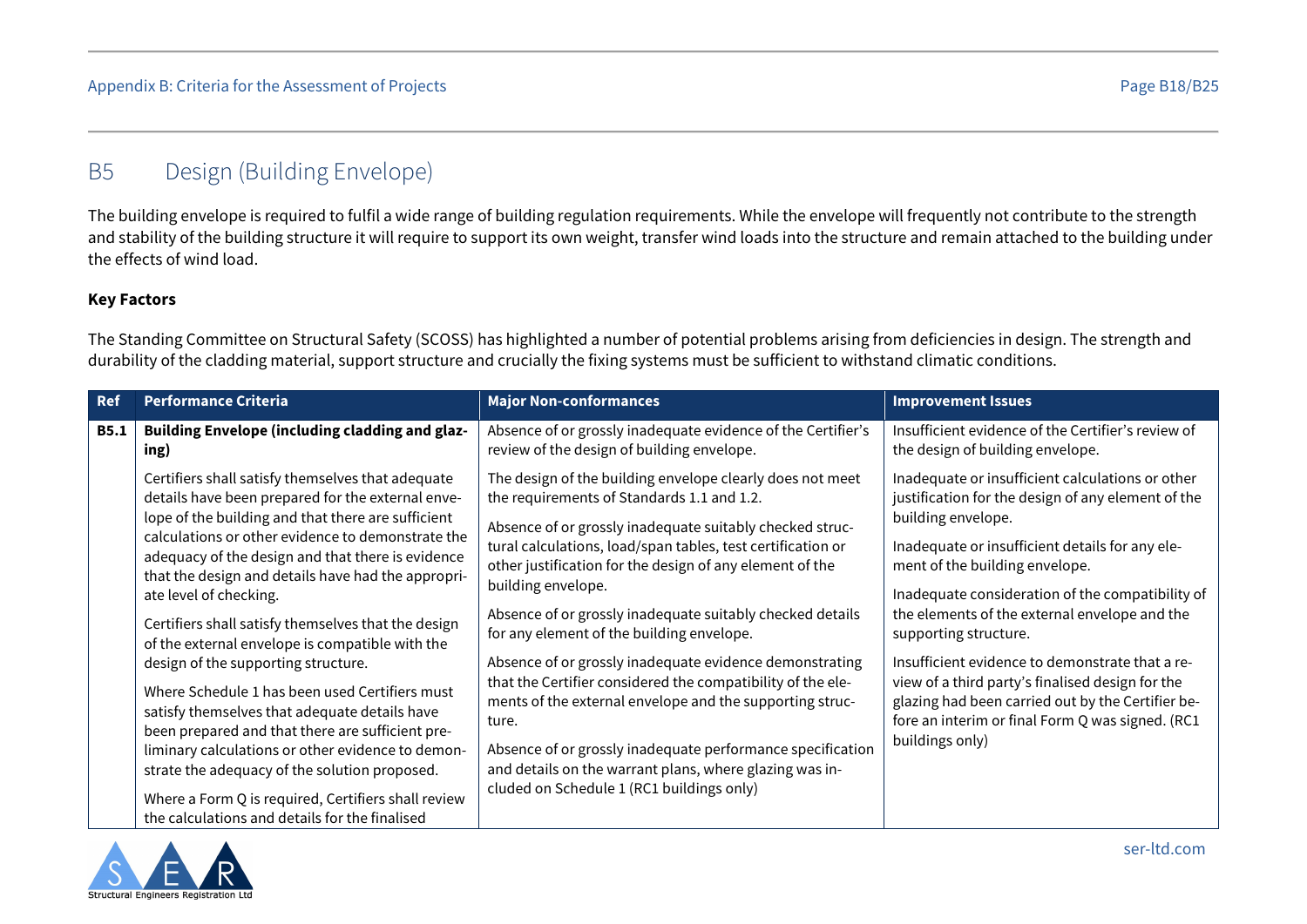| <b>Ref</b>  | <b>Performance Criteria</b>                                                                                                                                     | <b>Major Non-conformances</b>                                                                                                                                                                                                                  | <b>Improvement Issues</b>                                                                                                |
|-------------|-----------------------------------------------------------------------------------------------------------------------------------------------------------------|------------------------------------------------------------------------------------------------------------------------------------------------------------------------------------------------------------------------------------------------|--------------------------------------------------------------------------------------------------------------------------|
|             | design and satisfy themselves that they meet the<br>requirements of the appropriate performance<br>specification.                                               | Absence of or grossly inadequate calculations, etc. to justify<br>the preliminary design shown on the warrant plans, where<br>glazing included on Schedule 1 (RC1 buildings only)                                                              |                                                                                                                          |
|             |                                                                                                                                                                 | Absence of or grossly inadequate evidence to demonstrate<br>that a review of a third party's finalised design for the glaz-<br>ing had been carried out by the Certifier before an interim<br>or final Form Q was signed. (RC1 buildings only) |                                                                                                                          |
| <b>B5.2</b> | <b>Building Envelope Fixings and Supports (in-</b><br>cluding purlins, sheeting rails, etc.)<br>Certifiers shall satisfy themselves that adequate               | Absence of or grossly inadequate evidence of the Certifier's<br>review of the design of fixings and supports for the building<br>envelope.                                                                                                     | Insufficient evidence of the Certifier's review of<br>the design of fixings and supports for the build-<br>ing envelope. |
|             | details of the fixings and supports for the external<br>envelope of the building have been prepared and<br>that there are sufficient calculations or other evi- | The design of the fixings and supports which form part of<br>the external envelope clearly does not meet the require-<br>ments of Standards 1.1 and 1.2.                                                                                       | Inadequate or insufficient details of the fixings or<br>supports.<br>Insufficient or inadequate calculations other jus-  |
|             | dence to demonstrate the adequacy of the design<br>and that there is evidence that the design and de-<br>tails have had the appropriate level of checking.      | Absence of or grossly inadequate details of the fixings or<br>supports.                                                                                                                                                                        | tification for the design.<br>Inadequate performance specification and de-                                               |
|             |                                                                                                                                                                 | Absence of or grossly inadequate suitably checked struc-<br>tural calculations, load/span tables, test certification or<br>other justification for the design of any of the fixings and                                                        | tails on the warrant plans, where glazing fixings<br>were included on Schedule 1 (RC1 buildings<br>only)                 |
|             |                                                                                                                                                                 | supports                                                                                                                                                                                                                                       | Inadequate calculations, etc. to justify the pre-                                                                        |
|             |                                                                                                                                                                 | Absence of or grossly inadequate performance specification<br>and details on the warrant plans, where glazing fixings were<br>included on Schedule 1 (RC1 buildings only)                                                                      | liminary design shown on the warrant plans,<br>where glazing fixings were included on Schedule<br>1 (RC1 buildings only) |
|             |                                                                                                                                                                 | Absence of or grossly inadequate calculations, etc. to justify<br>the preliminary design shown on the warrant plans, where<br>glazing fixings were included on Schedule 1 (RC1 buildings<br>only)                                              |                                                                                                                          |

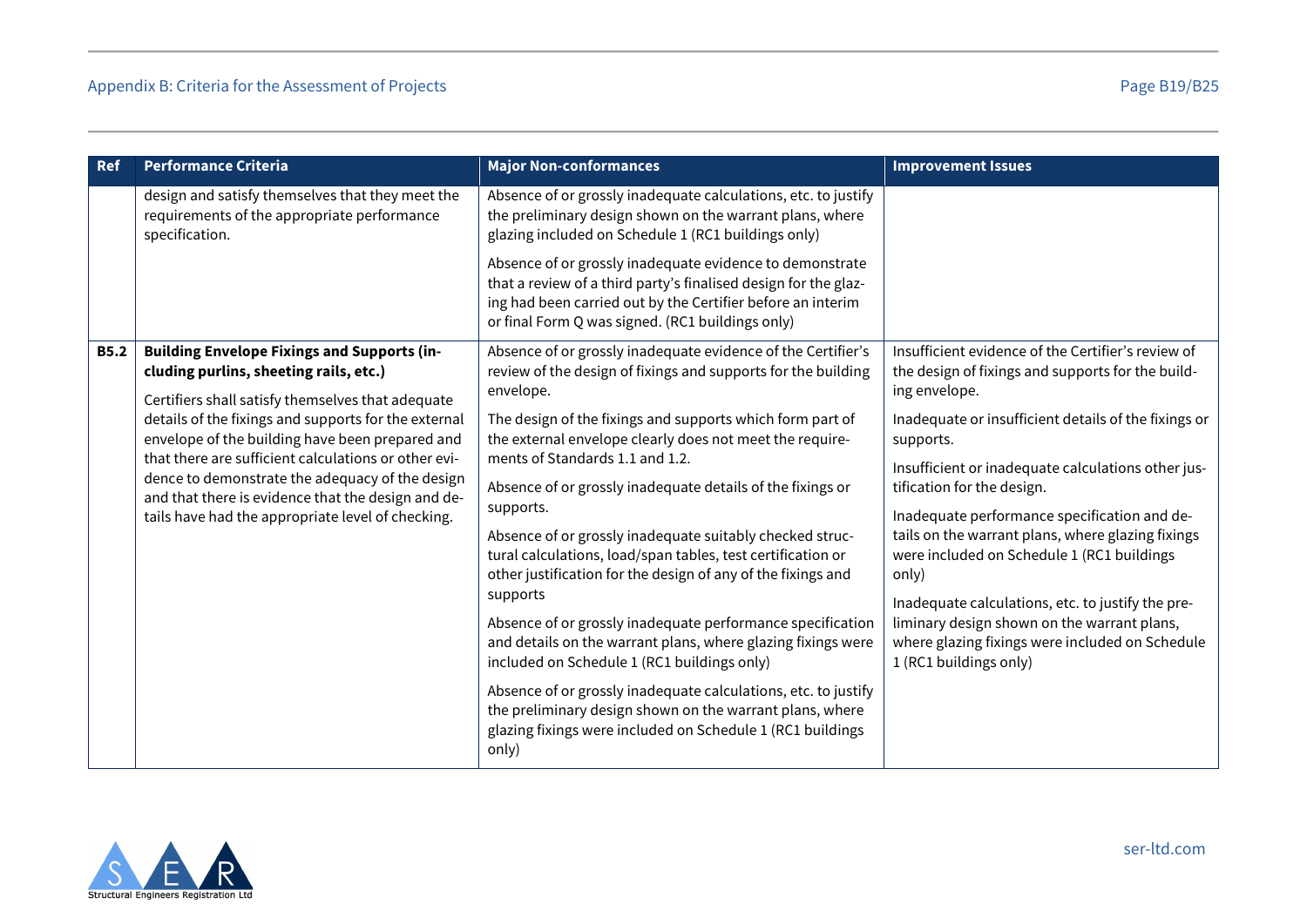| <b>Ref</b>  | <b>Performance Criteria</b>                                                                                                                                                                                            | <b>Major Non-conformances</b>                                                                                                                                                                                                                                                                                                                                                                     | <b>Improvement Issues</b>                                                                                                                                                                                                                            |
|-------------|------------------------------------------------------------------------------------------------------------------------------------------------------------------------------------------------------------------------|---------------------------------------------------------------------------------------------------------------------------------------------------------------------------------------------------------------------------------------------------------------------------------------------------------------------------------------------------------------------------------------------------|------------------------------------------------------------------------------------------------------------------------------------------------------------------------------------------------------------------------------------------------------|
| <b>B5.3</b> | <b>Building Envelope Movement Joints</b><br>Certifiers shall satisfy themselves that the provi-<br>sion of movement joints in the building envelope<br>is adequate and that appropriate details have<br>been prepared. | Absence of or grossly inadequate evidence of the Certifier's<br>review of the provision of movement joints in the building<br>envelope.<br>The provision of movement joints in the building envelope<br>clearly does not meet the requirements of Standards 1.1<br>and 1.2.<br>Absence of or inadequate detailing of movement joints in<br>complex cladding systems or on multi-storey buildings. | Insufficient evidence of the Certifier's review of<br>the provision of movement joints in the building<br>envelope.<br>Absence of or inadequate detailing of movement<br>joints on low rise buildings which do not have<br>complex cladding systems. |

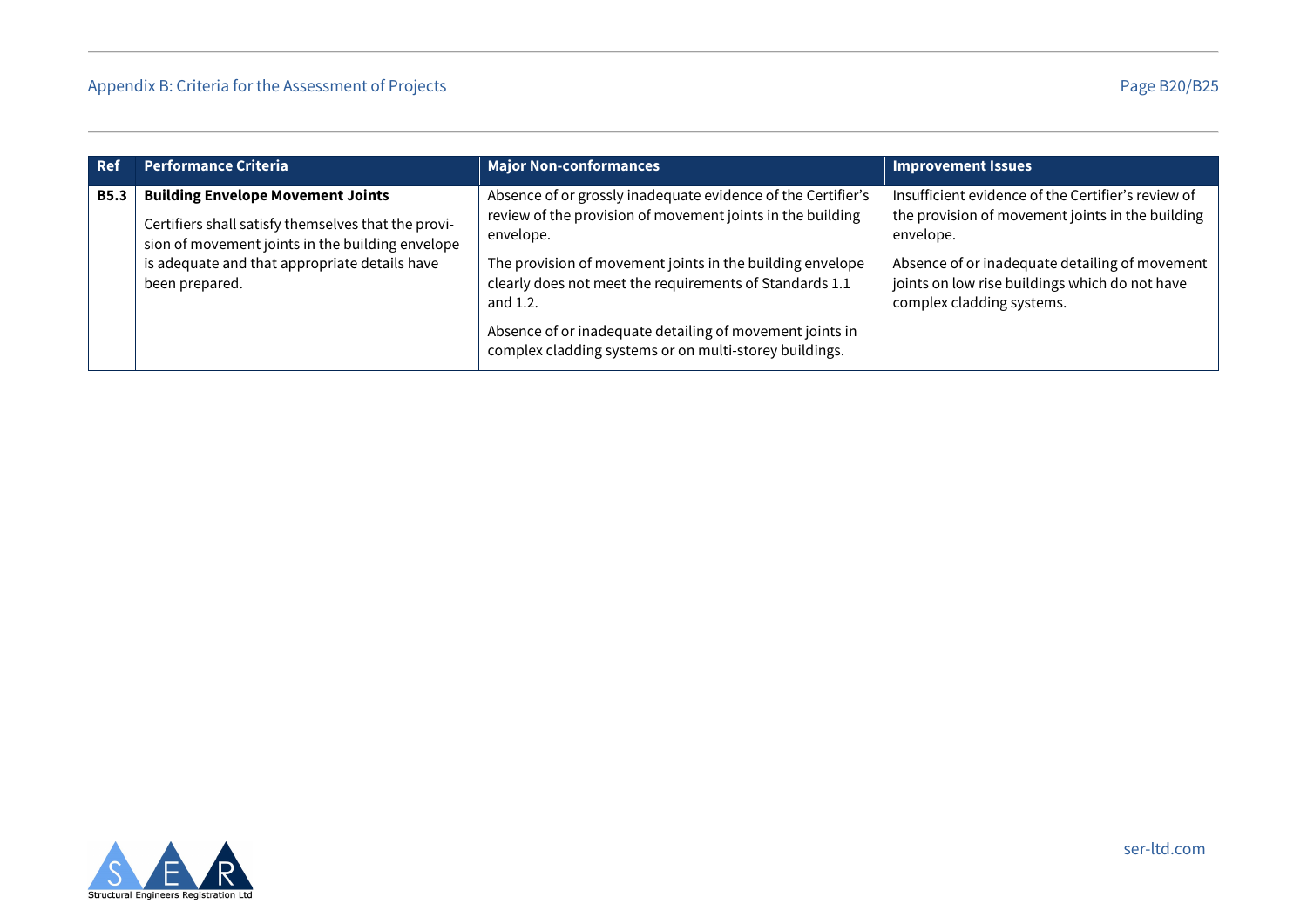# <span id="page-51-0"></span>B6 Design (Secondary Structure)

Frequently items of secondary structure are designed by members of the design team other than the principal structural designer. Details may only appear on architectural drawings. These items can be structurally important and must be included in the scope of structural design certification.

#### **Key Factors**

Certifiers are responsible for ensuring that the designer has considered the design of secondary structure and that the design has been adequately checked.

| <b>Ref</b>  | <b>Performance Criteria</b>                                                                                                                                                                                                                                                                                                                                                                                                                                                                                                        | <b>Major Non-conformances</b>                                                                                                                                                                                                                                                                                                                                                                                                                                                                                                    | <b>Improvement Issues</b>                                                                                                                                                                                                                                                                                                                                                                                                                             |
|-------------|------------------------------------------------------------------------------------------------------------------------------------------------------------------------------------------------------------------------------------------------------------------------------------------------------------------------------------------------------------------------------------------------------------------------------------------------------------------------------------------------------------------------------------|----------------------------------------------------------------------------------------------------------------------------------------------------------------------------------------------------------------------------------------------------------------------------------------------------------------------------------------------------------------------------------------------------------------------------------------------------------------------------------------------------------------------------------|-------------------------------------------------------------------------------------------------------------------------------------------------------------------------------------------------------------------------------------------------------------------------------------------------------------------------------------------------------------------------------------------------------------------------------------------------------|
| <b>B6.1</b> | <b>Internal Partitions and Ceilings</b><br>Certifiers shall satisfy themselves that adequate<br>details of internal partitions, ceilings and their<br>supports have been prepared and where appropri-<br>ate that there are sufficient calculations or other<br>evidence to demonstrate the adequacy of the de-<br>sign and that there is evidence that the design and<br>details have had the appropriate level of checking.                                                                                                      | Absence of or grossly inadequate evidence of the Certi-<br>fier's review of the design of any internal partitions and<br>ceilings.<br>The design of any internal partitions or ceilings clearly<br>does not meet the requirements of Standard 1.1.<br>Absence of or grossly inadequate calculations or other<br>justification demonstrating the structural adequacy of<br>internal partitions, ceilings, and their fixings.<br>Absence of or grossly inadequate details for internal<br>partitions, ceilings, and their fixings. | Insufficient evidence of the Certifier's review of the<br>design of any internal partitions and ceilings.<br>Inadequate calculations demonstrating the struc-<br>tural adequacy of internal partitions, ceilings, and<br>their fixings.<br>Inadequate details for internal partitions, ceilings,<br>and their fixings.                                                                                                                                |
| <b>B6.2</b> | <b>Protective Barriers</b><br>Certifiers shall satisfy themselves that adequate<br>details of any pedestrian or vehicle barriers have<br>been prepared and that there are sufficient calcu-<br>lations or other evidence to demonstrate the ade-<br>quacy of the design and that there is evidence that<br>the design and details have had the appropriate<br>level of checking.<br>Where Schedule 1 has been used Certifiers must<br>satisfy themselves that adequate details have<br>been prepared and that there are sufficient | Absence of or grossly inadequate evidence of the Certi-<br>fier's review of the design of any protective barriers.<br>The design of any protective barriers clearly does not<br>meet the requirements of Standard 1.1.<br>Absence of or grossly inadequate details of the protec-<br>tive barriers and their fixings.<br>Absence of or grossly inadequate calculations or other<br>justification demonstrating the ability of the protective<br>barriers and their fixings to support the required loads.                        | Insufficient evidence of the Certifier's review of the<br>design of any protective barriers.<br>Inadequate details of the protective barriers and<br>their fixings.<br>Inadequate calculations or other justification<br>demonstrating the ability of protective barriers and<br>their fixings to support the required loads.<br>Inadequate consideration of the ability of the sup-<br>porting structure to withstand the loads from the<br>barrier. |

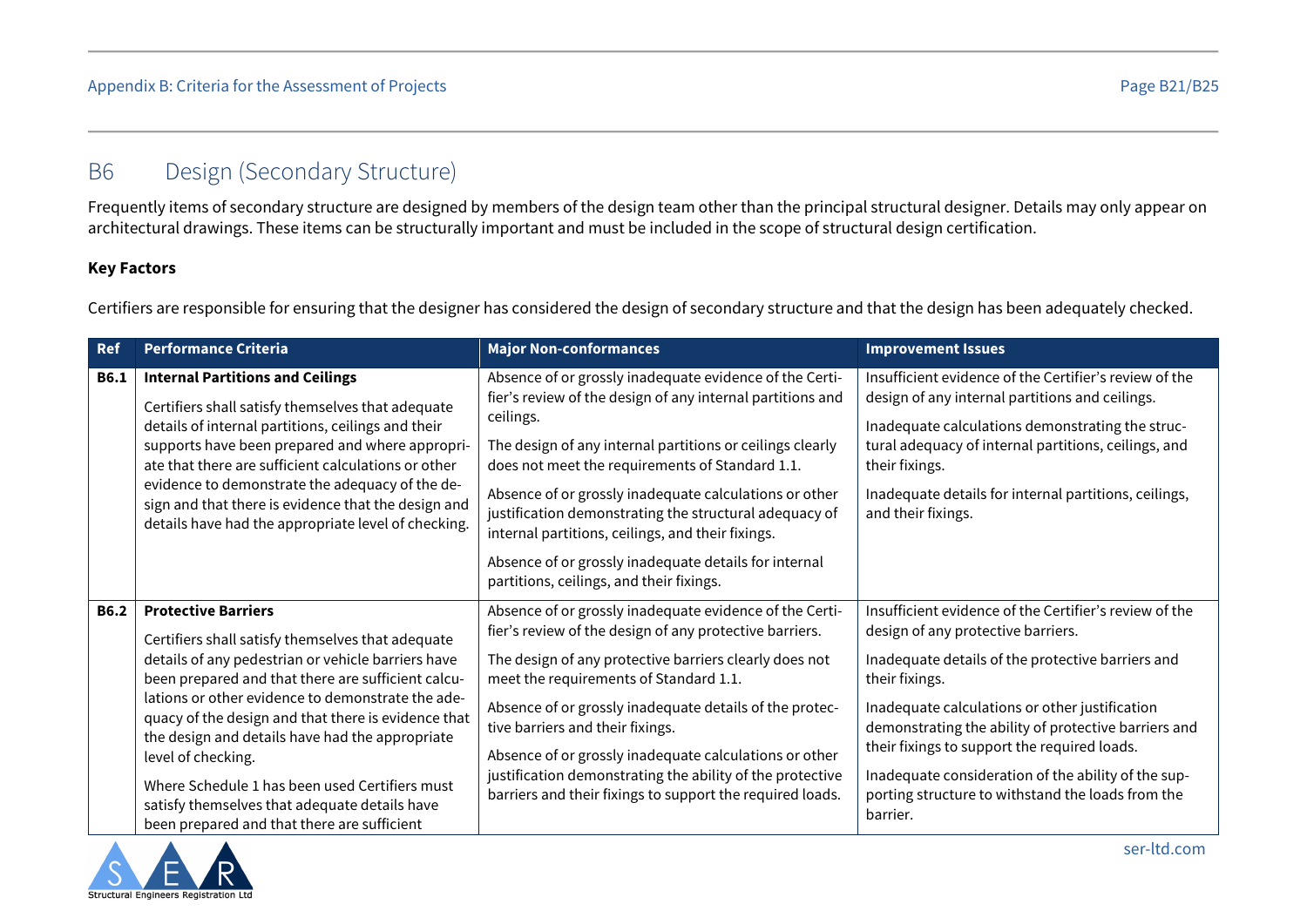| <b>Ref</b>  | <b>Performance Criteria</b>                                                                                                                                     | <b>Major Non-conformances</b>                                                                                                                                                                                                                                   | <b>Improvement Issues</b>                                                                                                                                                  |
|-------------|-----------------------------------------------------------------------------------------------------------------------------------------------------------------|-----------------------------------------------------------------------------------------------------------------------------------------------------------------------------------------------------------------------------------------------------------------|----------------------------------------------------------------------------------------------------------------------------------------------------------------------------|
|             | preliminary calculations or other evidence to<br>demonstrate the adequacy of the solution pro-<br>posed.                                                        | Absence of or grossly inadequate consideration of the<br>ability of the supporting structure to withstand the<br>loads from the barrier.                                                                                                                        | Inadequate performance specification and details on<br>the warrant plans, where the barriers were included<br>on Schedule 1.                                               |
|             | Where a Form Q is required, Certifiers shall review<br>the calculations and details for the finalised de-<br>sign and satisfy themselves that they meet the re- | Absence of or grossly inadequate performance specifi-<br>cation and details on the warrant plans, where the bar-<br>riers were included on Schedule 1.                                                                                                          | Inadequate or insufficient calculations, etc. to justify<br>the preliminary design shown on the warrant plans<br>where the barriers were included on Schedule 1.           |
|             | quirements of the appropriate performance speci-<br>fication.                                                                                                   | Absence of or grossly inadequate calculations, etc. to<br>justify the preliminary design shown on the warrant<br>plans where the barriers were included on Schedule 1.                                                                                          | Insufficient evidence to demonstrate that a review of<br>a third party's finalised design for the protective bar-<br>riers had been carried out by the Certifier before an |
|             |                                                                                                                                                                 | Absence of or grossly inadequate evidence to demon-<br>strate that a review of a third party's finalised design for<br>the protective barriers had been carried out by the Cer-<br>tifier before an interim or final Form Q was signed. (RC1<br>buildings only) | interim or final Form Q was signed. (RC1 buildings<br>only)                                                                                                                |
| <b>B6.3</b> | <b>Fixings and supports for building services</b>                                                                                                               | Absence of or grossly inadequate evidence of the Certi-                                                                                                                                                                                                         | Insufficient evidence of the Certifier's review of the                                                                                                                     |
|             | Certifiers shall satisfy themselves that adequate<br>details have been prepared for the fixings and                                                             | fier's review of the design of the fixings and supports for<br>building services.                                                                                                                                                                               | design of the fixings and supports for building ser-<br>vices.                                                                                                             |
|             | supports to building services, that there are suffi-<br>cient calculations or other justification for the de-                                                   | The design of any of the fixings and supports clearly<br>does meet the requirements of Standards 1.1 and 1.2.                                                                                                                                                   | Inadequate suitably checked structural calculations<br>or other justification for the design of the fixings and                                                            |
|             | sign and that there is evidence that the design and<br>details have had the appropriate level of checking.                                                      | Absence of or grossly inadequate suitably checked                                                                                                                                                                                                               | supports for building services.                                                                                                                                            |
|             |                                                                                                                                                                 | structural calculations or other justification for the de-<br>sign of the fixings and supports for building services.                                                                                                                                           | Inadequate details for fixings and supports on the<br>warrant drawings                                                                                                     |
|             |                                                                                                                                                                 | Absence of or grossly inadequate details for fixings and<br>supports on the warrant drawings                                                                                                                                                                    |                                                                                                                                                                            |

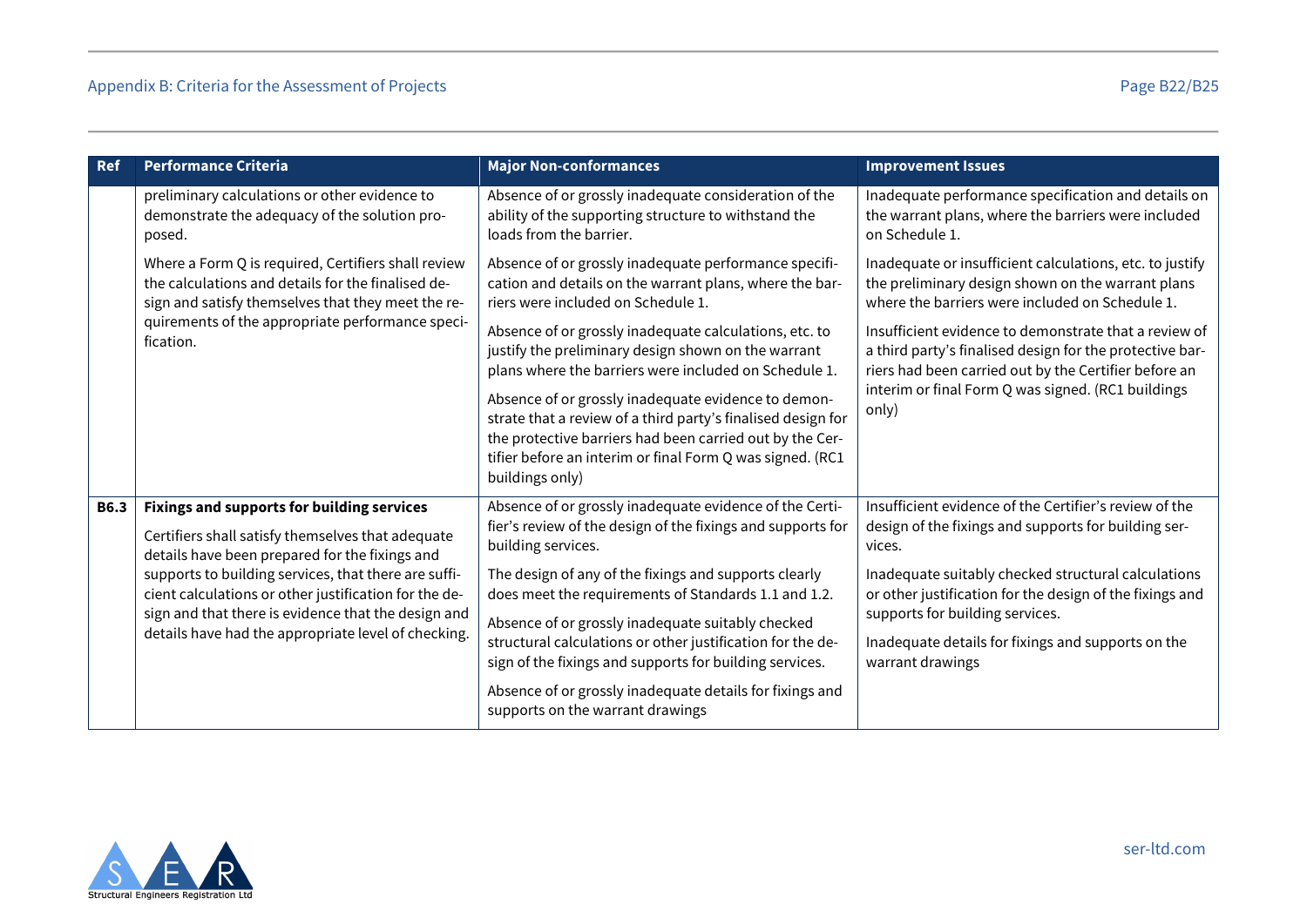# <span id="page-53-0"></span>B7 Specification

Section 11 of the Act deals with the certification of design. Sub-section (2) states 'Design' includes the specification of the material to be used. Regulation 8 sets the standard against which an adequate specification of material performance may be judged.

#### **Key Factors**

Materials fittings and components that are important to the structural performance of the building must be manufactured and have their performance tested in accordance with acceptable national or European standards. Testing must be carried out by suitably accredited testing organisations. Components and materials must be durable under the exposure conditions that they will encounter and when their performance depends on regular maintenance, inspection, or replacement they must be sufficiently accessible for this work to be carried out.

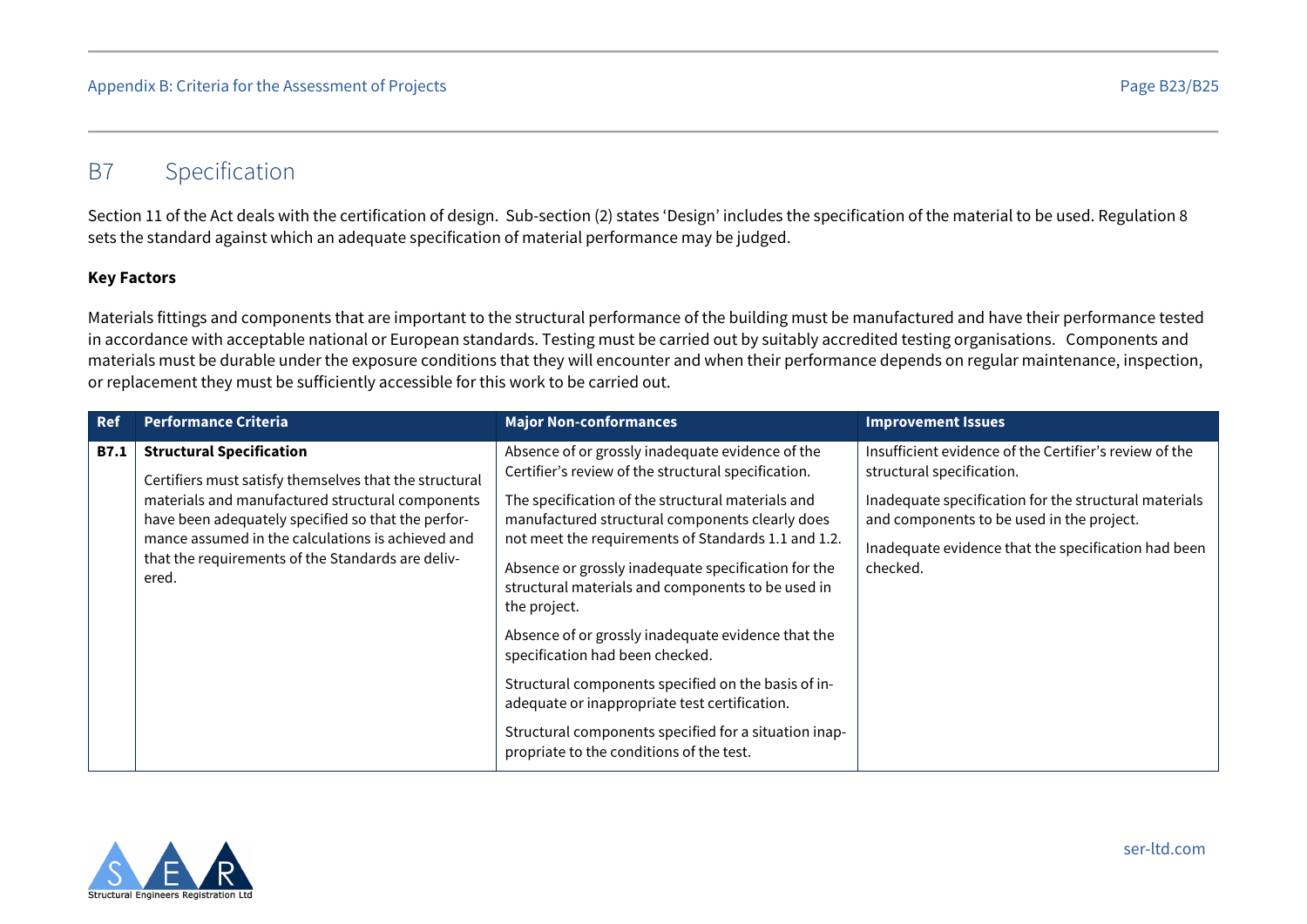<span id="page-54-0"></span>B8 Withdrawn